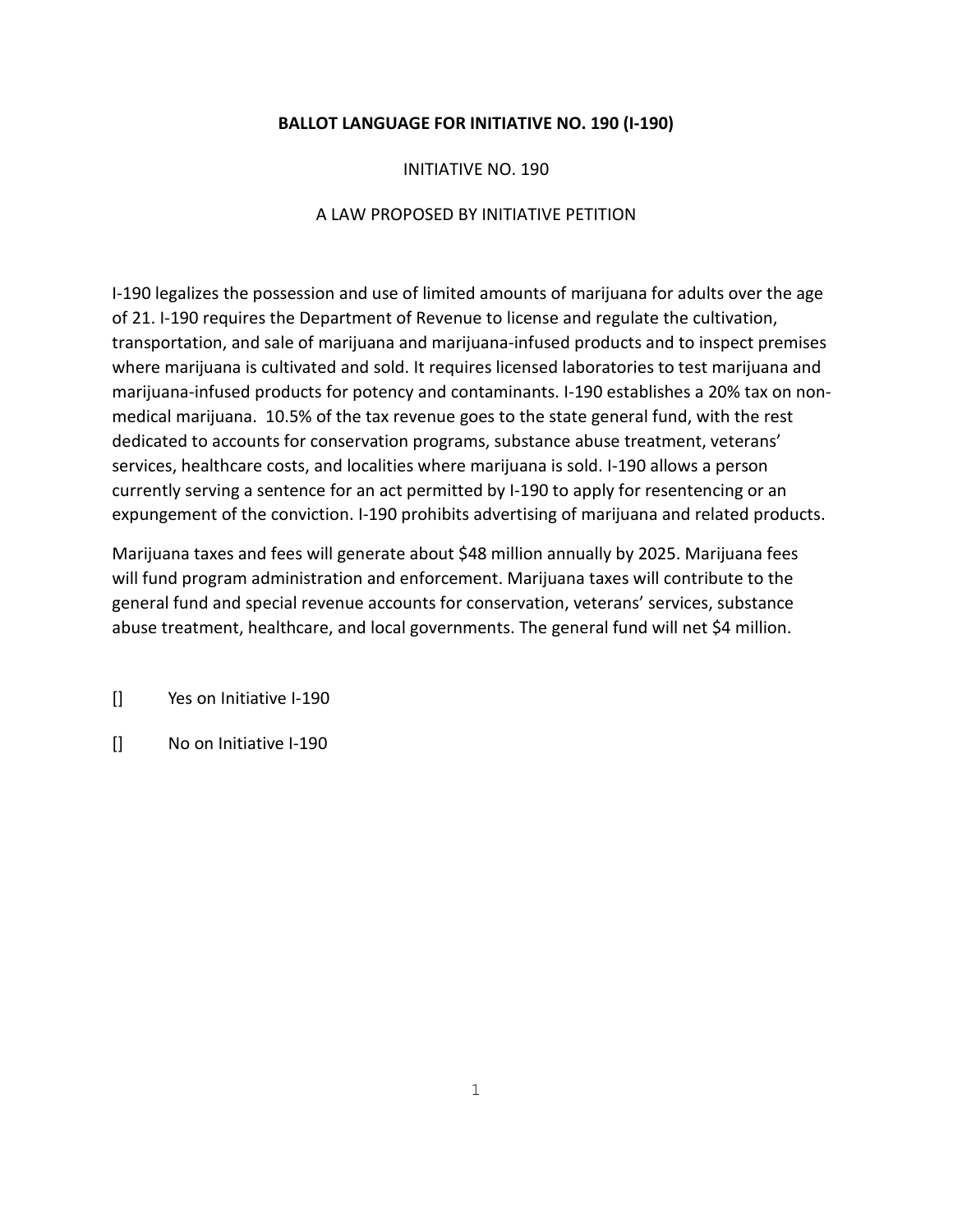#### **THE COMPLETE TEXT OF INITIATIVE NO. 190 (I-190)**

**NEW SECTION. Section 1. Short title -- purpose.** (1) [Sections 1 through 36] may be cited as the "Montana Marijuana Regulation and Taxation Act."

(2) The purpose of [sections 1 through 36] is to:

(a) provide for legal possession and use of limited amounts of marijuana legal for adults 21 years of age or older;

(b) provide for the licensure and regulation of commercial cultivation, manufacture, production, distribution, and sale of marijuana and marijuana-infused products;

(c) allow for limited cultivation, manufacture, delivery, and possession of marijuana as permitted by [sections 1 through 36];

(d) eliminate the illicit market for marijuana and marijuana-infused products;

(e) prevent the distribution of marijuana sold under [sections 1 through 36] to persons under 21 years of age;

(f) ensure the safety of marijuana and marijuana-infused products;

(g) ensure the security of registered premises and adult-use dispensaries;

(h) establish reporting requirements for adult-use providers and adult-use marijuanainfused products providers;

(i) establish inspection requirements for registered premises, including data collection on energy use, chemical use, water use, and packaging waste to ensure a clean and healthy environment;

(j) provide for the testing of marijuana by licensed testing laboratories;

(k) give local governments a role in establishing standards for the cultivation, manufacture, and sale of marijuana that protect the public health, safety, and welfare of residents within their jurisdictions;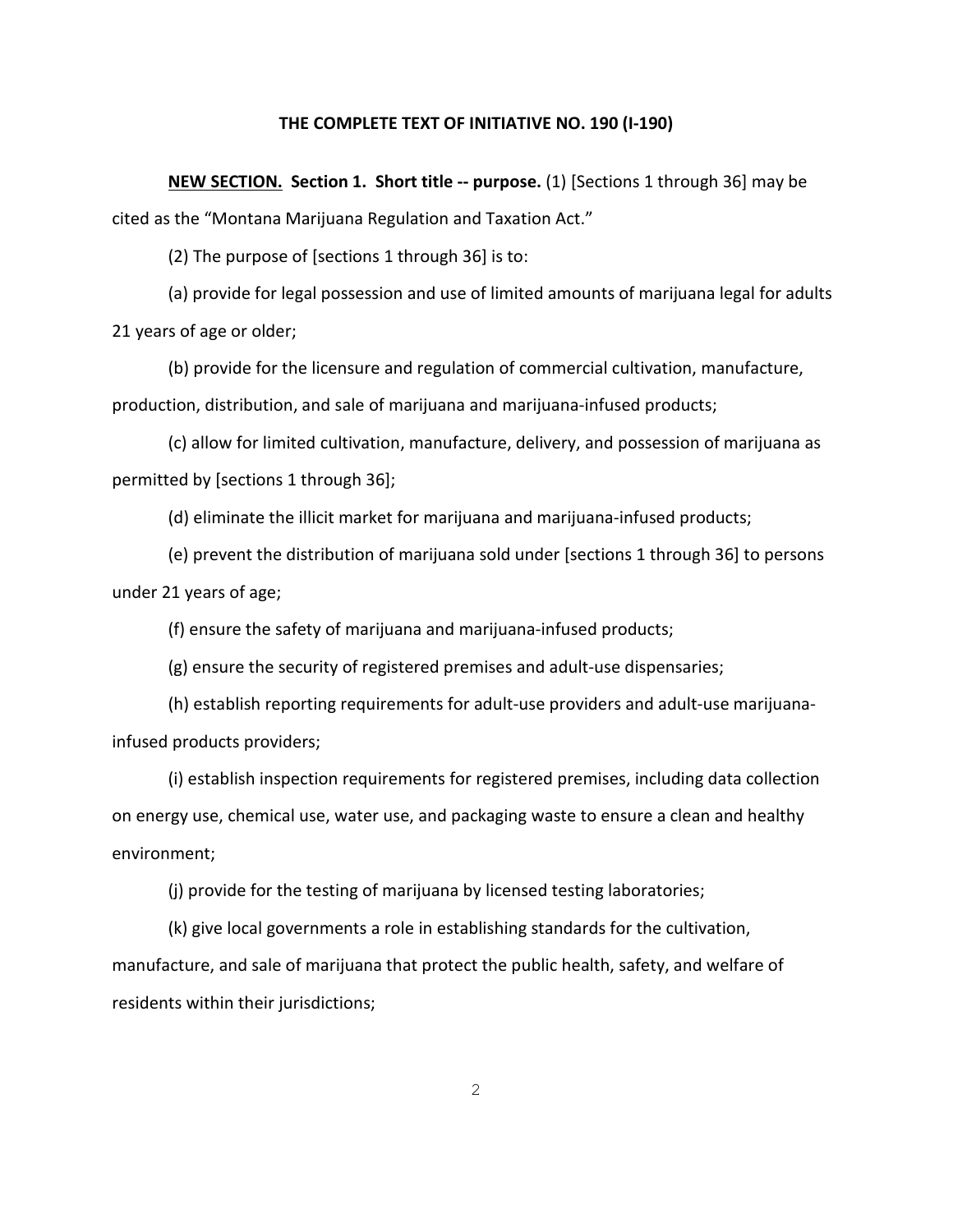(l) tax the sale of marijuana and marijuana-infused products to generate revenue for the state and provide compensation for the economic and social costs of past and current marijuana cultivation, processing, and use, by directing funding to:

(i) conservation programs to offset the use of water and soil in marijuana cultivation;

(ii) substance abuse treatment and prevention programs;

(iii) veterans services and support;

(iv) health care;

(v) localities where marijuana is sold; and

(vi) the state general fund;

(m) authorize courts to resentence persons who are currently serving sentences for acts that are permitted under [sections 1 through 36] or for which the penalty is reduced by [sections 1 through 36] and to redesignate or expunge those offenses from the criminal records of persons who have completed their sentences as set forth in [sections 1 through 36].

**NEW SECTION. Section 2. Definitions.** As used in [sections 1 through 36], the following definitions apply:

(1) "Adult-use dispensary" means a registered premises from which a licensed adult-use provider or adult-use marijuana-infused products provider is approved by the department to dispense marijuana or marijuana-infused products to a consumer.

(2) "Adult-use marijuana-infused products provider" means a person licensed by the department to manufacture and provide marijuana-infused products for consumers as allowed by [sections 1 through 36].

(3) "Adult-use provider" means a person licensed by the department to cultivate and process marijuana for consumers as allowed by [sections 1 through 36].

(4) "Canopy" means the total amount of square footage dedicated to live plant production at a registered premises consisting of the area of the floor, platform, or means of support or suspension of the plant.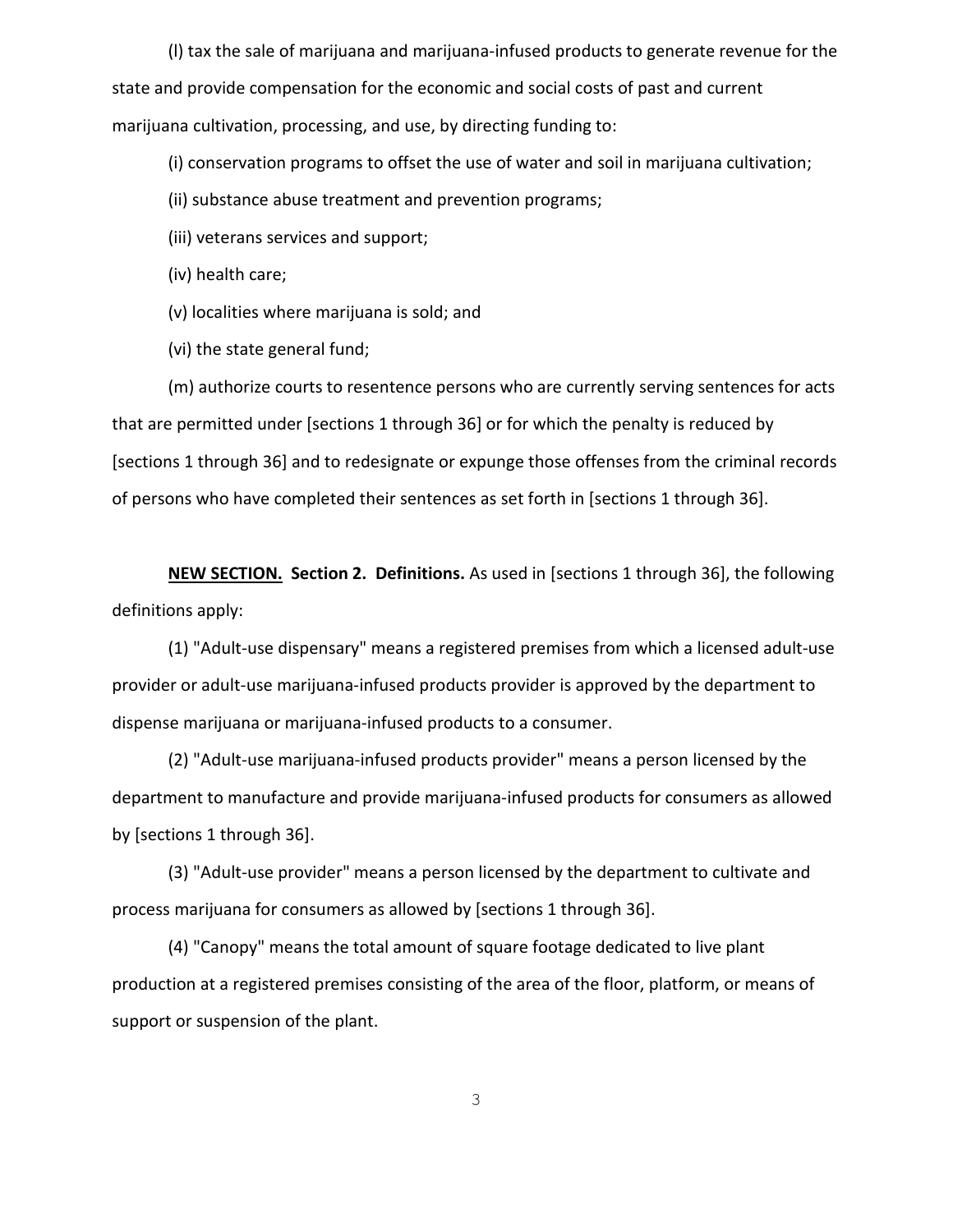(5) "Consumer" means a person 21 years of age or older who obtains or possesses marijuana or marijuana-infused products for personal use or for use by persons who are at least 21 years of age, but not for resale.

(6) "Correctional facility or program" means a facility or program that is described in 53- 1-202 and to which an individual may be ordered by any court of competent jurisdiction.

(7) "Department" means the department of revenue provided for in 2-15-1301.

(8) (a) "Employee" means an individual employed to do something for the benefit of an employer.

(b) The term includes a manager, agent, or director of a partnership, association, company, corporation, limited liability company, or organization.

(c) The term does not include a third party with whom a licensee has a contractual relationship.

(9) "Financial interest" means a legal or beneficial interest that entitles the holder, directly or indirectly through a business, an investment, or a spouse, parent, or child relationship, to 1% or more of the net profits or net worth of the entity in which the interest is held. The term does not include interest held by a bank or licensed lending institution or a security interest, lien, or encumbrance.

(10) "Licensee" means a person holding a state license issued pursuant to [sections 1 through 36].

(11) "Local government" means a county, a consolidated government, or an incorporated city or town.

(12) "Manufacturing" means the production of marijuana concentrate.

(13) (a) "Marijuana" means all plant material from the genus Cannabis containing tetrahydrocannabinol (THC) or seeds of the genus capable of germination.

(b) The term does not include hemp, including any part of that plant, including the seeds and all derivatives, extracts, cannabinoids, isomers, acids, salts, and salts of isomers, whether growing or not, with a delta-9 tetrahydrocannabinol concentration of not more than threetenths of one percent on a dry weight basis, or commodities or products manufactured with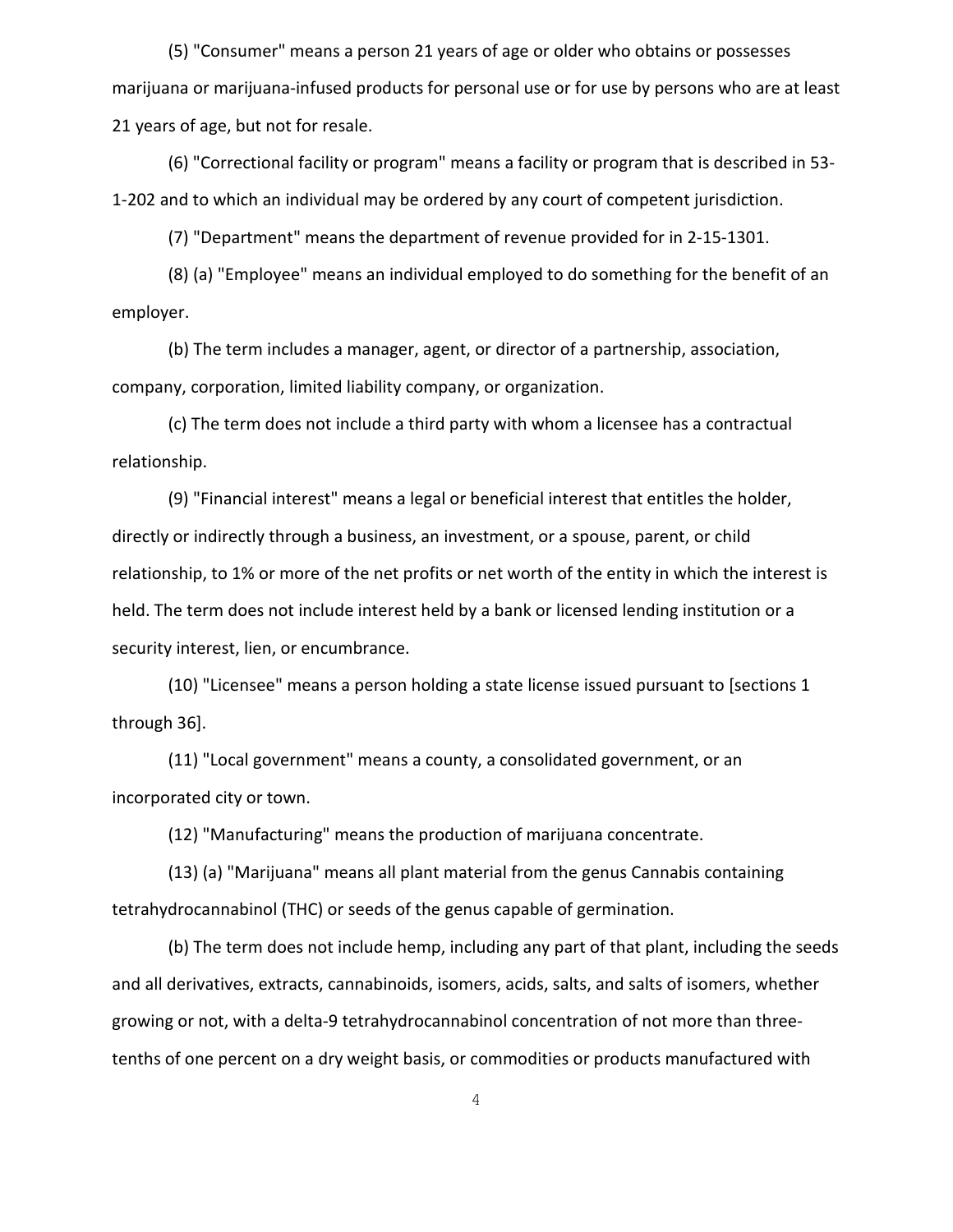hemp, or any other ingredient combined with marijuana to prepare topical or oral administrations, food, drink, or other products.

(14) "Marijuana concentrate" means any type of marijuana product consisting wholly or in part of the resin extracted from any part of the marijuana plant.

(15) "Marijuana derivative" means any mixture or preparation of the dried leaves, flowers, resin, or byproducts of the marijuana plant, including but not limited to marijuana concentrates and marijuana-infused products.

(16) "Marijuana-infused product" means a product that contains marijuana and is intended for use by a consumer by a means other than smoking. The term includes but is not limited to edible products, ointments, and tinctures.

(17) "Mature marijuana plant" means a harvestable female marijuana plant that is flowering.

(18) "Owner" means a principal officer, director, board member, or individual who has a financial interest or voting interest of 10% or greater in an adult-use dispensary, adult-use provider, or adult-use marijuana-infused products provider.

(19) "Paraphernalia" has the meaning provided for "drug paraphernalia" in 45-10-101.

(20) "Person" means an individual, partnership, association, company, corporation, limited liability company, or organization.

(21) "Registered premises" means a location that is licensed pursuant to [sections 1 through 36] and includes:

(a) all enclosed public and private areas at the location that are used in the business operated pursuant to a license, including offices, kitchens, restrooms, and storerooms; and

(b) if the department has specifically licensed a location for outdoor cultivation, production, manufacturing, wholesale sale, or retail sale of adult-use marijuana and adult-use marijuana-infused products, the entire unit of land that is created by subsection or partition of land that the licensee owns, leases, or has the right to occupy.

(22) (a) "Resident" means an individual who meets the requirements of 1-1-215.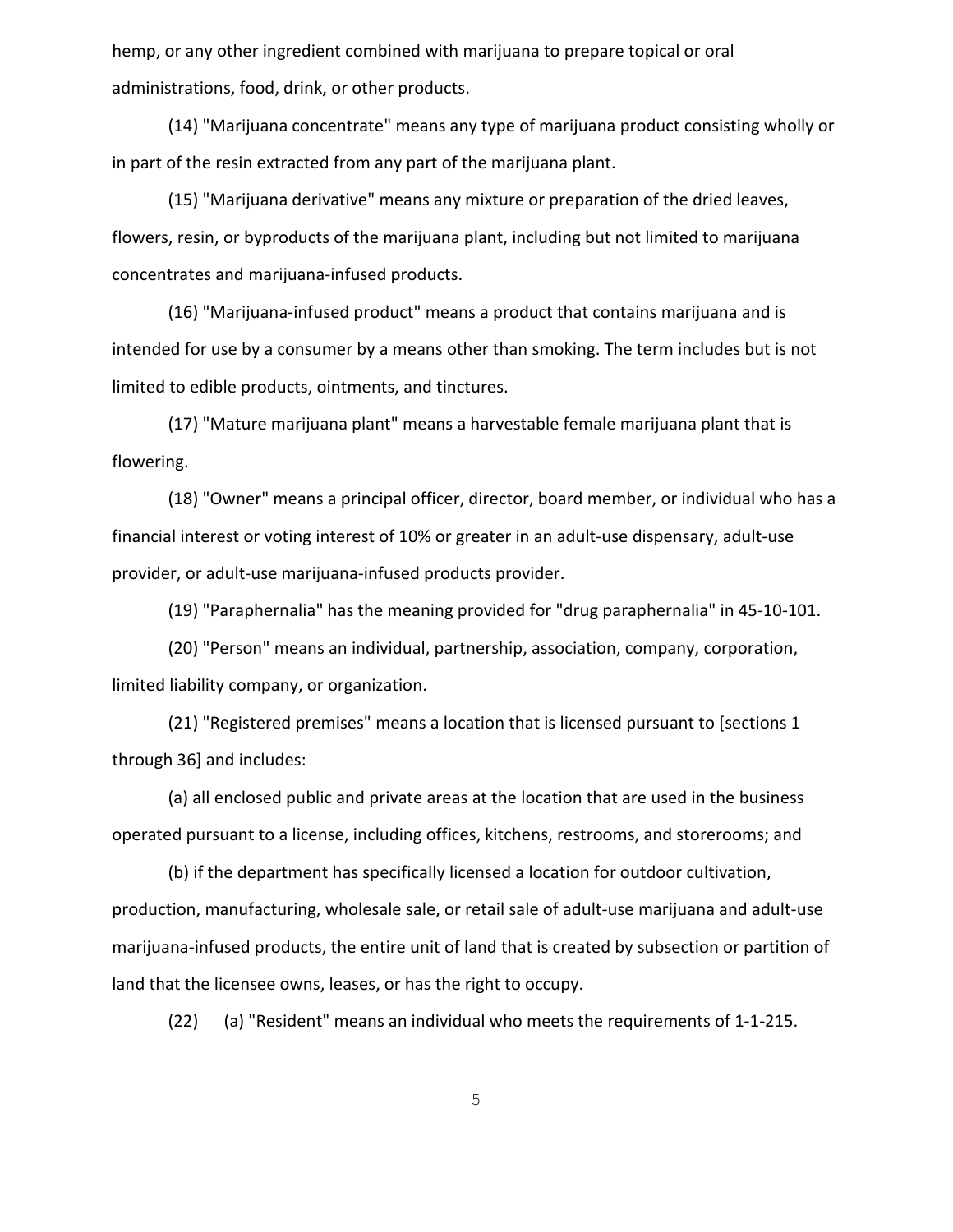(b) An individual is not considered a resident for the purposes of [sections 1 through 36] if the individual:

(i) claims residence in another state or country for any purpose; or

(ii) is an absentee property owner paying property tax on property in Montana.

(23) "Seedling" means a marijuana plant that has no flowers and is less than 12 inches in height and 12 inches in diameter.

(24) "State laboratory" means the laboratory operated by the department of public health and human services to conduct environmental analyses.

(25) "Testing laboratory" has the meaning as provided in 50-46-302.

(26) "Unduly burdensome" means requiring such a high investment of money, time, or any other resource or asset to achieve compliance that a reasonably prudent businessperson would not operate.

**NEW SECTION. Section 3. Department authority.** The department shall license and regulate the cultivation, manufacture, transport, and sale of marijuana as allowed by [sections 1 through 36] and shall administer and enforce [sections 1 through 36].

**NEW SECTION. Section 4. Department responsibilities -- licensure.** (1) The department shall establish and maintain a registry of persons who receive licenses under [sections 1 through 36]. The department shall issue:

(a) licenses:

(i) to persons who apply to operate as adult-use providers or adult-use marijuanainfused products providers and who submit applications meeting the requirements of [sections 1 through 36]; and

(ii) for adult-use dispensaries established by adult-use providers or adult-use marijuanainfused products providers; and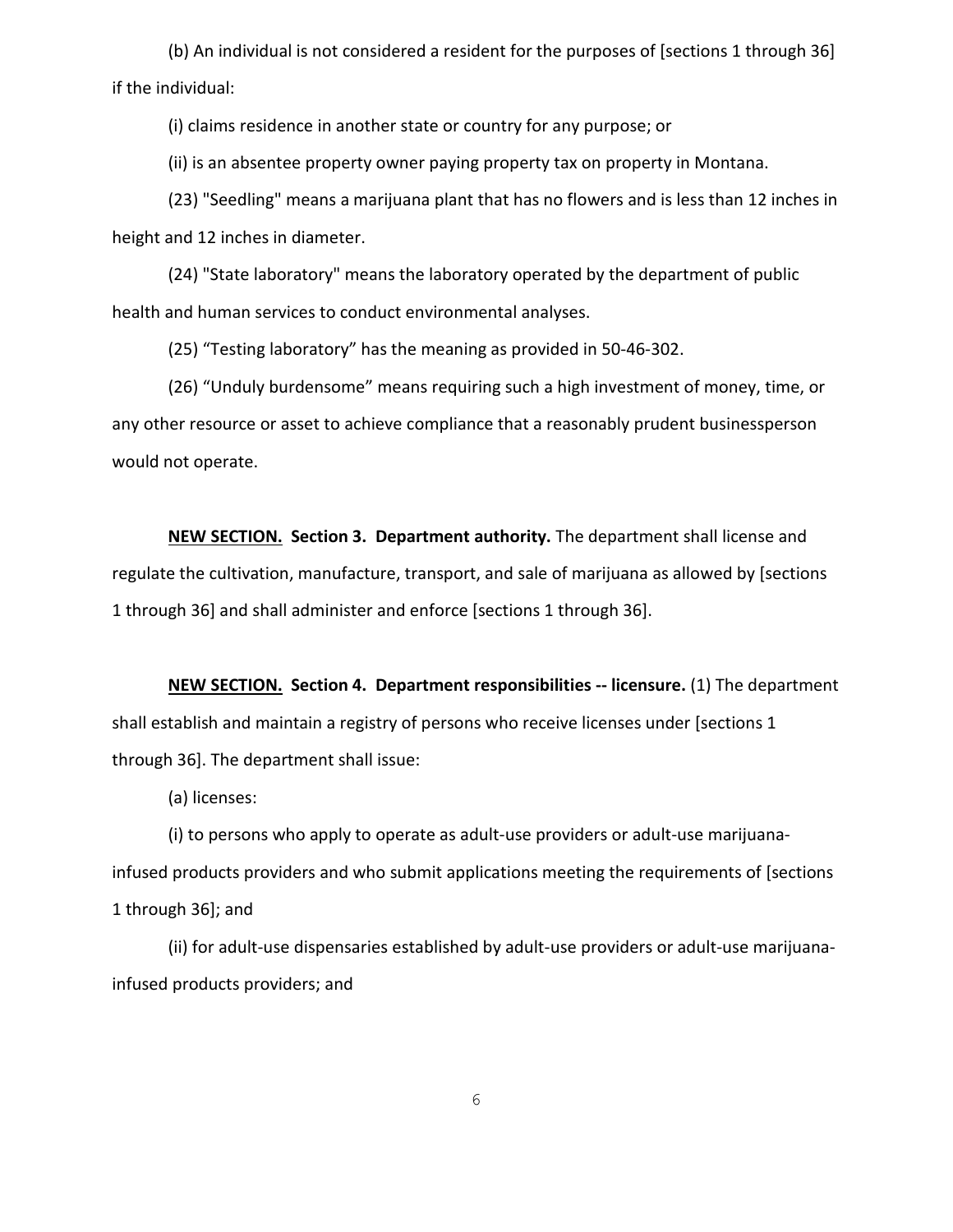(b) endorsements for manufacturing to an adult-use provider or an adult-use marijuanainfused products provider that applies for a manufacturing endorsement and meets requirements established by the department by rule.

(2) A person who obtains an adult-use provider license, adult-use marijuana-infused products provider license, or adult-use dispensary license, or an employee of a licensed adultuse provider or adult-use marijuana-infused products provider, is authorized to cultivate, manufacture, possess, sell, and transport marijuana as allowed by [sections 1 through 36].

(3) A person who obtains a testing laboratory license or an employee of a licensed testing laboratory is authorized to possess, test, and transport marijuana as allowed by [sections 1 through 36].

(4) The department shall conduct criminal history background checks as required by 50- 46-307 and 50-46-308 before issuing a license to a person named as a provider or marijuanainfused products provider.

(5) Licenses issued pursuant to [sections 1 through 36] must:

(a) be laminated and produced on a material capable of lasting for the duration of the time period for which the license is valid;

(b) indicate whether an adult-use provider or an adult-use marijuana-infused products provider has an endorsement for manufacturing;

(c) state the date of issuance and the expiration date of the license; and

(d) contain other information that the department may specify by rule.

(6) (a) The department shall make application forms available and begin accepting applications for licensure and endorsement under [sections 1 through 36] on or before January 1, 2022.

(b) The department shall review the information contained in an application or renewal submitted pursuant to [sections 1 through 36] and shall approve or deny an application:

(i) within 30 days of receiving the application or renewal and all related application materials from an existing licensed provider or marijuana-infused products provider; and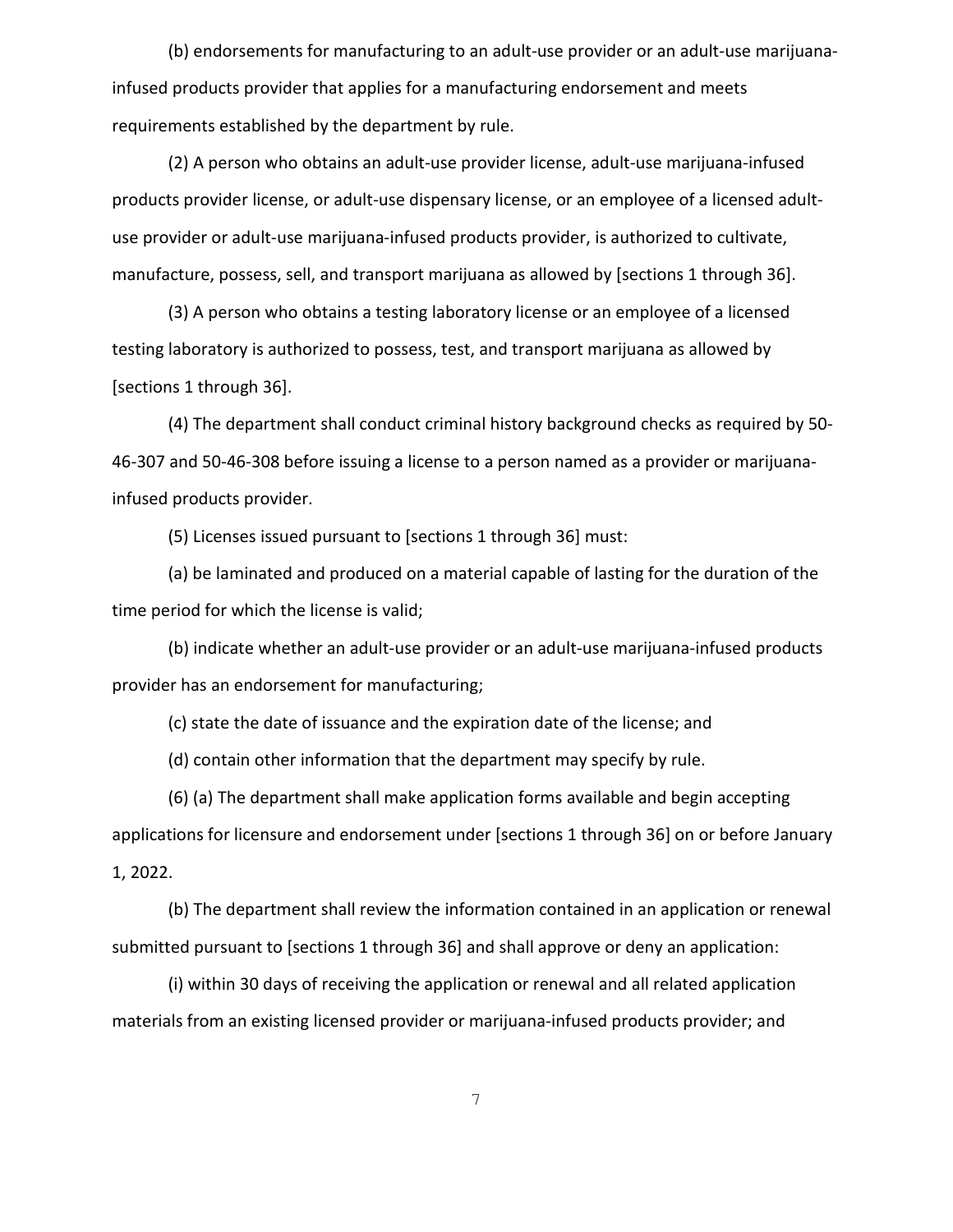(ii) within 90 days of receiving the application and all related application materials from a new applicant.

(c) If the department fails to act on a completed application within the time allowed under subsection (6)(b), the department shall:

(i) reduce the cost of the licensing fee for a new applicant for licensure or endorsement or for a licensee seeking renewal of a license by 5% each week that the application is pending; and

(ii) allow a licensee to continue operation until the department takes final action.

(d) Applications that are not processed within the time allowed under subsection (6)(b) remain active until the department takes final action.

(e) (i) The department may not take final action on an application for a license or renewal of a license until the department has completed a satisfactory inspection as required by [sections 1 through 36] and related administrative rules.

(ii) Failure by the department to complete the required inspection within the time allowed under subsection (6)(b) does not prevent an application from being considered complete for the purpose of subsection (6)(c).

(f) The department shall issue a license or endorsement within 5 days of approving an application or renewal.

(7) Review of a rejection of an application or renewal may be conducted as a contested case hearing pursuant to the provisions of the Montana Administrative Procedure Act.

(8) Licenses and endorsements issued to adult-use providers and adult-use marijuanainfused products providers must be renewed annually.

(9) The department shall provide the names and phone numbers of adult-use providers and adult-use marijuana-infused products providers and the city, town, or county where registered premises and testing laboratories are located to the public on the department's website. The department may not disclose the physical location or address of an adult-use provider, adult-use marijuana-infused products provider, adult-use dispensary, or testing laboratory.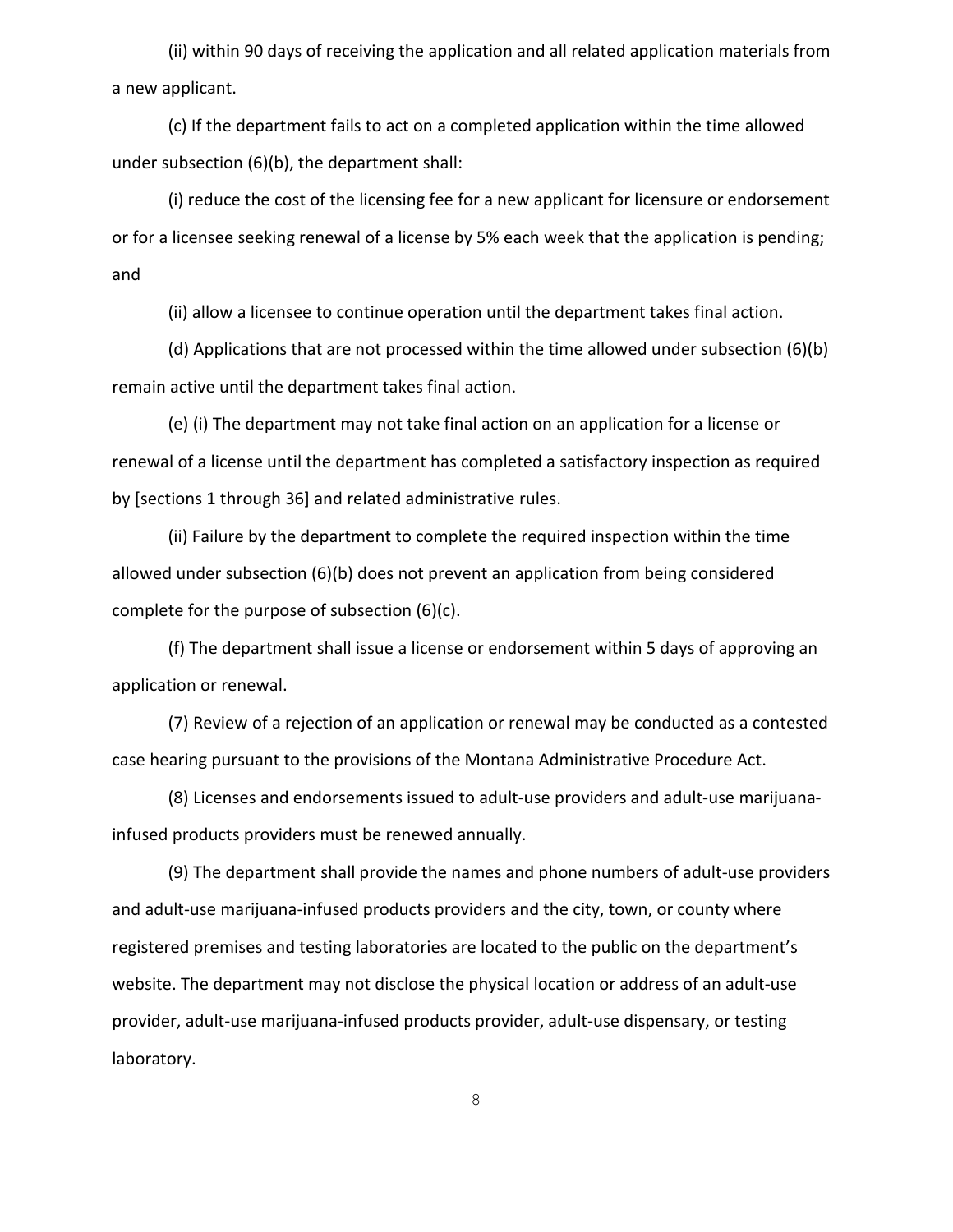(10) The department may not prohibit an adult-use provider, adult-use marijuanainfused products provider, or adult-use dispensary licensee from operating at a shared location with a provider, marijuana-infused products provider, or dispensary as defined in 50-46-302 if the provider, marijuana-infused products provider, or dispensary is owned by the same person.

(11) The department may not adopt rules requiring a consumer to provide an adult-use provider, adult-use marijuana-infused products provider, or adult-use dispensary licensee with identifying information other than identification to determine the consumer's age or require the recording of personal information about consumers other than information typically required in a retail transaction.

**NEW SECTION. Section 5. Licensing of providers, marijuana-infused products providers, and dispensaries for adult use.** (1) No later than October 1, 2021, the department shall promulgate rules and regulations to administer and enforce [sections 1 through 36] and shall begin accepting applications for and issuing licenses. The rules may not be unduly burdensome. For the first 12 months after the department begins to receive applications, the department shall only accept applications from and issue licenses to providers, marijuanainfused products providers, and dispensaries licensed under Title 50, chapter 46, part 3, that are in good standing with the department of public health and human services and in compliance with [sections 1 through 36] and rules adopted by the department.

**NEW SECTION. Section 6. Department responsibility to monitor and assess marijuana production, testing, sales, and license revocation.** (1)(a) The department shall implement a system for tracking marijuana, marijuana concentrate, and marijuana-infused products from either the seed or the seedling stage until the marijuana, marijuana concentrate, or marijuanainfused product is sold to a consumer. The system must:

(i) ensure that the marijuana, marijuana concentrate, or marijuana-infused product cultivated, manufactured, possessed, and sold under [sections 1 through 36] is not sold or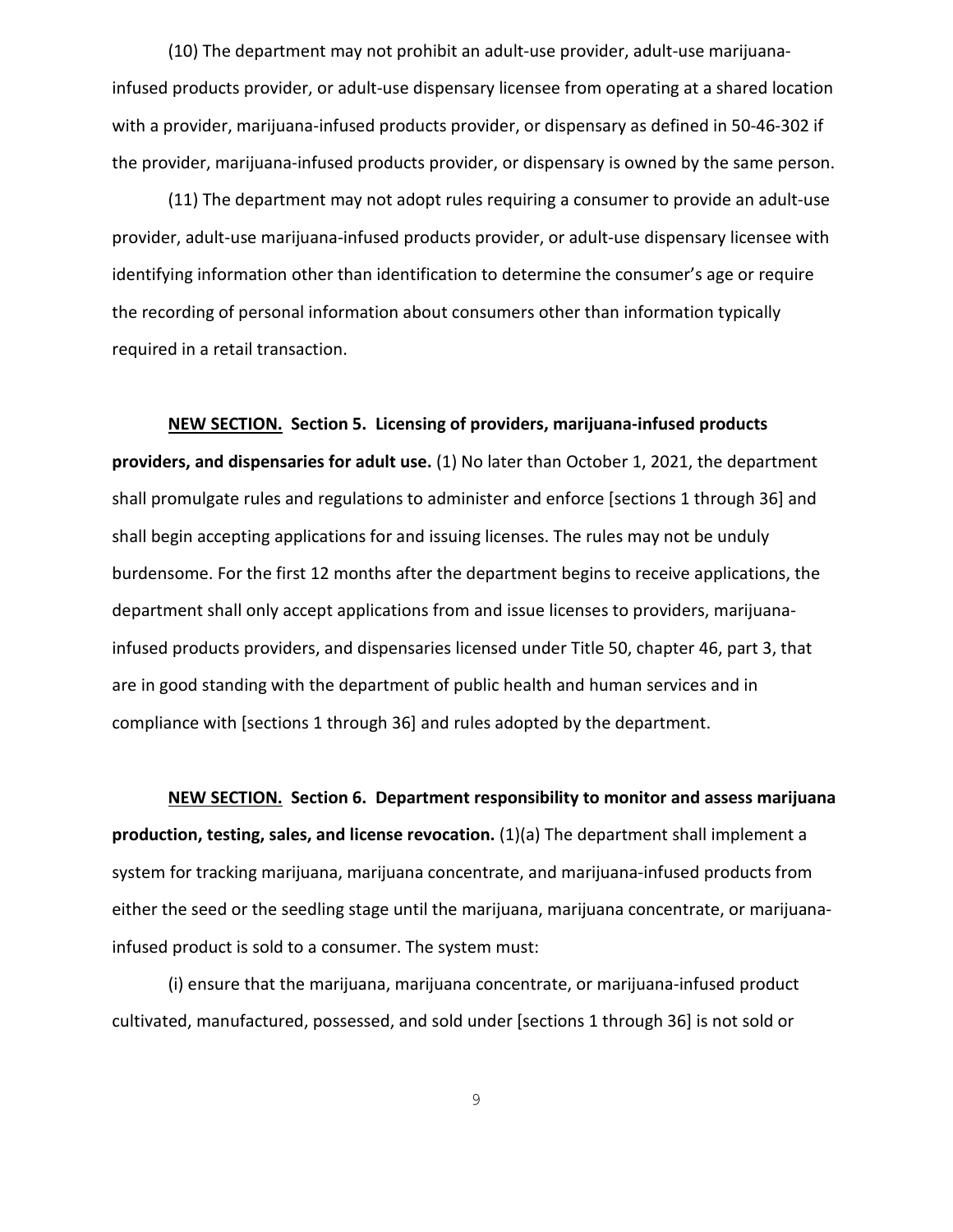otherwise provided to an individual who is under 21 years of age and who is not a medical marijuana registered cardholder; and

(ii) be made available to adult-use providers, adult-use marijuana-infused products providers, adult-use dispensaries, and testing laboratories at no additional cost.

(b) The department may implement the same system that is used to track marijuana, marijuana concentrate, and marijuana-infused products pursuant to 50-46-304.

(2) The department shall assess applications for an adult-use provider or adult-use marijuana-infused products provider license to determine if a person with a financial interest in the applicant meets any of the criteria established in [section 9] for denial of a license.

(3) Before issuing or renewing a license, the department shall inspect the proposed registered premises of an adult-use provider or adult-use marijuana-infused products provider and shall inspect the property to be used to ensure an applicant for licensure or license renewal is in compliance with [sections 1 through 36]. The department may not issue or renew a license if the applicant does not meet the requirements of [sections 1 through 36].

(4)(a) The department shall license providers and marijuana-infused products providers according to a tiered canopy system.

(b)(i) The system shall include, at a minimum, the following license types:

(A) A micro tier canopy license allows for a canopy of up to 250 square feet at one registered premises.

(B) A tier 1 canopy license allows for a canopy of up to 1,000 square feet at one registered premises. A minimum of 500 square feet must be equipped for cultivation.

(C) A tier 2 canopy license allows for a canopy of up to 2,500 square feet at up to two registered premises. A minimum of 1,100 square feet must be equipped for cultivation.

(D) A tier 3 canopy license allows for a canopy of up to 5,000 square feet at up to three registered premises. A minimum of 2,600 square feet must be equipped for cultivation.

(E) A tier 4 canopy license allows for a canopy of up to 7,500 square feet at up to four registered premises. A minimum of 5,100 square feet must be equipped for cultivation.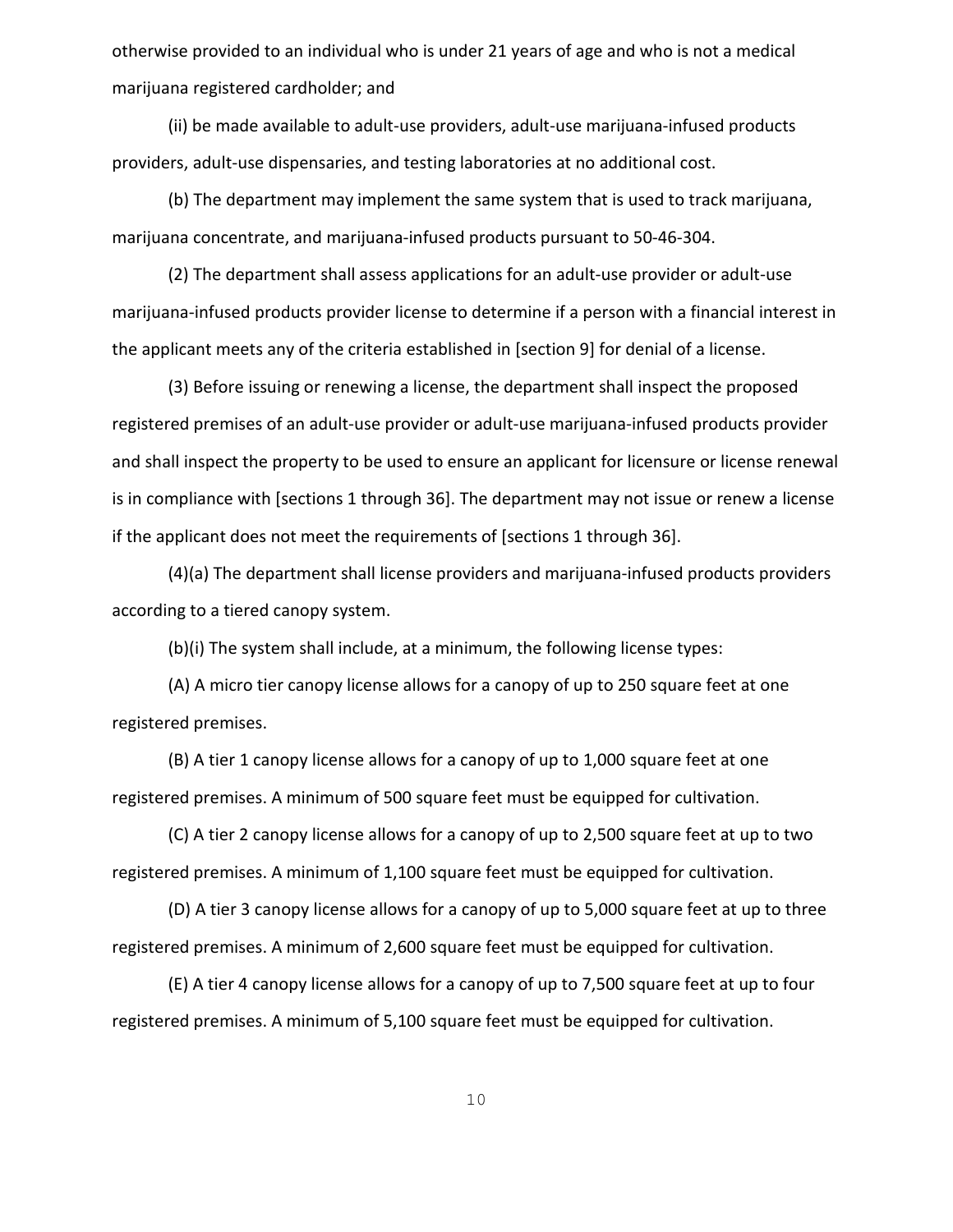(F) A tier 5 canopy license allows for a canopy of up to 10,000 square feet at up to five registered premises. A minimum of 7,750 square feet must be equipped for cultivation.

(G) A tier 6 canopy license allows for a canopy of up to 13,000 square feet at up to five registered premises. A minimum of 10,250 square feet must be equipped for cultivation.

(H) A tier 7 canopy license allows for a canopy of up to 15,000 square feet at up to five registered premises. A minimum of 13,250 square feet must be equipped for cultivation.

(I) A tier 8 canopy license allows for a canopy of up to 17,500 square feet at up to five registered premises. A minimum of 15,250 square feet must be equipped for cultivation.

(J) A tier 9 canopy license allows for a canopy of up to 20,000 square feet at up to six registered premises. A minimum of 17,775 square feet must be equipped for cultivation.

(K) A tier 10 canopy license allows for a canopy of up to 30,000 square feet at up to seven registered premises. A minimum of 24,000 square feet must be equipped for cultivation.

(ii) As used in this subsection (4)(b), "equipped for cultivation" means that the space is either ready for cultivation or in use for cultivation.

(c) An adult-use provider or adult-use marijuana-infused products provider who has reached capacity under the existing license may apply to advance to the next licensing tier. The department:

(i) may increase a licensure level by only one tier at a time; and

(ii) shall conduct an inspection of the adult-use provider or adult-use marijuana-infused products provider's registered premises and proposed premises within 30 days of receiving the application and before approving the application.

(d) The department may create additional licensing tiers by rule if a provider with a tier 10 canopy license petitions the department to create a new licensure level and:

(i) the producer or provider demonstrates that the licensee is using the full amount of canopy currently authorized; and

(ii) the tracking system shows the licensee is selling at least 80% of the marijuana or marijuana-infused products produced by the square footage of the licensee's existing license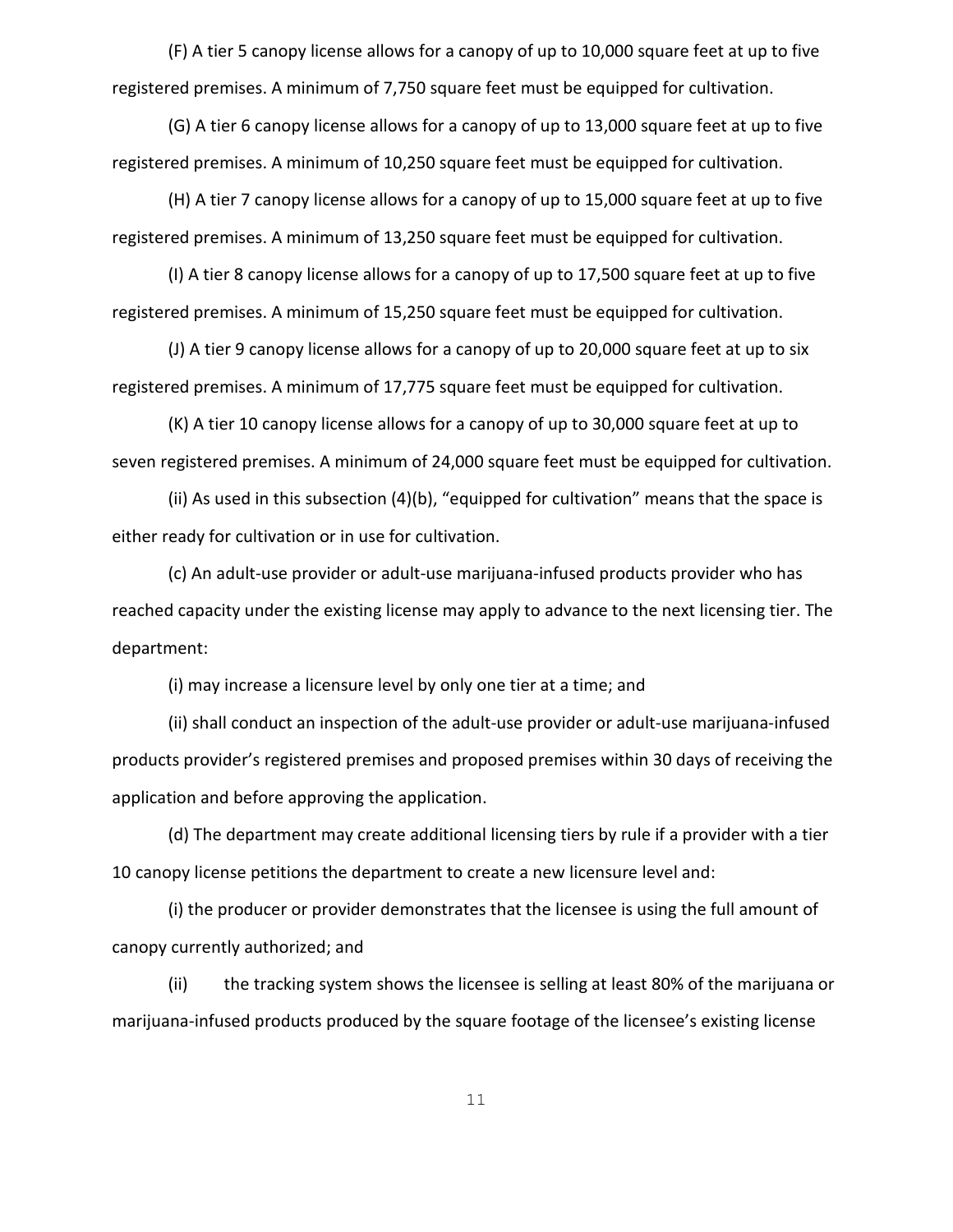over the 2 previous quarters or the licensee can otherwise demonstrate to the department that there is a market for the marijuana or marijuana-infused products it seeks to produce.

(e) The department is authorized to create additional tiers as necessary, including an adjusted tier system to account for outdoor cultivation.

(f) The registered premises limitations for each tier of licensing apply only to registered premises at which marijuana is cultivated. The limitations do not apply to the number of adultuse dispensaries an adult-use provider or adult-use marijuana-infused products provider may have.

(g) The department shall require evidence that the licensee is able to successfully cultivate the minimum amount of space allowed for the tier and sell the amount of marijuana produced by the minimum cultivation level before allowing a licensee to move up a tier. Annual licensing fees must be prorated based on the time licensed at a specific tier if less than 1 year.

(h) No person may be initially licensed greater than a tier 2 unless the person is purchasing a business licensed at a tier higher than tier 2 or the person is already licensed at higher than tier 2 under Title 50, chapter 46, part 3, and is applying for the equivalent size tier under [sections 1 through 36].

**NEW SECTION. Section 7. Testing laboratories -- licensing -- inspection -- dual licensure -- state laboratory responsibility.** (1) (a) The state laboratory shall license testing laboratories to perform the testing required under [sections 12 and 17].

 (b) (i) The state laboratory shall inspect a testing laboratory before issuing or renewing a license and may not issue or renew a license if the applicant does not meet the requirements of [section 12] and this section.

(ii) The state laboratory may not issue a temporary license while an inspection is pending.

 (iii) Inspections conducted under this section must include the review provided for in 50-46- 311(1)(b).

(2) The state laboratory shall: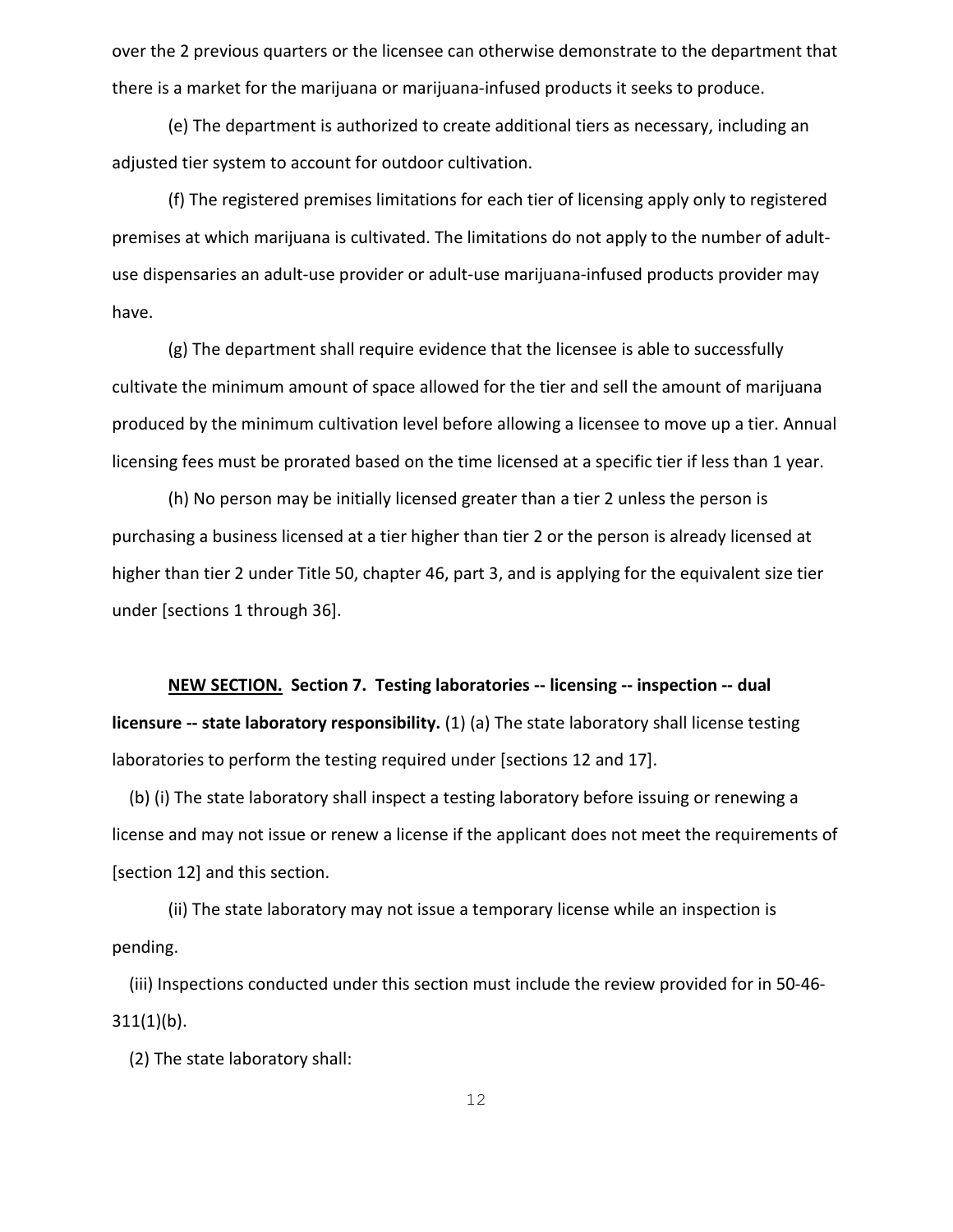(a) use the criteria established under 50-46-311 in evaluating and approving licenses issued under this section;

 (b) use the criteria established under 50-46-304(6) to establish and enforce standard operating procedures and testing standards for testing laboratories to ensure that consumers receive consistent and uniform information about the potency and quality of the marijuana and marijuana-infused products they receive; and

(c) investigate inconsistent test results using the procedure provided for in 50-46-304(7).

 (3) If an analysis of raw testing data indicates that licensees are providing test results that vary among testing laboratories by an amount determined by the state laboratory by rule, the department shall investigate the inconsistent results and determine within 60 days the steps the testing laboratories must take to ensure that each testing laboratory provides accurate and consistent results.

 (4) If the analysis of raw testing data indicates a testing laboratory may be providing inconsistent results, the state laboratory shall suspend the testing laboratory's license until additional testing determines whether the results are consistent.

 (5) The state laboratory shall revoke a testing laboratory's license upon a determination that the laboratory is:

(a) providing test results that are fraudulent; or

(b) providing test results without having:

 (i) the equipment needed to test marijuana, marijuana concentrates, or marijuana-infused products; or

 (ii) the equipment required under [sections 1 through 36] to conduct the tests for which the laboratory is providing results.

(6) A revocation under this section is subject to judicial review.

(7) The state laboratory:

 (a) may license a testing laboratory to perform both the testing required under [sections 1 through 36] and under Title 50, chapter 46; and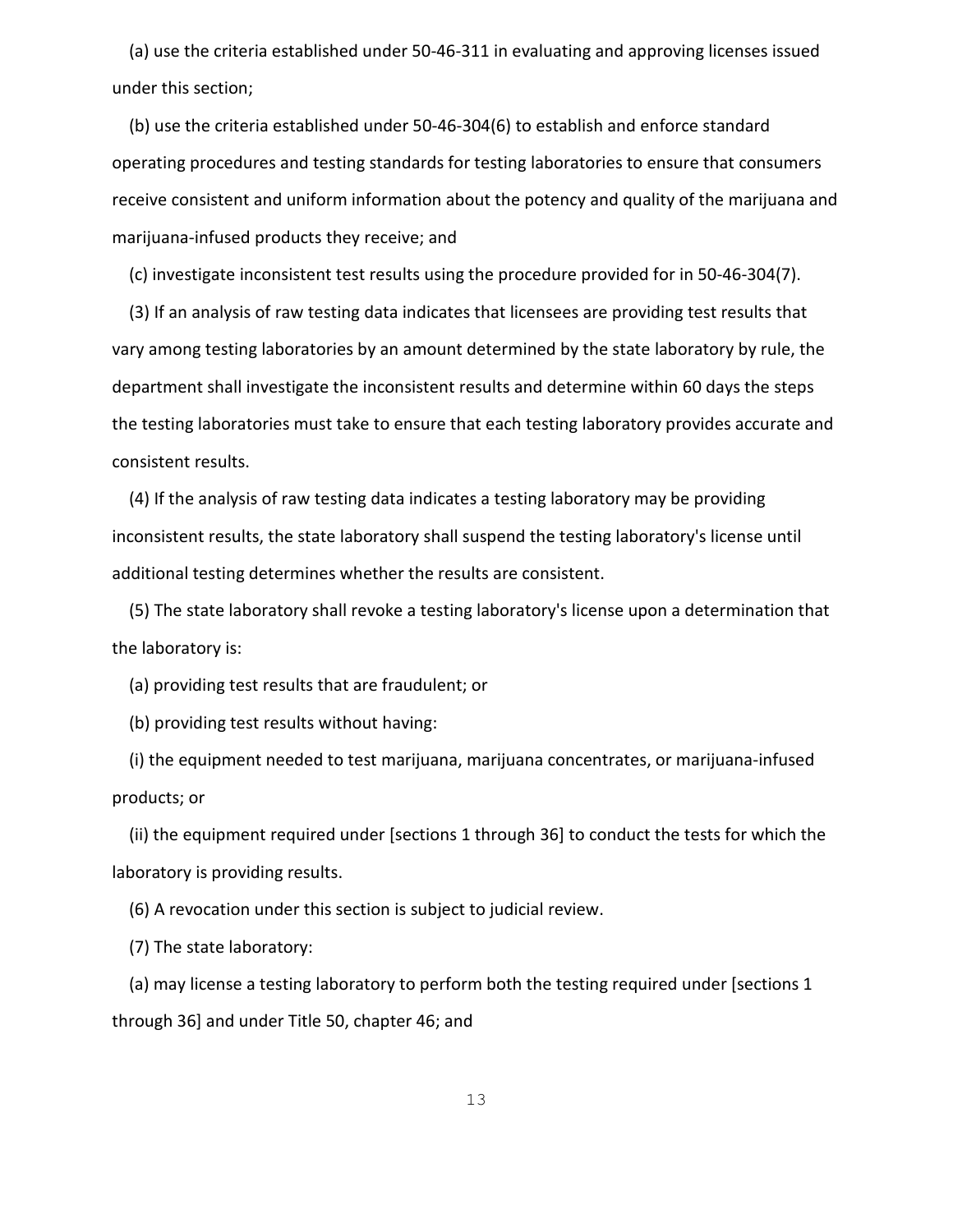(b) shall use the same administrative rules for testing laboratories licensed under [sections 1 through 36] and under Title 50, chapter 46.

#### **NEW SECTION. Section 8. Personal use and cultivation of marijuana -- penalties.** (1)

Subject to the limitations in [section 16], the following acts are lawful and shall not be an offense under state law or the laws of any local government within the state or be a basis to impose a civil fine, penalty, or sanction, or be a basis to detain, search, or arrest, or otherwise deny any right or privilege, or to seize or forfeit assets under state law or the laws of any local government for a person who is 21 years of age or older:

(a) possessing, purchasing, obtaining, using, ingesting, inhaling, or transporting 1 ounce or less of marijuana, except that not more than 8 grams may be in a concentrated form;

(b) transferring, delivering, or distributing without consideration, to a person who is 21 years of age or older, 1 ounce or less of marijuana, except that not more than 8 grams may be in a concentrated form;

(c) in or on the grounds of a private residence, possessing, planting, or cultivating up to four mature marijuana plants and four seedlings and possessing, harvesting, drying, processing, or manufacturing the marijuana, provided that:

(i) marijuana plants and any marijuana produced by the plants in excess of 1 ounce must be kept in a locked space in or on the grounds of one private residence and may not be visible by normal, unaided vision from a public place;

(ii) not more than twice the number of marijuana plants permitted under this subsection (1)(c) may be cultivated in or on the grounds of a single private residence simultaneously;

(iii) a person growing or storing marijuana plants under this subsection (1)(c) must own the private residence where the plants are cultivated and stored or obtain written permission to cultivate and store marijuana from the owner of the private residence; and

(iv) no portion of a private residence used for cultivation of marijuana and manufacture of marijuana-infused products for personal use may be shared with, rented, or leased to an adult-use provider or an adult-use marijuana-infused products provider;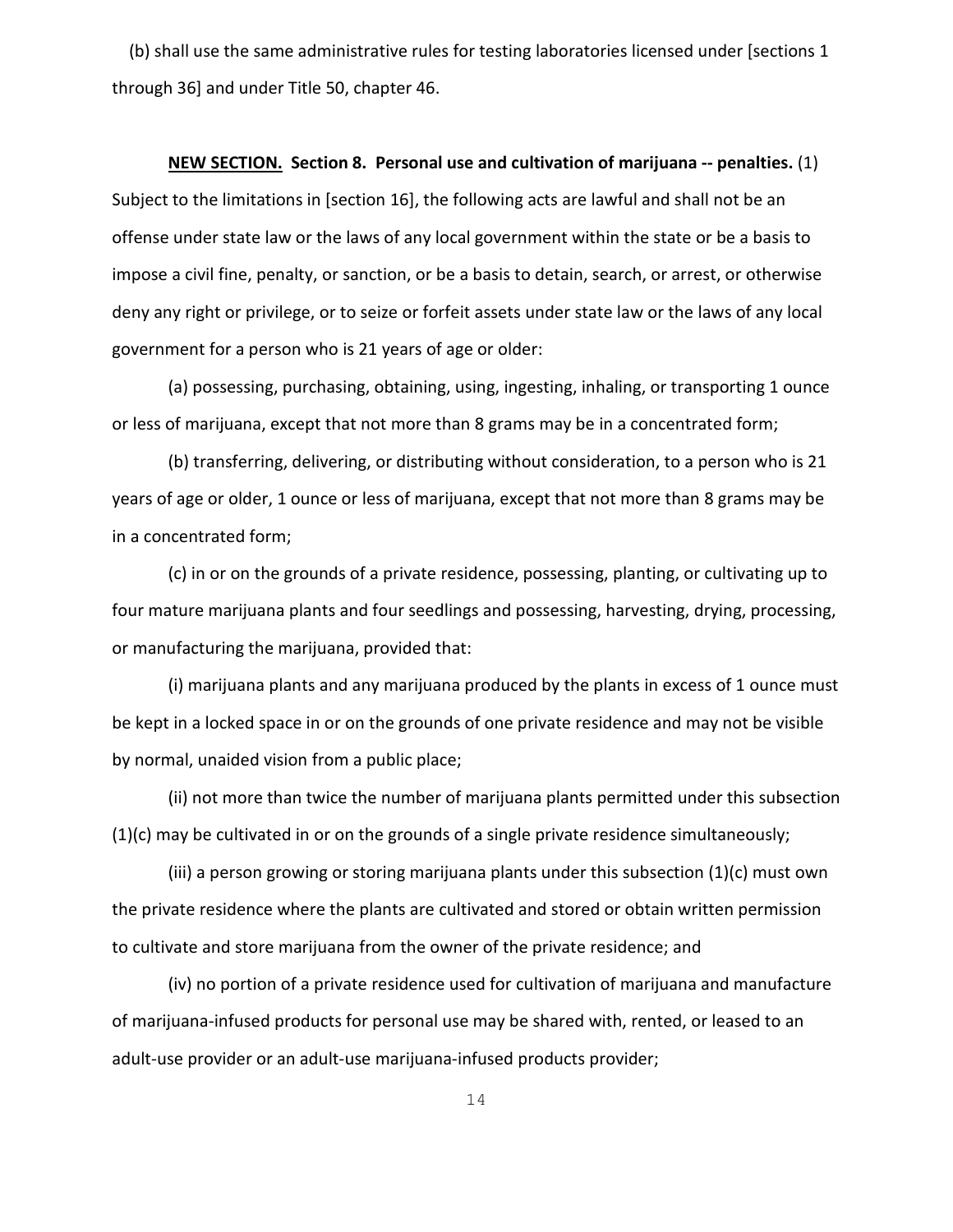(d) assisting another person who is at least 21 years of age in any of the acts permitted by this section, including allowing another person to use one's personal residence for any of the acts described in this section; and

(e) possessing, purchasing, using, delivering, distributing, manufacturing, transferring, or selling to persons 18 years of age or older paraphernalia relating marijuana.

(2) A person who cultivates marijuana plants that are visible by normal, unaided vision from a public place in violation of subsection (1)(c)(i) is subject to a civil fine not exceeding \$250 and forfeiture of the marijuana.

(3) A person who cultivates marijuana plants or stores marijuana outside of a locked space is subject to a civil fine not exceeding \$250 and forfeiture of the marijuana.

(4) A person who smokes marijuana in a public place, other than in an area licensed for that activity by the department, is subject to a civil fine not exceeding \$50.

(5) For a person who is under 21 years of age and is not a registered cardholder, possession, use, ingestion, inhalation, transportation, delivery without consideration, or distribution without consideration of 1 ounce or less of marijuana is punishable by forfeiture of the marijuana and the underage person's choice between:

(a) a civil fine not to exceed \$100; or

(b) up to 4 hours of drug education or counseling in lieu of the fine.

(6) For a person who is under 18 years of age and is not a registered cardholder, possession, use, transportation, delivery without consideration, or distribution without consideration of marijuana paraphernalia is punishable by forfeiture of the marijuana paraphernalia and the underage person's choice between:

(a) a civil fine not to exceed \$100; or

(b) up to 4 hours of drug education or counseling in lieu of the fine.

(7) Unless otherwise permitted under the provisions of Title 50, chapter 46, part 3, the possession, production, delivery without consideration to a person 21 years of age or older, or possession with intent to deliver more than 1 ounce but less than 2 ounces of marijuana or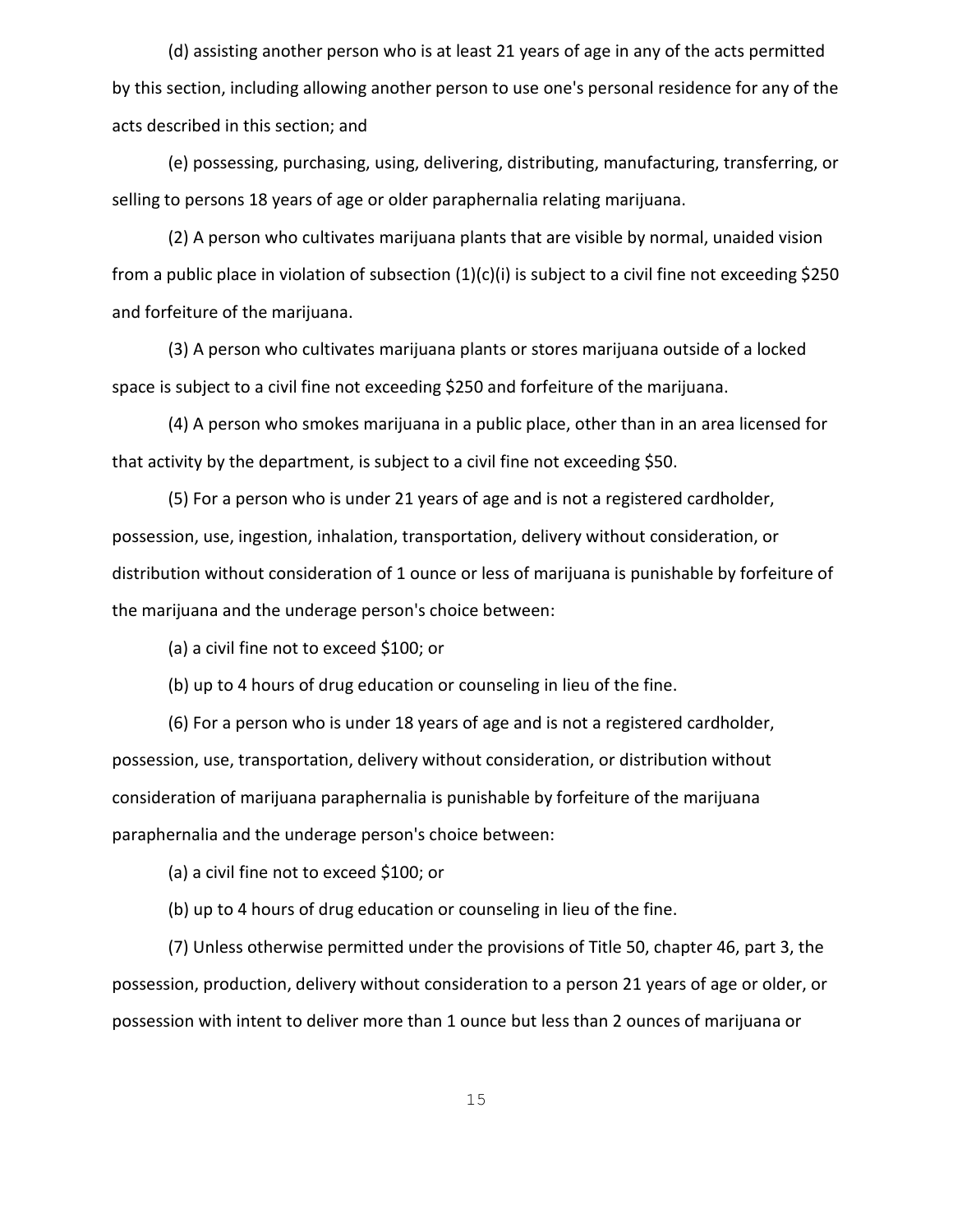more than 8 grams but less than 16 grams of marijuana in a concentrated form is punishable by forfeiture of the marijuana and:

(a) for a first violation, the person's choice between a civil fine not exceeding \$200 or completing up to 4 hours of community service in lieu of the fine;

(b) for a second violation, the person's choice between a civil fine not exceeding \$300 or completing up to 6 hours of community service in lieu of the fine;

(c) for a third or subsequent violation, the person's choice between a civil fine not exceeding \$500 or completing up to 8 hours of community service in lieu of the fine; and

(d) for a person under 21 years of age, the person's choice between a civil fine not to exceed \$200 or attending up to 8 hours of drug education or counseling in lieu of the fine.

(8) A person may not be denied adoption, custody, or visitation rights relative to a minor solely for conduct that is permitted by [sections 1 through 36].

(9) A person may not be denied access to or priority for an organ transplant or denied access to health care solely for conduct that is permitted by [sections 1 through 36].

(10) A person currently under parole, probation, or other state supervision or released awaiting trial or other hearing may not be punished or otherwise penalized solely for conduct that is permitted by [sections 1 through 36].

(11) A holder of a professional or occupational license may not be subjected to professional discipline for providing advice or services arising out of or related to conduct that is permitted by [sections 1 through 36] solely on the basis that marijuana is prohibited by federal law.

(12) It is the public policy of the state of Montana that contracts related to the operation of licensees be enforceable.

#### **NEW SECTION. Section 9. Provider types -- requirements -- limitations -- activities.**

(1)(a) Subject to subsections (1)(b) and (3), the department shall issue a license to or renew a license for a person who is applying to be an adult-use provider or adult-use marijuana-infused products provider if the person submits to the department: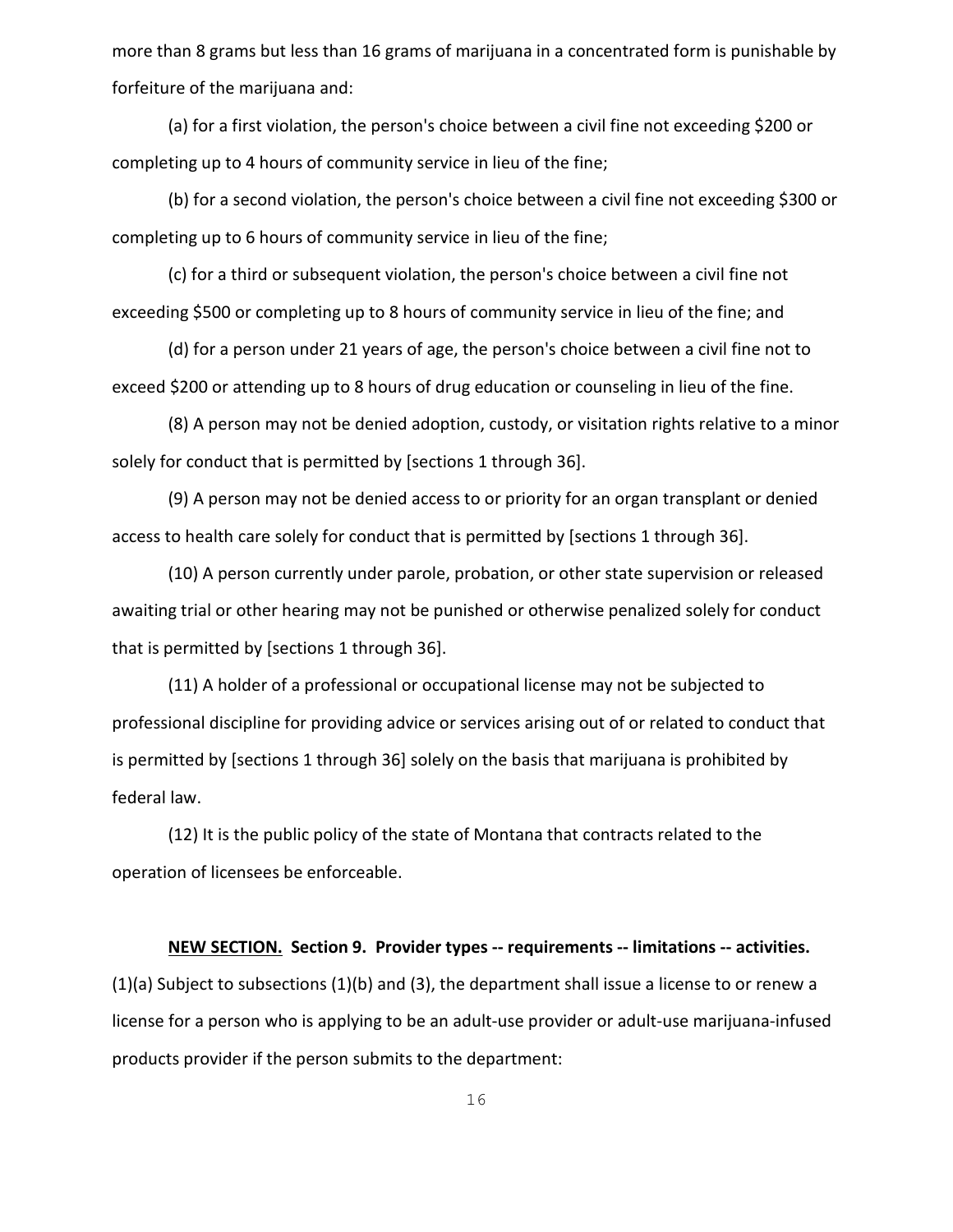(i) the person's name, date of birth, and street address on a form prescribed by the department;

(ii) proof that the person is a Montana resident;

(iii) fingerprints meeting the requirements for a fingerprint-based background check by the department of justice and the federal bureau of investigation:

(A) with the application for initial licensure; and

(B) every 3 years thereafter;

(iv) a statement, on a form prescribed by the department, that the person will not divert to any other person the marijuana that the person cultivates or the marijuana-infused products that the person manufactures for consumers, unless the marijuana or marijuana-infused products are sold to another adult-use provider or as part of a sale of a business as allowed under this section;

(v) the street address of the location at which marijuana, marijuana concentrates, or marijuana-infused products will be cultivated or manufactured; and

(vi) a fee as determined by the department not to exceed the costs of required background checks and associated administrative costs of processing the license.

(b) If the person to be licensed consists of more than one individual, the names of all owners must be submitted along with the fingerprints and date of birth of each.

(2) The department shall conduct:

(a) a fingerprint-based background check in association with an application for initial licensure and every 3 years thereafter; and

(b) a name-based background check in association with an application for initial licensure and each year thereafter except years that an applicant is required to submit fingerprints for a fingerprint-based background check.

(3) The department may not license a person under [sections 1 through 36] if the person or an owner: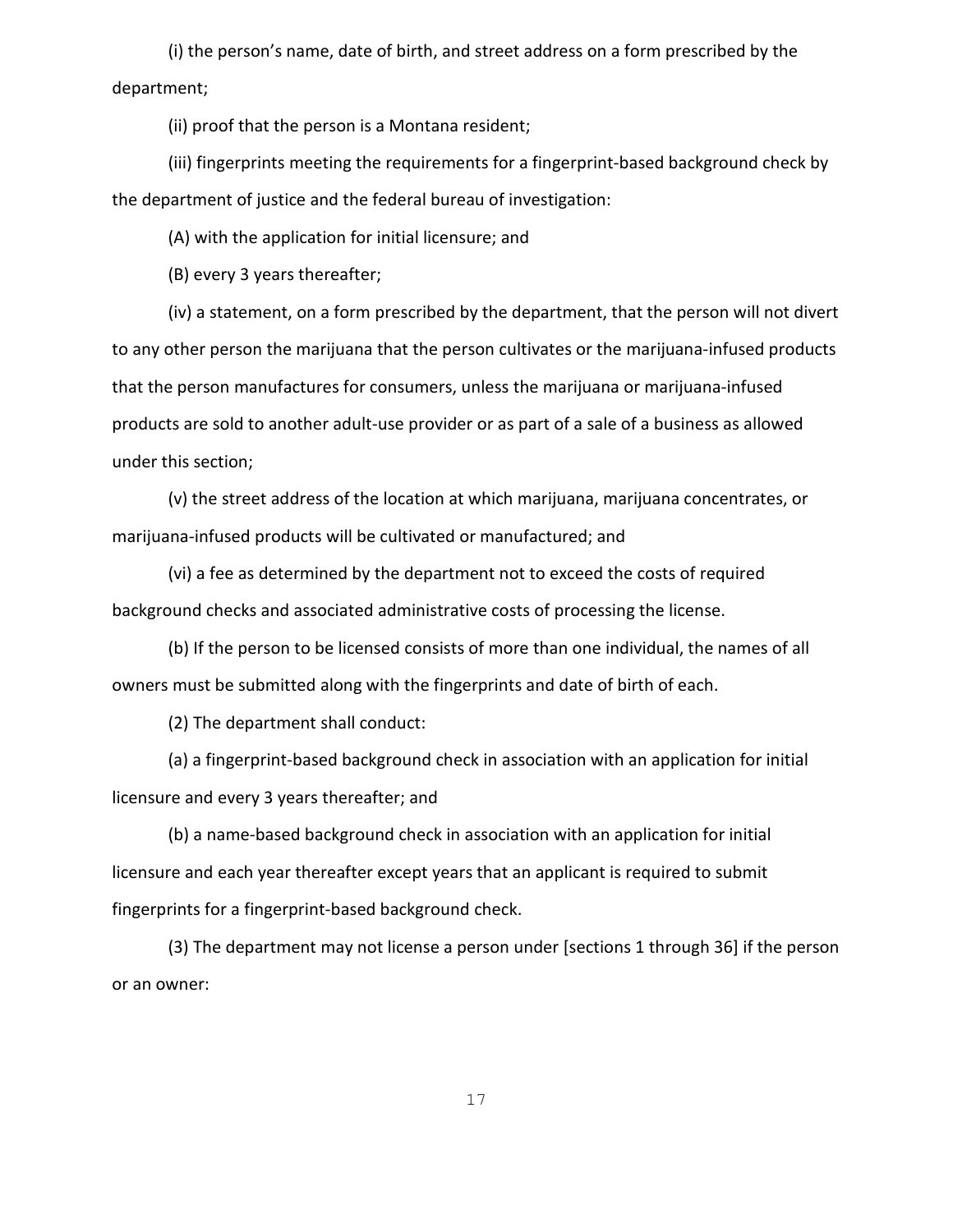(a) has a felony conviction involving fraud, deceit, or embezzlement or for distribution of drugs to a minor within the past 5 years and, after an investigation, the department finds that the applicant has not been sufficiently rehabilitated as to warrant the public trust;

(b) is in the custody of the department of corrections or a youth court;

(c) has been convicted of a violation under [section 21];

(d) has resided in Montana for less than 1 year; or

(e) is under 18 years of age.

(4) Marijuana for use pursuant to [sections 1 through 36] must be cultivated and manufactured in Montana until federal law allows for the interstate distribution of marijuana.

(5) Except as provided in [section 17], an adult-use provider or adult-use marijuanainfused products provider shall:

(a) prior to selling marijuana or marijuana-infused products, submit samples to testing laboratories pursuant to [sections 1 through 36] and administrative rules;

(b) allow the department to collect samples of marijuana or marijuana-infused products during inspections of registered premises for testing as provided by the department by rule;

(c) participate as required by the department by rule in a seed-to-sale tracking system established by the department pursuant to [section 6]; and

(d) obtain the license from the department of agriculture if required by 80-7-106 for the adult-use provider or adult-use marijuana-infused products provider that sells live plants as part of a sale of the adult-use provider's business. An adult-use provider or adult-use marijuana-infused products provider required to obtain a nursery license is subject to the inspection requirements of 80-7-108.

(6)(a) Except as provided in [section 11], a person licensed under this section may cultivate marijuana and manufacture marijuana-infused products for use by consumers only at one of the following locations:

(i) a property that is owned by the adult-use provider or adult-use marijuana-infused products provider; or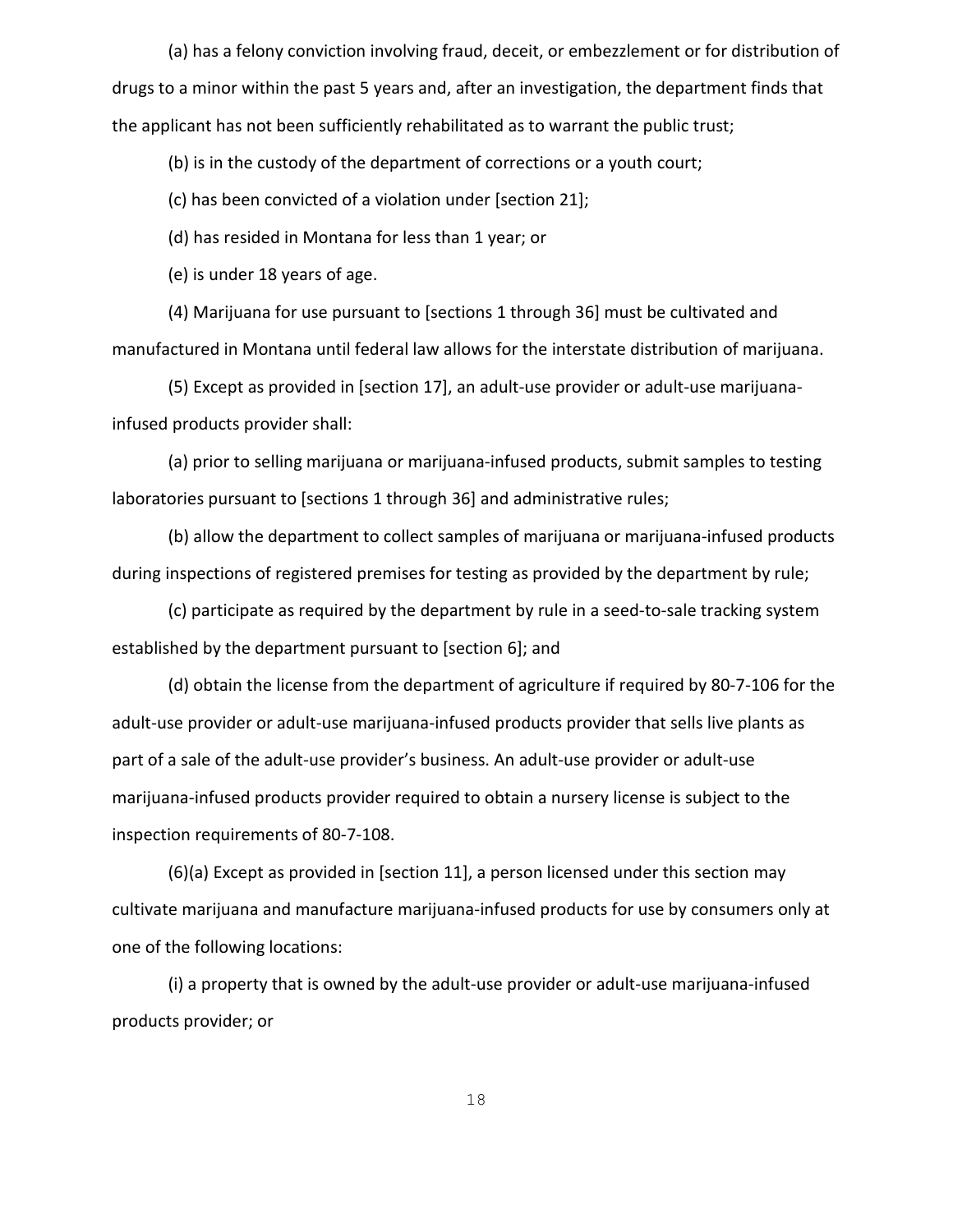(ii) with written permission of the property owner, a property that is rented or leased by the adult-use provider or adult-use marijuana-infused products provider.

(b) Except as provided in [section 11], no portion of the property used for cultivation of marijuana or manufacture of marijuana-infused products or marijuana concentrate may be shared with or rented or leased to another adult-use provider, adult-use marijuana-infused products provider, or testing laboratory.

(7) A licensed adult-use provider or adult-use marijuana-infused products provider may:

(a) in accordance with rules adopted by the department:

(i) operate adult-use dispensaries; and

(ii) engage in manufacturing;

(b) employ employees to cultivate marijuana, manufacture marijuana concentrates and marijuana-infused products, and dispense and transport marijuana and marijuana-infused products;

(c) provide a small amount of marijuana, marijuana concentrate, or marijuana-infused product cultivated or manufactured on the registered premises to a licensed testing laboratory or the department of agriculture;

(d) sell the adult-use provider's business, including live plants, inventory, material assets, and all licenses in accordance with rules adopted by the department; and

(e) hold a provider or marijuana-infused products provider license issued pursuant to Title 50, chapter 46, part 3.

(8)(a) Except as provided in subsection (8)(b), an adult-use provider or adult-use marijuana-infused products provider:

(i) shall sell marijuana the adult-use provider has cultivated or marijuana products derived from marijuana the adult-use marijuana-infused products provider has cultivated for at least 50% of the provider's total annual sales;

(ii) may sell marijuana or marijuana-infused products to another adult-use provider for subsequent resale for up to 50% of the adult-use provider's total annual sales;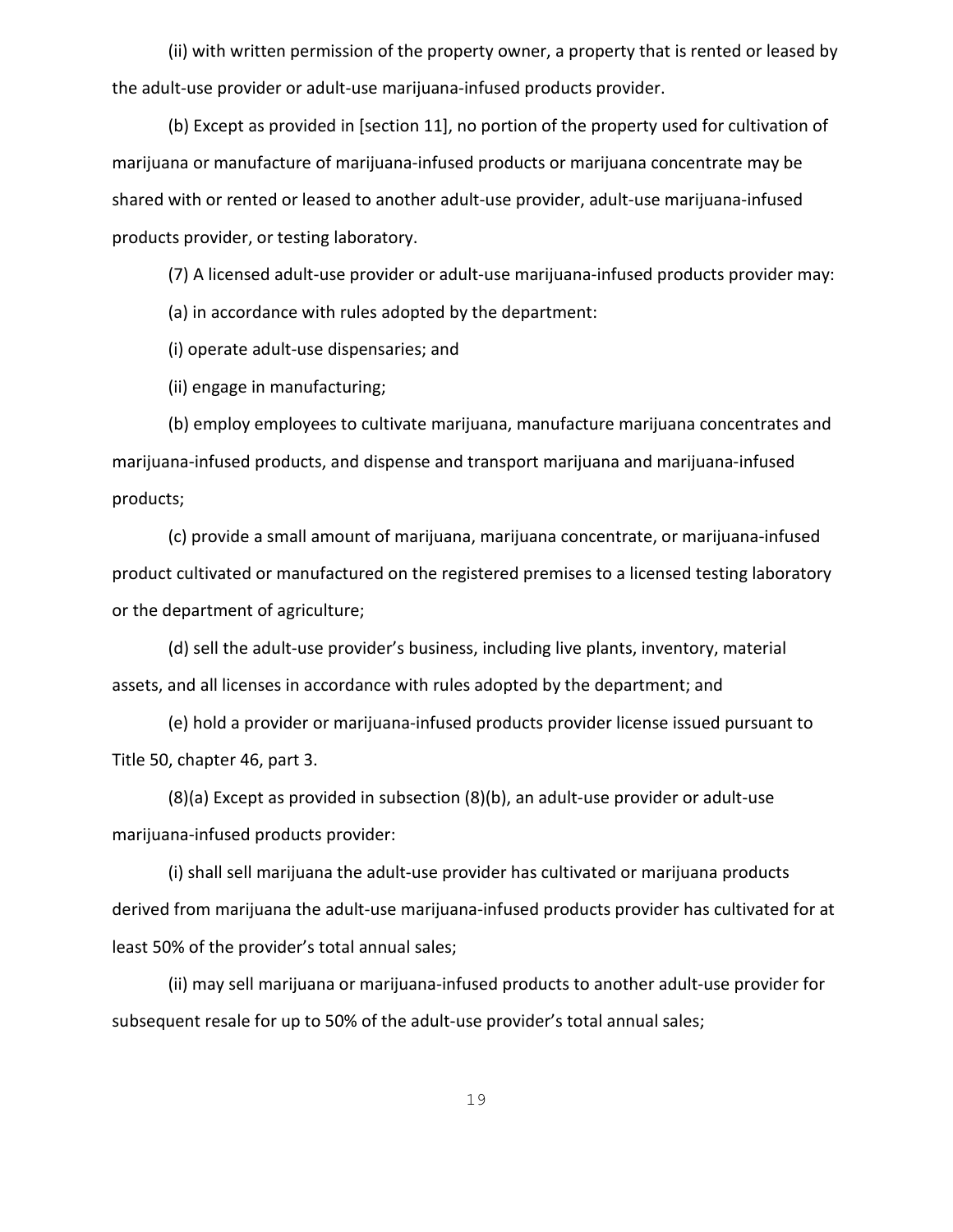(iii) may contract or otherwise arrange for another party that is licensed to process the adult provider's or adult marijuana-infused products provider's marijuana into marijuanainfused products or marijuana concentrates and return the marijuana-infused products or marijuana concentrates to the adult-use provider for sale; and

(iv) except as allowed pursuant to [section 13], may not open a dispensary or allow for any on-site use before obtaining the required license or before the department has completed the inspection required under [sections 1 through 36] unless permitted to do so pursuant to [section 13].

(b) The department may adjust the percentages set forth in subsection (8)(a) for an individual license holder based on unforeseen circumstances leading to the loss of plants or products.

**NEW SECTION. Section 10. Adult-use marijuana-infused products provider.** (1) A

person licensed as an adult-use marijuana-infused products provider shall:

(a) prepare marijuana-infused products at a registered premises; and

(b) use equipment that is used exclusively for the manufacture and preparation of marijuana-infused products.

(2) An adult-use marijuana-infused products provider:

(a) may cultivate marijuana only for the purpose of making marijuana-infused products; and

(b) may not provide a consumer with marijuana in a form that may be used for smoking unless the adult-use marijuana-infused products provider is also a licensed adult-use provider.

(3) All registered premises on which marijuana-infused products are manufactured must meet any applicable standards set by a local board of health for a retail food establishment as defined in 50-50-102.

(4) Marijuana-infused products may not be considered a food or drug for the purposes of Title 50, chapter 31.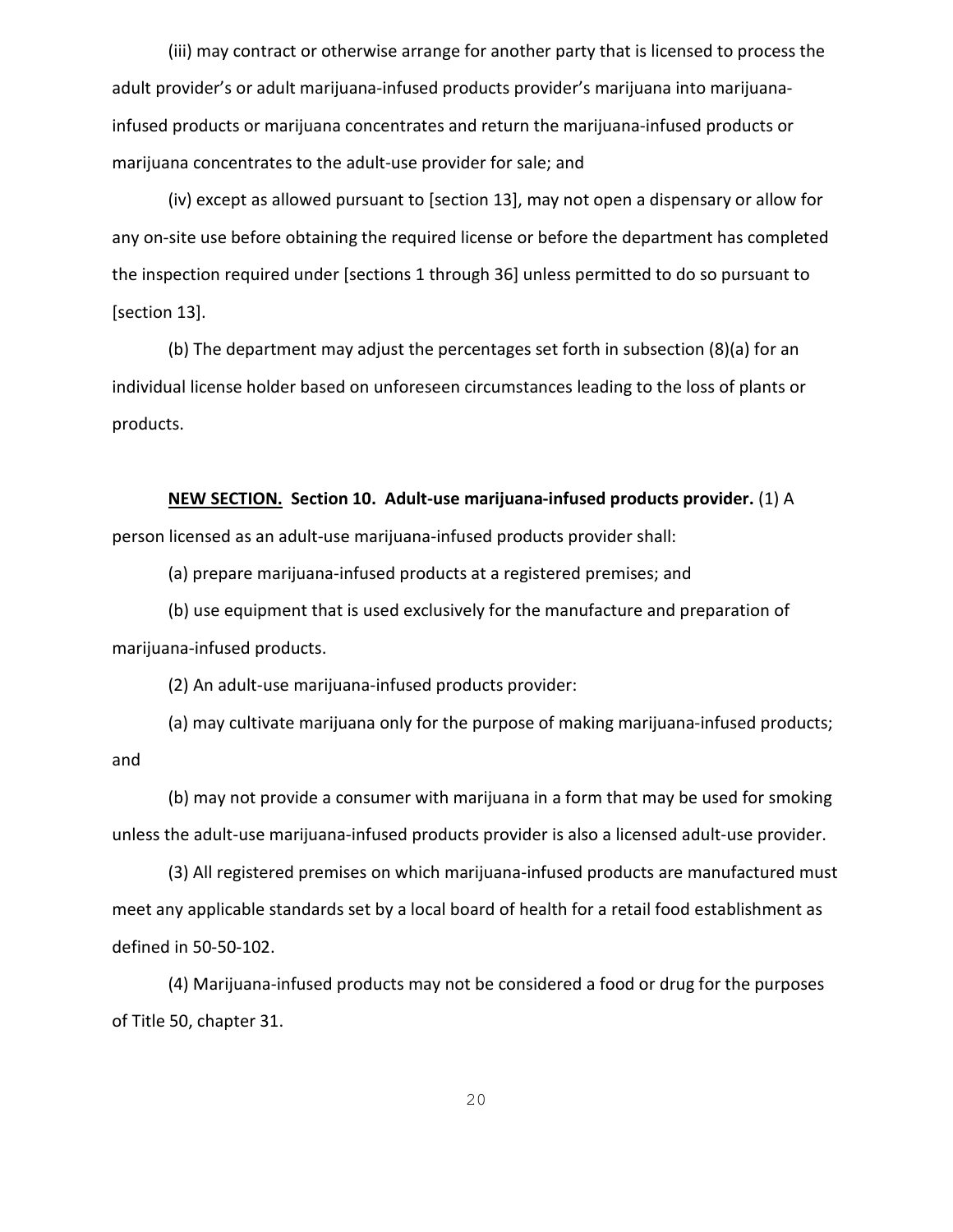**NEW SECTION. Section 11. Contracted services.** (1) An adult-use marijuana-infused products provider may contract with another adult-use marijuana-infused products provider to perform extraction or manufacturing services for the provider. The adult-use marijuana-infused products provider who is providing the services must hold a provider license for at least a tier 1 canopy.

(2) An adult-use marijuana-infused products provider who has contracted for services under this section may deliver the marijuana to be used for extraction or manufacturing or the provider who is contracted to provide the services may pick up and transport the marijuana.

(3) An adult-use marijuana-infused products provider who offers extraction or manufacturing services may not keep any marijuana-infused product or plant material from the extraction or manufacturing or transfer or sell the marijuana-infused product or plant material to another provider who has contracted for similar services with the same provider except as permitted under [section 9].

**NEW SECTION. Section 12. Testing laboratories -- licensing inspections.** (1) A testing laboratory licensed pursuant to Title 50, chapter 46, part 3, shall:

(a) measure the tetrahydrocannabinol, tetrahydrocannabinolic acid, cannabidiol, and cannabidiolic acid content of marijuana and marijuana-infused products; and

(b) test marijuana and marijuana-infused products for pesticides, solvents, moisture levels, mold, mildew, and other contaminants. A testing laboratory may transport samples to be tested.

(2) The analytical laboratory services provided by the department of agriculture pursuant to 80-1-104 may be used for the testing provided for in this section.

(3) A person with a financial interest in a licensed testing laboratory may not have a financial interest in any entity involved in the cultivation of marijuana or manufacture of a marijuana-infused product or marijuana concentrate for whom testing services are performed.

(4) Except as provided in [section 17], a testing laboratory shall conduct tests of: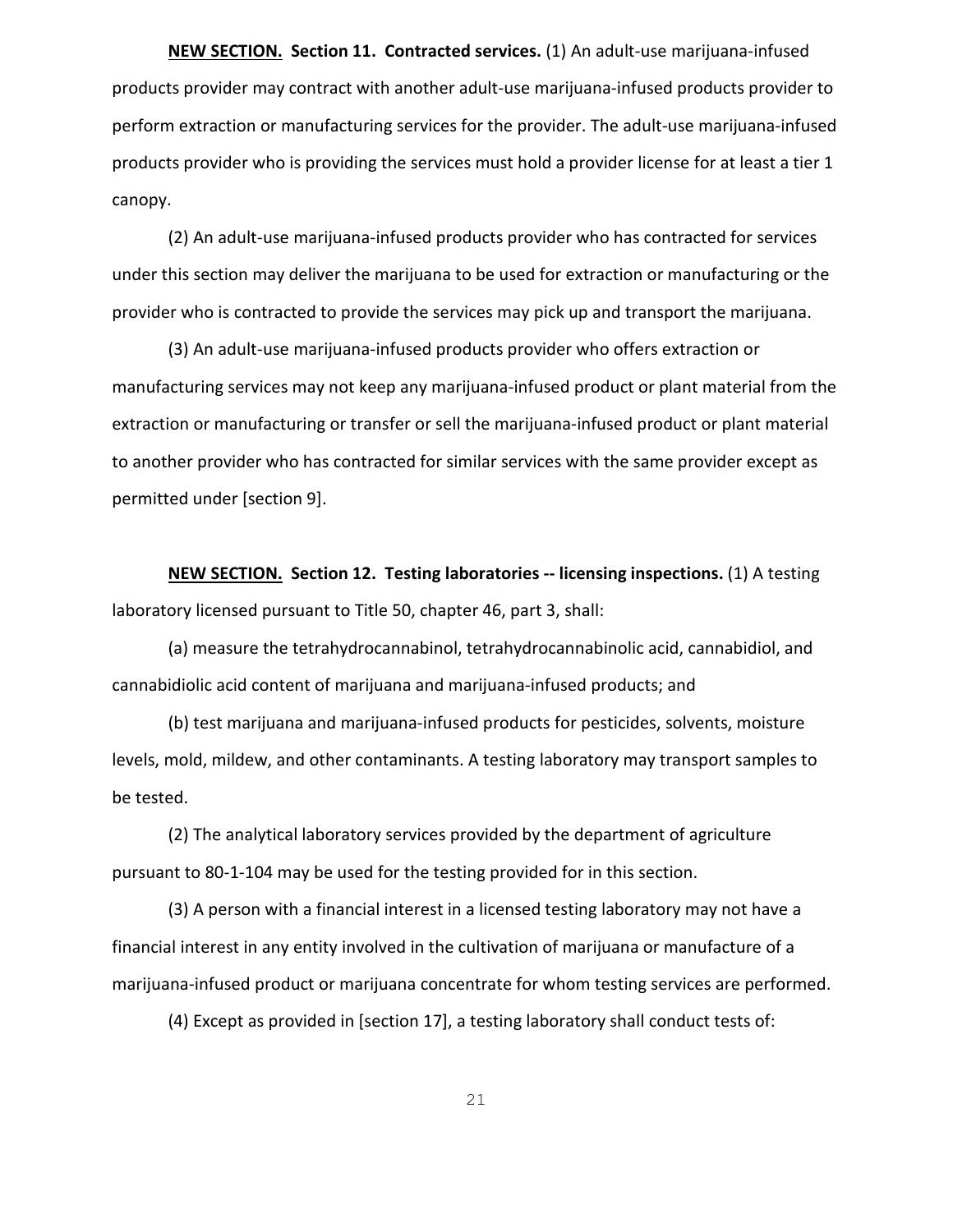(a) samples of marijuana, marijuana concentrate, and marijuana-infused products submitted by adult-use providers and adult-use marijuana-infused products providers pursuant to [section 17] and related administrative rules prior to sale of the marijuana or marijuanainfused products;

(b) samples of marijuana or marijuana-infused products collected by the department during inspections of registered premises; and

(c) samples submitted by consumers.

**NEW SECTION. Section 13. Licensing as privilege -- criteria.** (1) An adult-use provider license, adult-use marijuana-infused products provider license, adult-use dispensary license, or endorsement for manufacturing is a privilege that the state may grant to an applicant and is not a right to which an applicant is entitled. In making a licensing decision, the department shall consider:

(a) the qualifications of the applicant; and

(b) the suitability of the proposed registered premises.

(2) The department may deny or revoke a license based on proof that the applicant made a knowing and material false statement in any part of the original application or renewal application.

(3) The department may deny an adult-use provider license, adult-use marijuanainfused products provider license, adult-use dispensary license, or endorsement for manufacturing if the applicant's proposed registered premises is situated within a zone of a locality where an activity related to the use of marijuana conflicts with an ordinance, a certified copy of which has been filed with the department.

(4)(a) The department may deny a license for an adult-use provider, adult-use marijuana-infused products provider, or adult-use dispensary or an endorsement for manufacturing if the applicant's proposed registered premises:

(i) is not approved by local building, health, or fire officials; or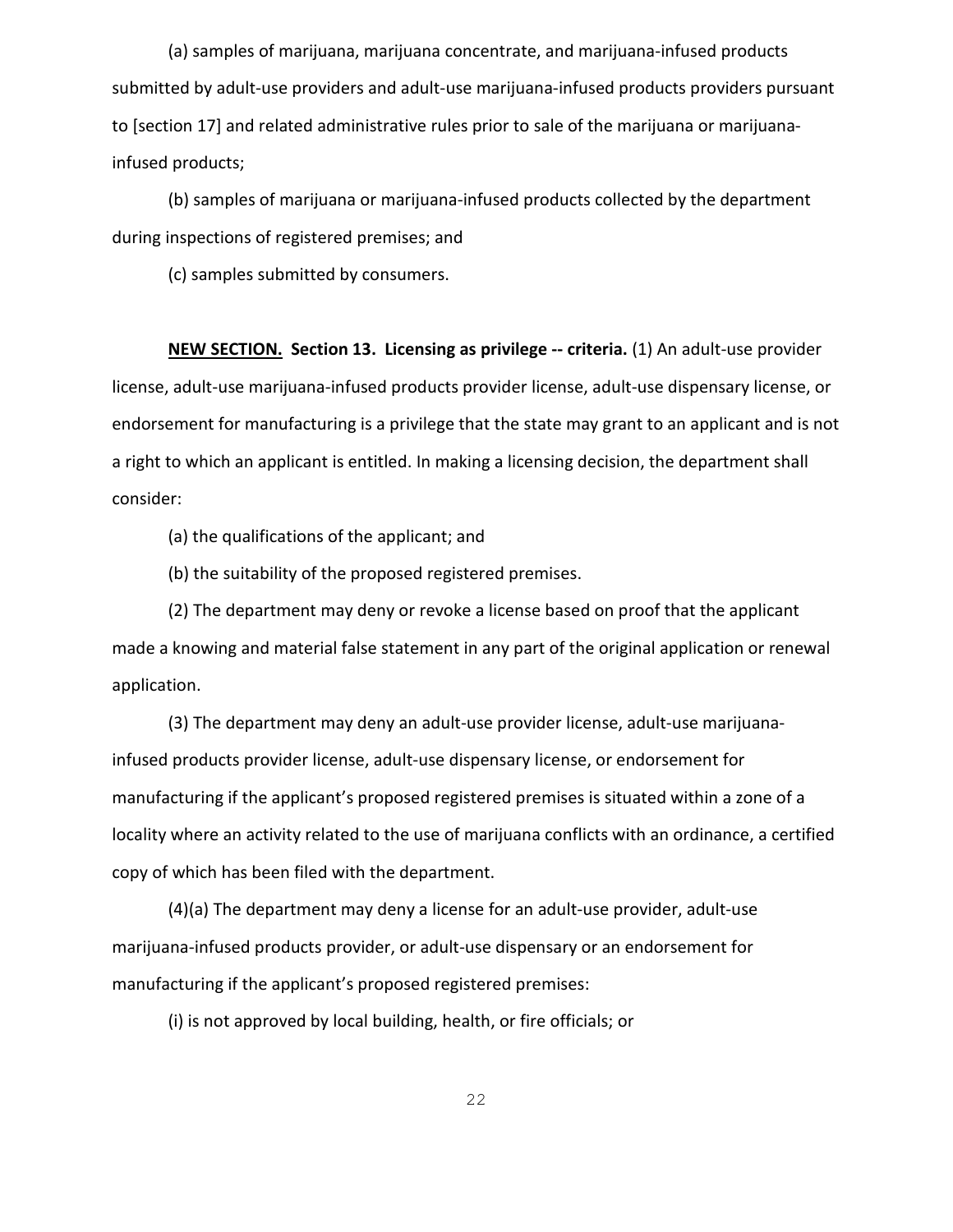(ii) is within 500 feet of and on the same street as a building used exclusively as a church, synagogue, or other place of worship or as a school or postsecondary school other than a commercially operated school, unless the locality allows for a reduced distance. This distance must be measured in a straight line from the center of the nearest entrance of the place of worship or school to the nearest entrance of the licensee's premises.

(b) For the purposes of this subsection (4), "school" and "postsecondary school" have the meanings provided in 20-5-402.

(5) An adult-use provider, adult-use marijuana-infused products provider, or adult-use dispensary licensee may operate at a shared location with a provider, marijuana-infused products provider, or dispensary as defined in 50-46-302 if the provider, marijuana-infused products provider, or dispensary is owned by the same person.

**NEW SECTION. Section 14. Legal protections -- allowable amounts.** (1) An adult-use provider or adult-use marijuana-infused products provider may have the canopy allotment allowed by the department. The canopy allotment is a cumulative total for all of the adult-use provider's or adult-use marijuana-infused products provider's registered premises.

(2) Except as provided in [section 16], a person licensed under [sections 1 through 36] may not be arrested, prosecuted, penalized, or denied any right or privilege, including but not limited to civil fine or disciplinary action by a professional licensing board or the department of labor and industry, solely because the person cultivates, manufactures, possesses, or transports marijuana in the amounts allowed under [sections 1 through 36].

(3) A person may not be arrested or prosecuted for possession, conspiracy as provided in 45-4-102, or any other offense solely for being in the presence or vicinity of the use of marijuana and marijuana-infused products as permitted under [sections 1 through 36].

(4) Except as provided in [section 19], possession of or application for a license does not solely constitute probable cause to search a person or the property of a person or otherwise subject a person or property of a person to inspection by any governmental agency, including a law enforcement agency.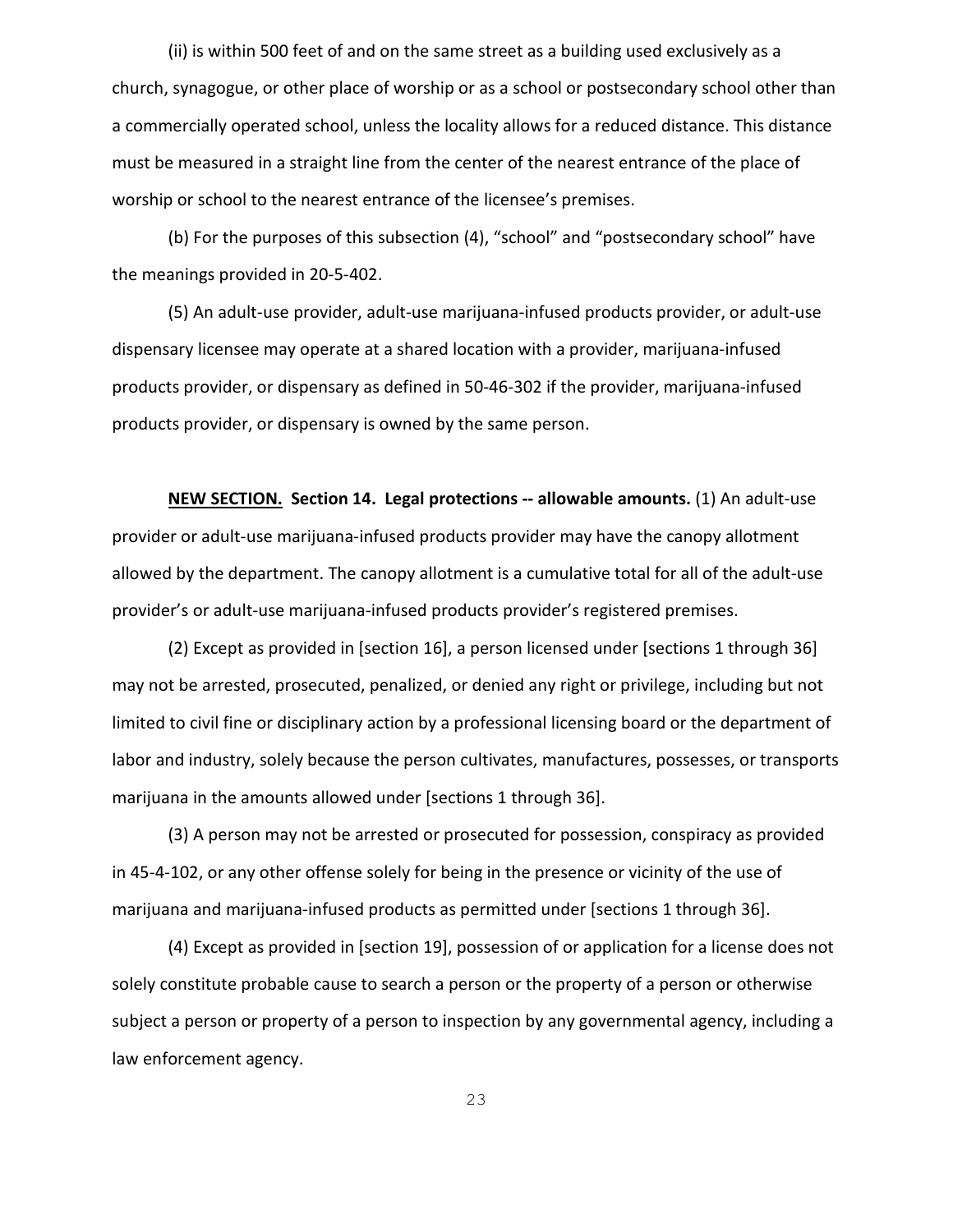(5) The provisions of this section relating to protection from arrest or prosecution do not apply to a person unless the person has obtained a license prior to an arrest or the filing of a criminal charge. It is not a defense to a criminal charge that a person obtains a license after an arrest or the filing of a criminal charge.

(6) An adult-use provider or adult-use marijuana-infused products provider is presumed to be engaged in the use of marijuana as allowed by [sections 1 through 36] if the person is in possession of an amount of marijuana that does not exceed the amount permitted under [sections 1 through 36].

**NEW SECTION. Section 15. Restrictions.** (1) An adult-use provider or adult-use marijuana-infused products provider may not cultivate marijuana or manufacture marijuana concentrates or marijuana-infused products in a manner that is visible from the street or other public area without the use of binoculars, aircraft, or other optical aids.

(2) An adult-use provider or adult-use marijuana-infused products provider may not cultivate, process, test, or store marijuana at any location other than the registered premises approved by the department and within an enclosed area that is secured in a manner that prevents access by unauthorized persons.

(3) An adult-use provider or adult-use marijuana-infused products provider shall secure the provider's inventory and equipment during and after operating hours to deter and prevent theft of marijuana.

(4) An adult-use provider or adult-use marijuana-infused products provider shall make the registered premises, books, and records available to the department for inspection and audit under [section 19] during normal business hours.

(5) An adult-use provider or adult-use marijuana-infused products provider may not allow a person under 18 years of age to volunteer or work for the licensee.

(6) Edible marijuana-infused candy may not be sold in shapes or packages that are attractive to children or that are easily confused with commercially sold candy that does not contain marijuana.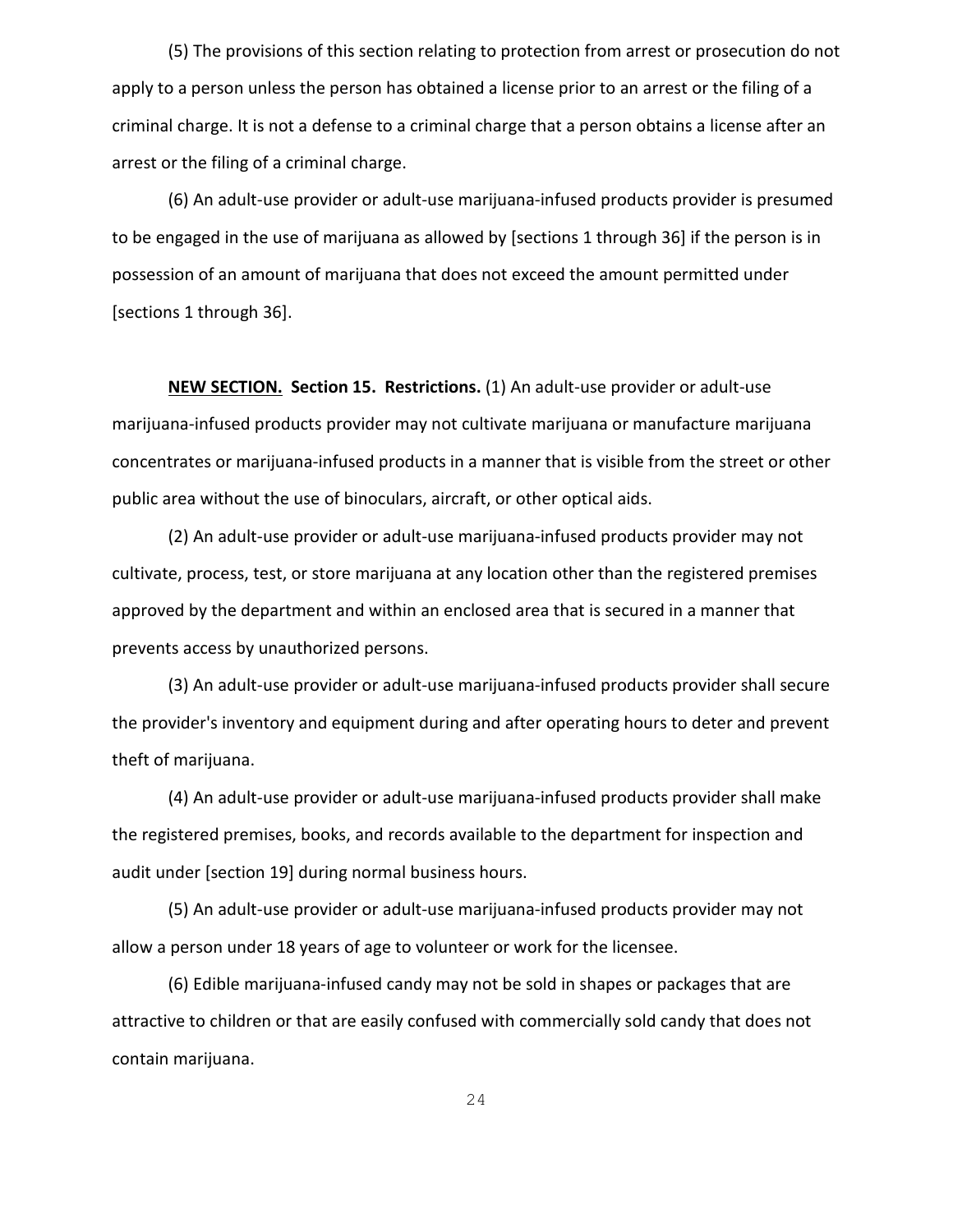(7) (a) Marijuana or a marijuana-infused product must be sold or otherwise transferred in resealable, child-resistant packaging designed to be significantly difficult for children under 5 years of age to open and not difficult for adults to use properly.

(b) Subsection (7)(a) does not apply to marijuana consumed on the premises where it is sold, if permitted by department rule.

(8) An adult-use provider or adult-use marijuana-infused products provider may not sell or otherwise transfer tobacco or alcohol from a registered premises.

**NEW SECTION. Section 16. Limitations of act.** (1) [sections 1 through 36] do not permit:

(a) any individual to operate, navigate, or be in actual physical control of a motor vehicle, train, aircraft, motorboat, or other motorized form of transport while under the influence of marijuana;

(b) consumption of marijuana while operating or being in physical control of a motor vehicle, train, aircraft, motorboat, or other motorized form of transport while it is being operated;

(c) smoking marijuana while riding in the passenger seat within an enclosed compartment of a motor vehicle, train, aircraft, motorboat, or other motorized form of transport while it is being operated;

(d) delivery or distribution of marijuana, with or without consideration, to a person under 21 years of age;

(e) purchase, consumption, or use of marijuana by a person under 21 years of age;

(f) possession or transport of marijuana by a person under 21 years of age unless the underage person is at least 18 years of age and is an employee of an adult-use provider, adultuse marijuana-infused products provider, or adult-use dispensary and engaged in work activities;

(g) possession or consumption of marijuana or possession of marijuana paraphernalia: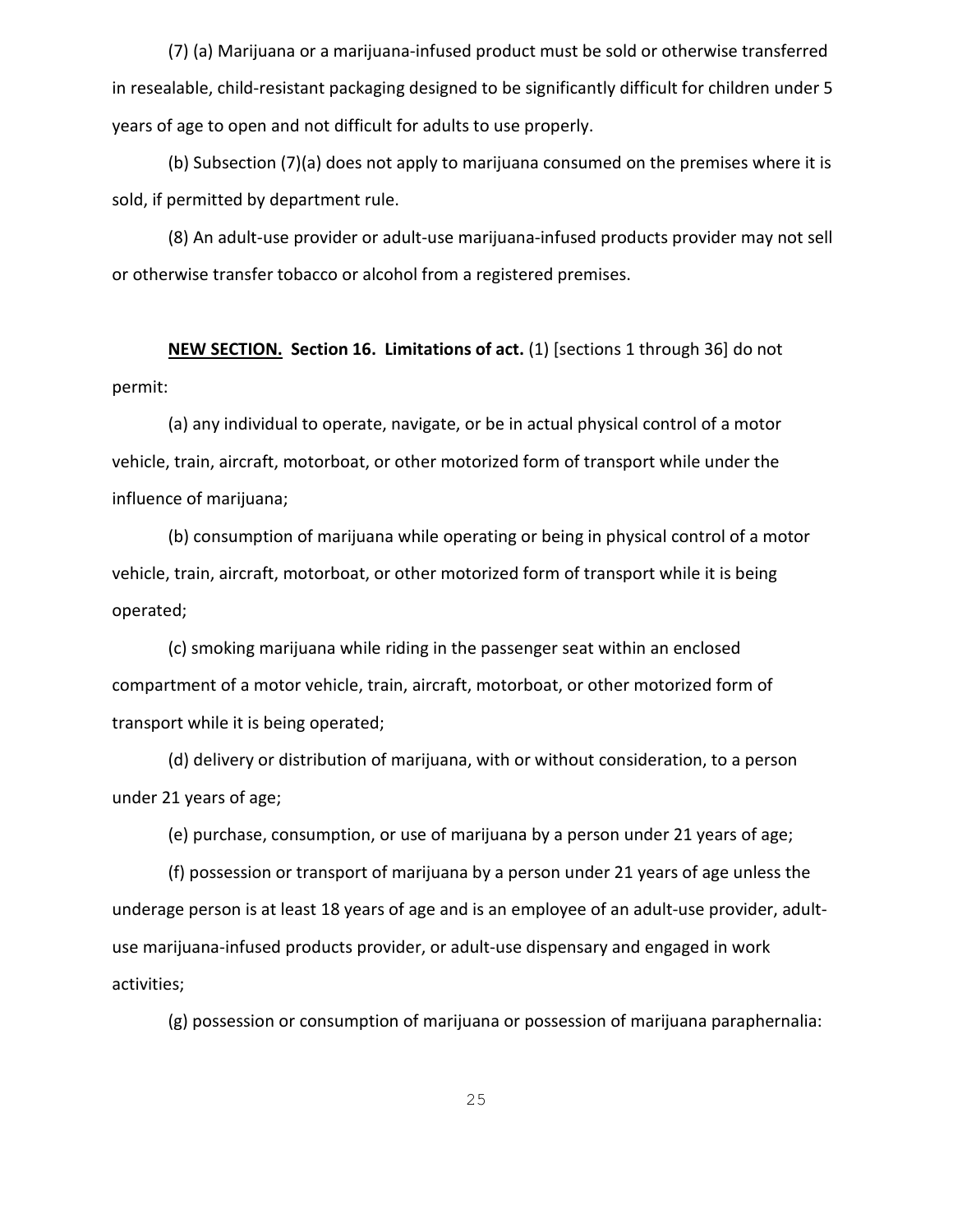(i) on the grounds of any property owned or leased by a school district, a public or private preschool, school, or postsecondary school as defined in 20-5-402;

(ii) in a school bus;

(iii) in a health care facility as defined in 50-5-101; or

(iv) on the grounds of any correctional facility;

(h) smoking marijuana in a location where smoking tobacco is prohibited;

(i) consumption of marijuana in a public place, except as allowed by the department;

(j) conduct that endangers others;

(k) undertaking any task while under the influence of marijuana if doing so would constitute negligence or professional malpractice; or

(l) performing solvent-based extractions on marijuana using solvents other than water, glycerin, propylene glycol, vegetable oil, or food-grade ethanol unless licensed for this activity by the department.

(2) Nothing in [sections 1 through 36] may be construed to:

(a) require an employer to permit or accommodate conduct otherwise allowed by [sections 1 through 36] in any workplace or on the employer's property;

(b) prohibit an employer from disciplining an employee for violation of a workplace drug policy or for working while intoxicated by marijuana;

(c) prevent an employer from declining to hire, discharging, disciplining, or otherwise taking an adverse employment action against an individual with respect to hire, tenure, terms, conditions, or privileges of employment because of the individual's violation of a workplace drug policy or intoxication by marijuana while working.

(3) Nothing in [sections 1 through 36] may be construed to prohibit a person from prohibiting or otherwise regulating the consumption, cultivation, distribution, processing, sale, or display of marijuana, marijuana-infused products, and marijuana paraphernalia on private property the person owns, leases, occupies, or manages, except that a lease agreement executed after [the effective date of this section] may not prohibit a tenant from lawfully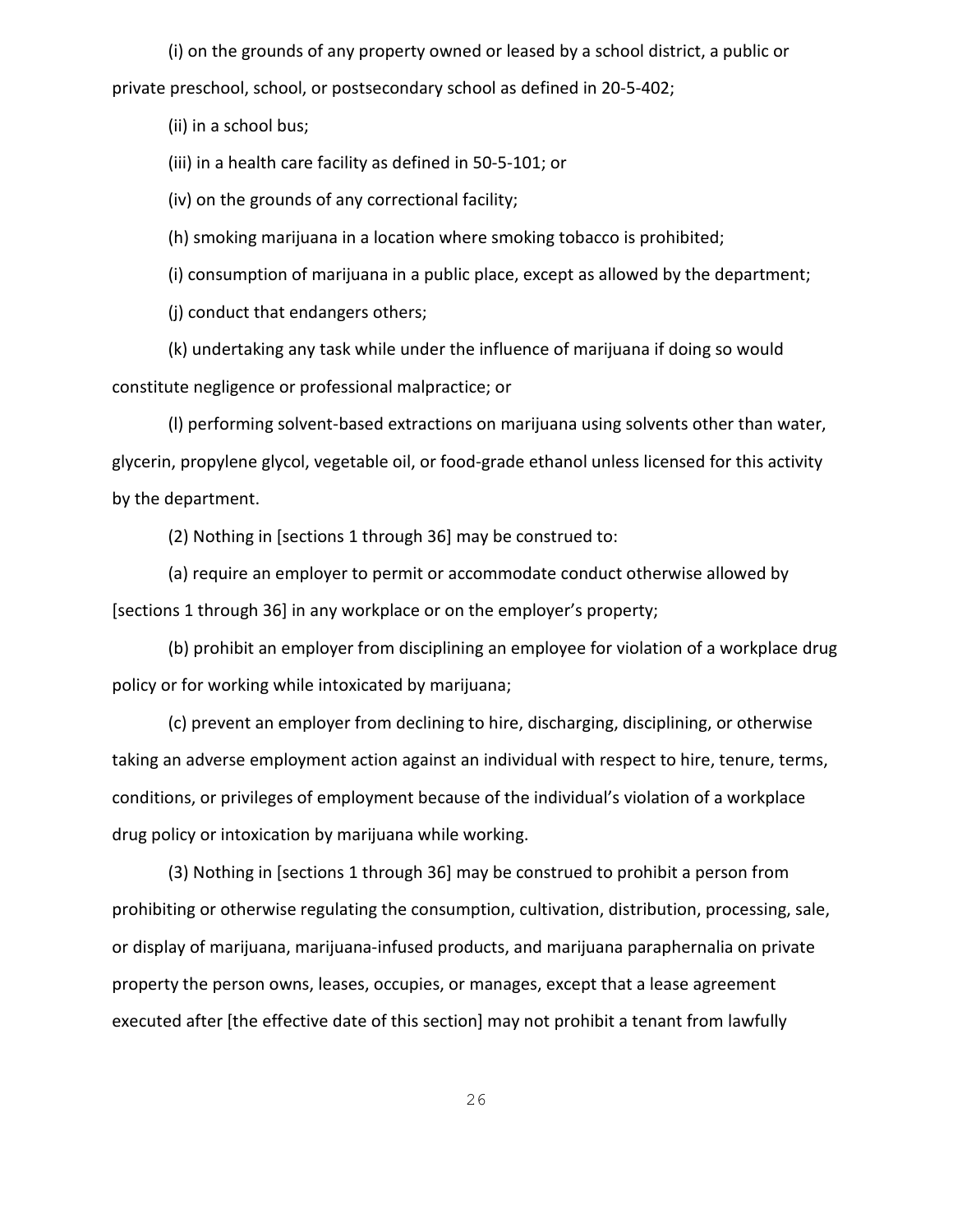possessing and consuming marijuana by means other than smoking unless required by federal law or to obtain federal funding.

(4) Nothing in [sections 1 through 36] limits the rights, privileges, immunities, or defenses provided under Title 50, chapter 46, part 3.

(5) An adult-use provider or adult-use marijuana-infused products provider who violates 15-64-103 or 15-64-104 is subject to revocation of the person's license from the date of the violation until a period of up to 1 year after the department of revenue certifies compliance with 15-64-103 or 15-64-104.

#### **NEW SECTION. Section 17. Testing of marijuana and marijuana-infused products.** (1)

An adult-use provider or adult-use marijuana-infused products provider may not sell marijuana or marijuana-infused products until the marijuana or products have been tested by a testing laboratory or the department of agriculture and meet the requirements of 50-46-326.

(2) An adult-use provider or adult-use marijuana-infused products provider shall submit material that has been collected in accordance with a sampling protocol established by the state laboratory by rule. The protocol must address the division of marijuana and marijuanainfused products into batch sizes for testing. Each batch must be tested in the following categories:

(a) flower;

(b) concentrate; and

(c) marijuana-infused product.

(3) The state laboratory shall apply the same rules adopted pursuant to Title 50, chapter 46, part 3, regarding the types of tests, inspections, analysis, and certification that must be performed to ensure product safety and consumer protection to marijuana and marijuana products tested pursuant to [sections 1 through 36].

(4) An adult-use provider or adult-use marijuana-infused products provider may request that material that has failed to pass the required tests be retested in accordance with the rules adopted by the state laboratory providing for retesting parameters and requirements.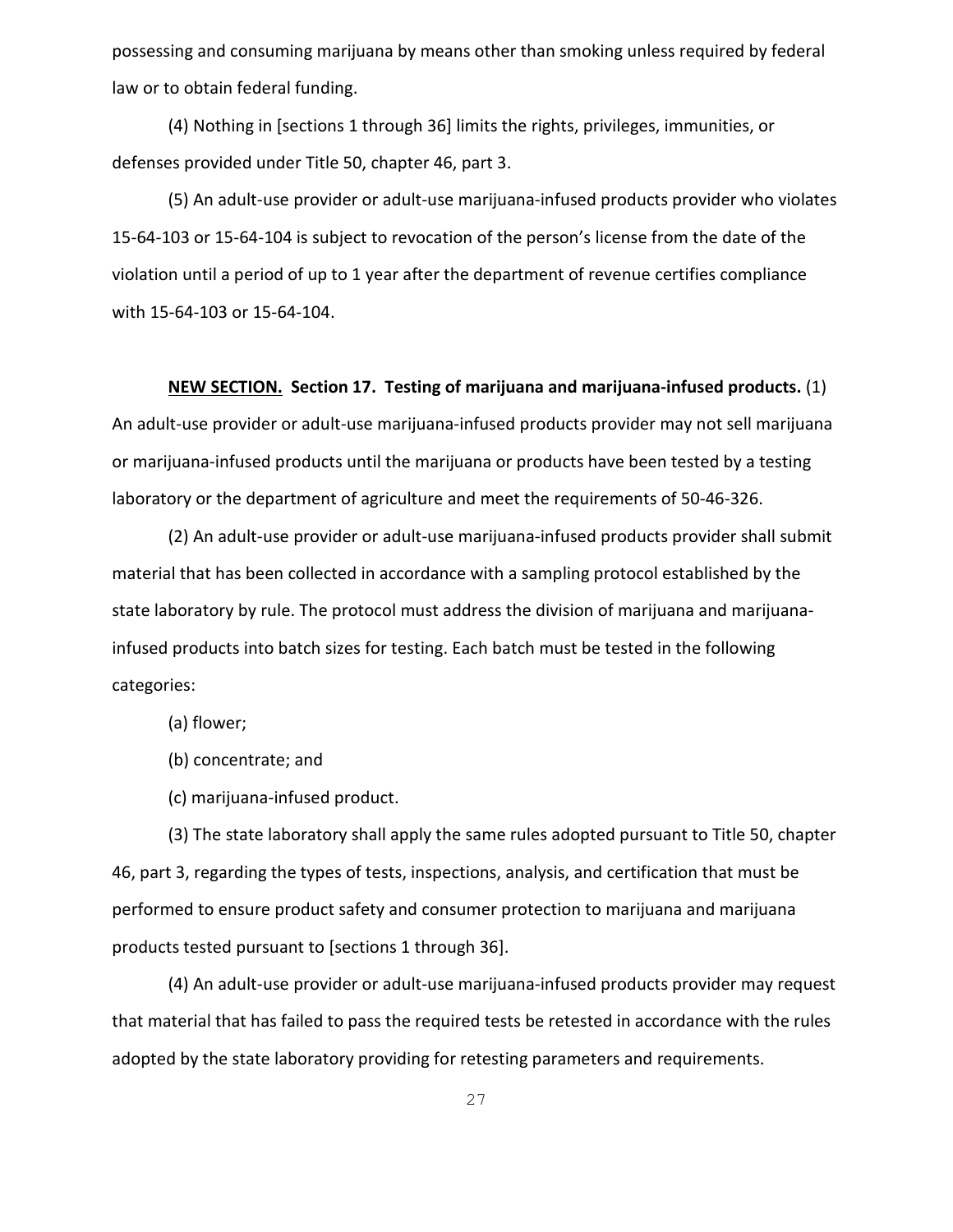(5) Marijuana or a marijuana-infused product must include a label indicating that the marijuana or marijuana-infused product has been tested.

**NEW SECTION. Section 18. Local government authority to regulate.** (1)(a) To protect the public health, safety, or welfare, a local government may by ordinance or resolution regulate an adult-use provider or adult-use marijuana-infused products provider that operates within the local government's jurisdictional area. The regulations may include but are not limited to inspections of registered premises and testing laboratories in order to ensure compliance with any public health, safety, and welfare requirements established by the department or the local government.

(b) A local government may not adopt ordinances or regulations that are unduly burdensome.

(2) The qualified electors of an incorporated municipality, county, or consolidated citycounty may request an election on whether to prohibit by ordinance adult-use dispensaries from being located within the jurisdiction of the local government by filing a petition in accordance with 7-5-131 through 7-5-135 and 7-5-137.

(3)(a) An election held pursuant to this section must be called, conducted, counted, and canvassed in accordance with Title 13, chapter 1, part 4.

(b) Except as provided in subsection (3)(c), an election held pursuant to this section may not be held within 70 days before or after a primary, general, or regular local election.

(c) An election pursuant to this section may be held in conjunction with a regular election of the governing body, general election, or a regular local or special election.

(4) If the qualified electors of an incorporated municipality, county, or consolidated citycounty vote to prohibit adult-use dispensaries from being located in the jurisdiction, the governing body shall enter the prohibition into the records of the local government and notify the department of the election results.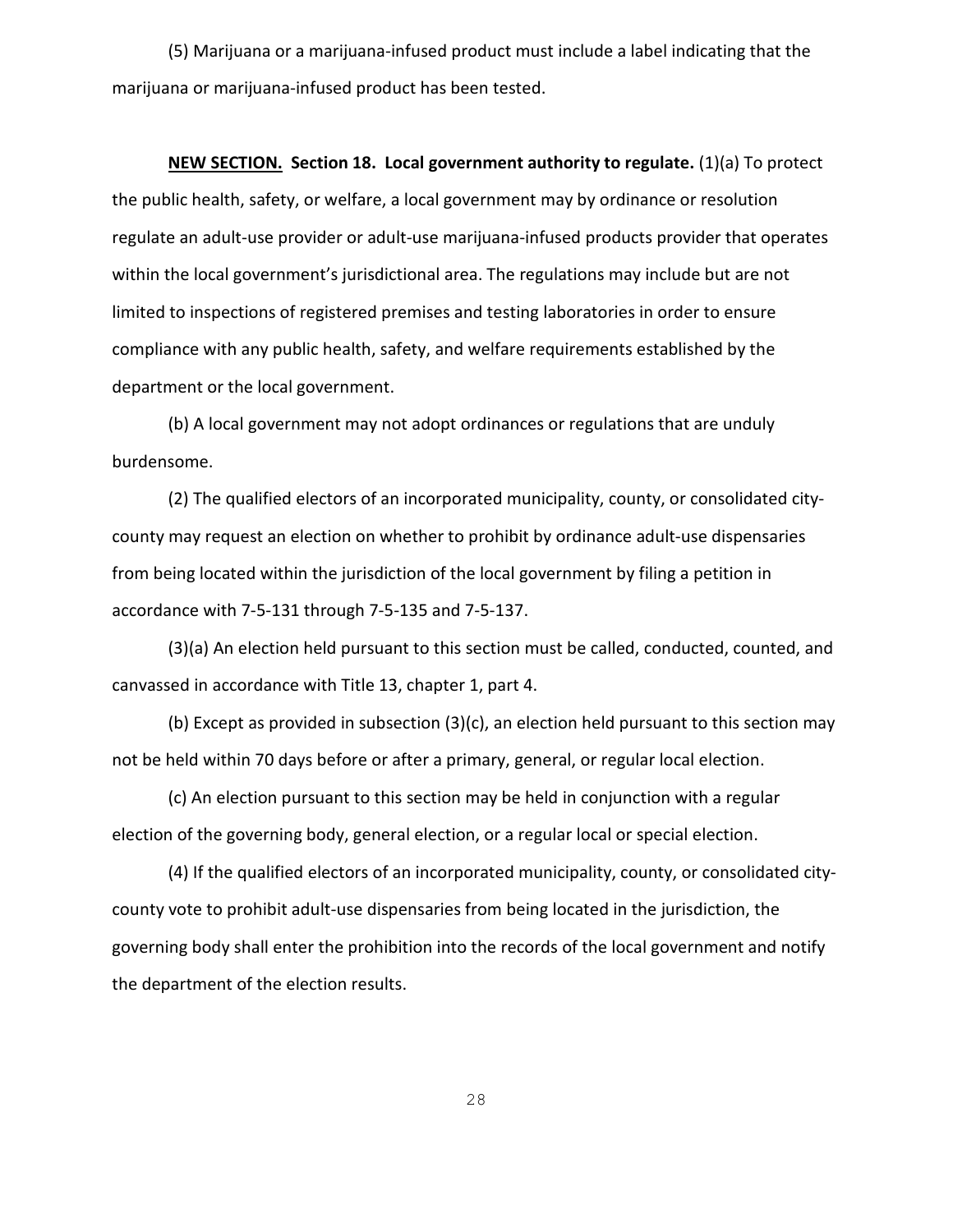(5)(a) If an election is held pursuant to this section in a county that contains within its limits a municipality of more than 5,000 persons according to the most recent federal decennial census:

(i) it is not necessary for the registered qualified electors in the municipality to file a separate petition asking for a separate or different vote on the question of whether to prohibit adult-use dispensaries from being located in the municipality; and

(ii) the county shall conduct the election in a manner that separates the votes in the municipality from those in the remaining parts of the county.

(b) If a majority of the qualified electors in the county, including the qualified electors in the municipality, vote to prohibit adult-use dispensaries from being located in the county, the county may not allow adult-use dispensaries to operate in the county.

(c) If a majority of the qualified electors in the municipality vote to prohibit adult-use dispensaries from being located in the municipality, the municipality may not allow adult-use dispensaries to operate in the municipality.

(d) Nothing contained in this subsection (5) prevents any municipality from having a separate election under the terms of this section.

(6)(a) An incorporated municipality, county, or consolidated city-county that has voted to prohibit adult-use dispensaries from being located in the jurisdiction may vote to discontinue the prohibition and to allow the previously prohibited operations within the incorporated municipality, county, or consolidated city-county.

(b) A vote overturning a prohibition on operation of adult-use dispensaries is effective on the 90th day after the local election is held.

(7) A local government may temporarily prohibit retail sales regulated under [sections 1 through 36] from being located within its jurisdiction through local ordinance until an election can be held pursuant to this section.

(8) A local government may not prohibit the transportation of marijuana within or through its jurisdiction on public roads by any person licensed to do so by the department or as otherwise allowed by [sections 1 through 36].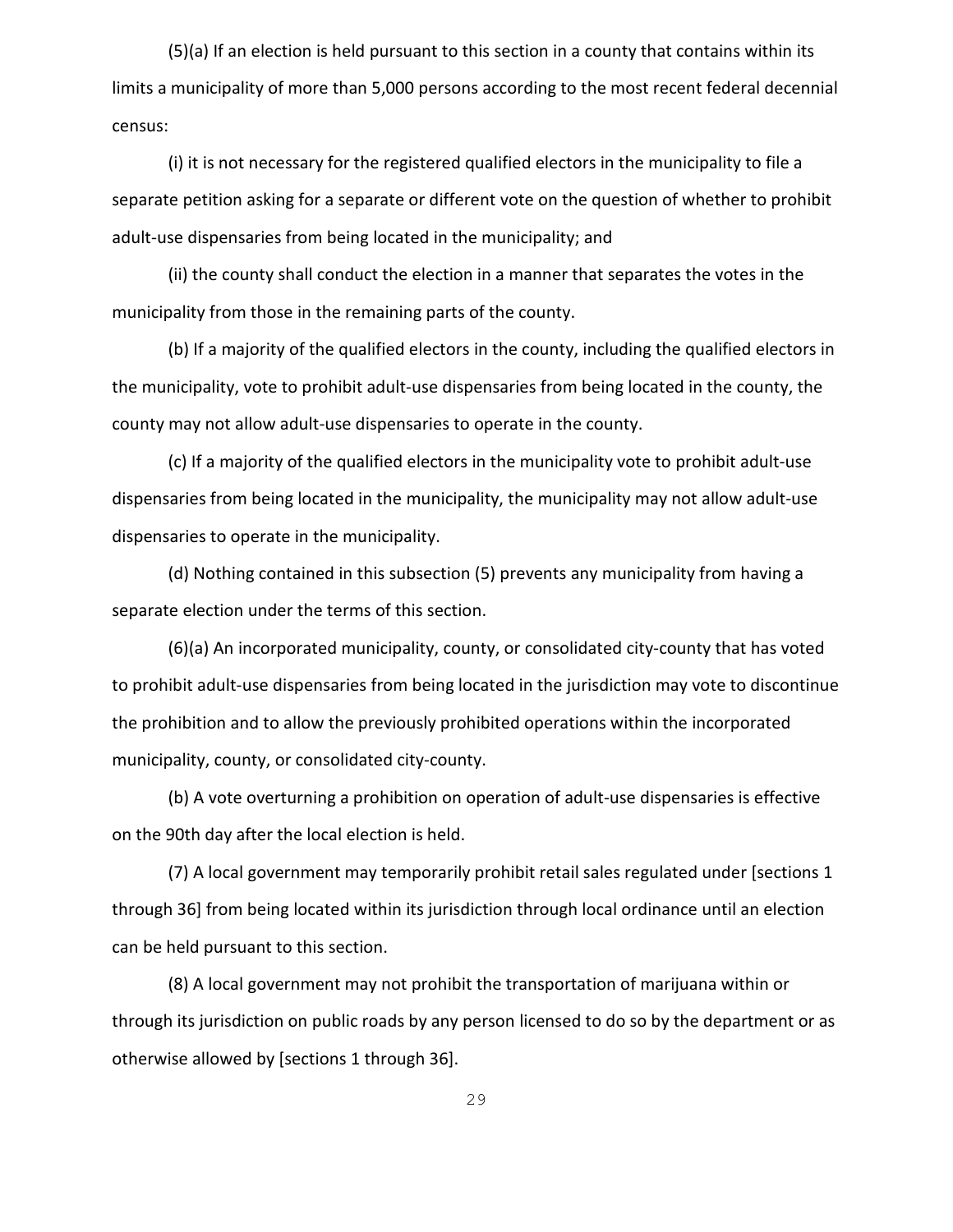### **NEW SECTION. Section 19. Inspections -- procedures -- prohibition on inspector**

**affiliation with licensees.** (1) The department shall conduct unannounced inspections of registered premises.

(2)(a) The department shall inspect annually each registered premises.

(b) The department may collect samples during the inspection of a registered premises and submit the samples to all registered testing laboratories for testing as provided by the department by rule.

(3)(a) Each adult-use provider and adult-use marijuana-infused products provider shall keep a complete set of records necessary to show all transactions with consumers. The records must be open for inspection by the department or state laboratory, as appropriate, and state or local law enforcement agencies during normal business hours.

(b) Each testing laboratory shall keep:

(i) a complete set of records necessary to show all transactions with adult-use providers and adult-use marijuana-infused products providers; and

(ii) all data, including instrument raw data, pertaining to the testing of marijuana and marijuana-infused products.

(c) The records and data required under this subsection (3) must be open for inspection by the department and state or local law enforcement agencies during normal business hours.

(d) The department may require an adult-use provider, adult-use marijuana-infused products provider, or testing laboratory to furnish information that the department considers necessary for the proper administration of [sections 1 through 36].

(4)(a) Registered premises, including any places of storage, where marijuana is cultivated, manufactured, sold, stored, or tested are subject to entry by the department or state or local law enforcement agencies for the purpose of inspection or investigation during normal business hours.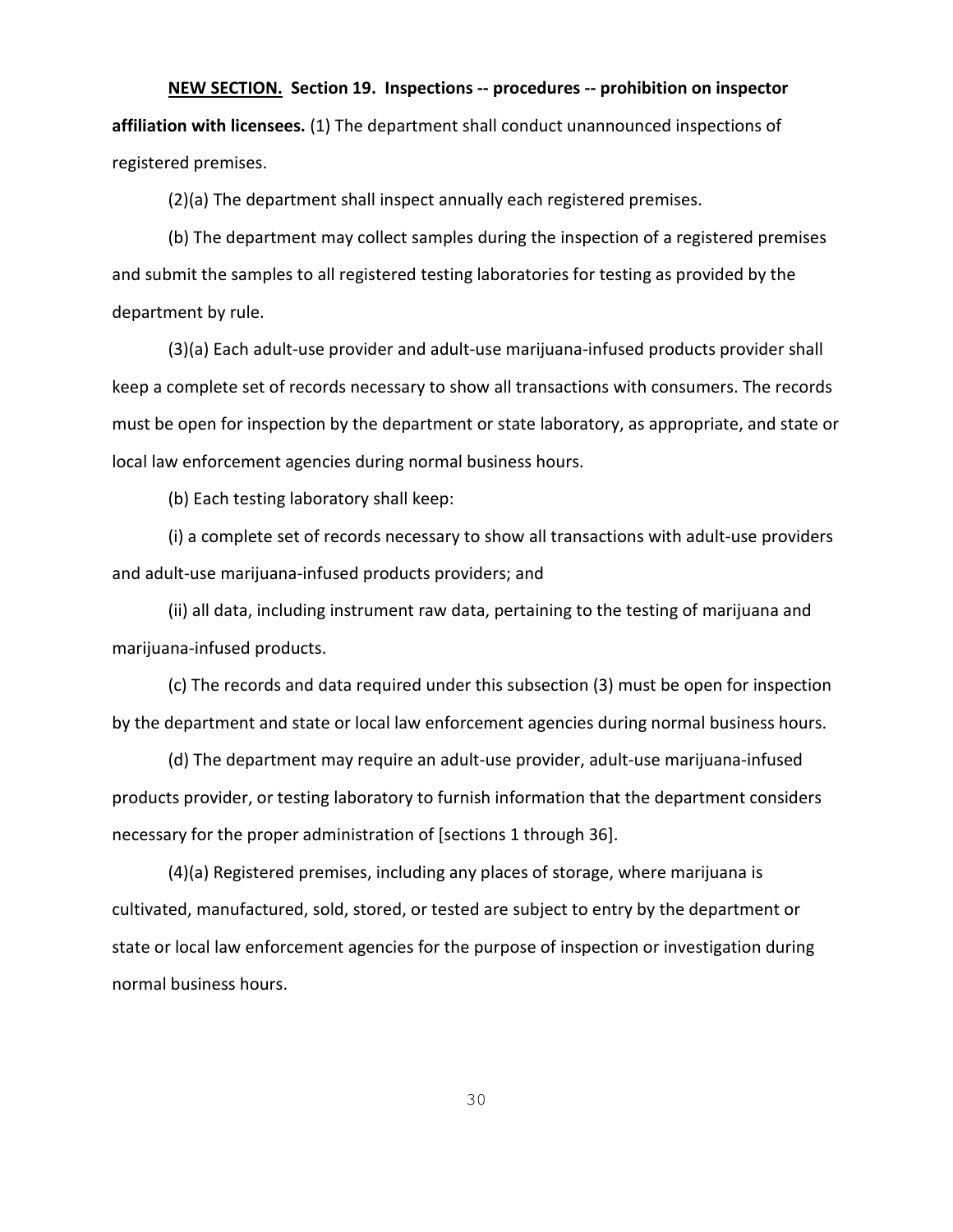(b) If any part of the registered premises consists of a locked area, the provider or marijuana-infused products provider shall make the area available for inspection immediately upon request of the department or state or local law enforcement officials.

(5) If the department conducts an inspection because of a complaint against a licensee or registered premises and does not find a violation of [sections 1 through 36], the department shall give the licensee a copy of the complaint with the name of the complainant redacted.

(6) The department may not hire or contract with a person to be an inspector if the person has worked during the previous 4 years for a Montana business or facility operating under [sections 1 through 36] or Title 50, chapter 46, part 3.

(7) In addition to any other penalties provided under [sections 1 through 36], the department may revoke, suspend for up to 1 year, or refuse to renew a license or endorsement issued under [sections 1 through 36] if, upon inspection and subsequent notice to the licensee, the department finds that any of the following circumstances exist:

(a) a cause for which issuance of the license or endorsement could have been rejected had it been known to the department at the time of issuance;

(b) a violation of an administrative rule adopted to carry out the provisions of [sections 1 through 36]; or

(c) noncompliance with any provision of [sections 1 through 36].

(8) The department may suspend or modify a license or endorsement without advance notice upon a finding that presents an immediate threat to the health, safety, or welfare of consumers, employees of the licensee, or members of the public.

(9) Review of a department action imposing a suspension, revocation, or other modification under [sections 1 through 36] must be conducted as a contested case hearing under the provisions of the Montana Administrative Procedure Act.

(10) The department shall establish a training protocol to ensure uniform application and enforcement of the requirements of [sections 1 through 36].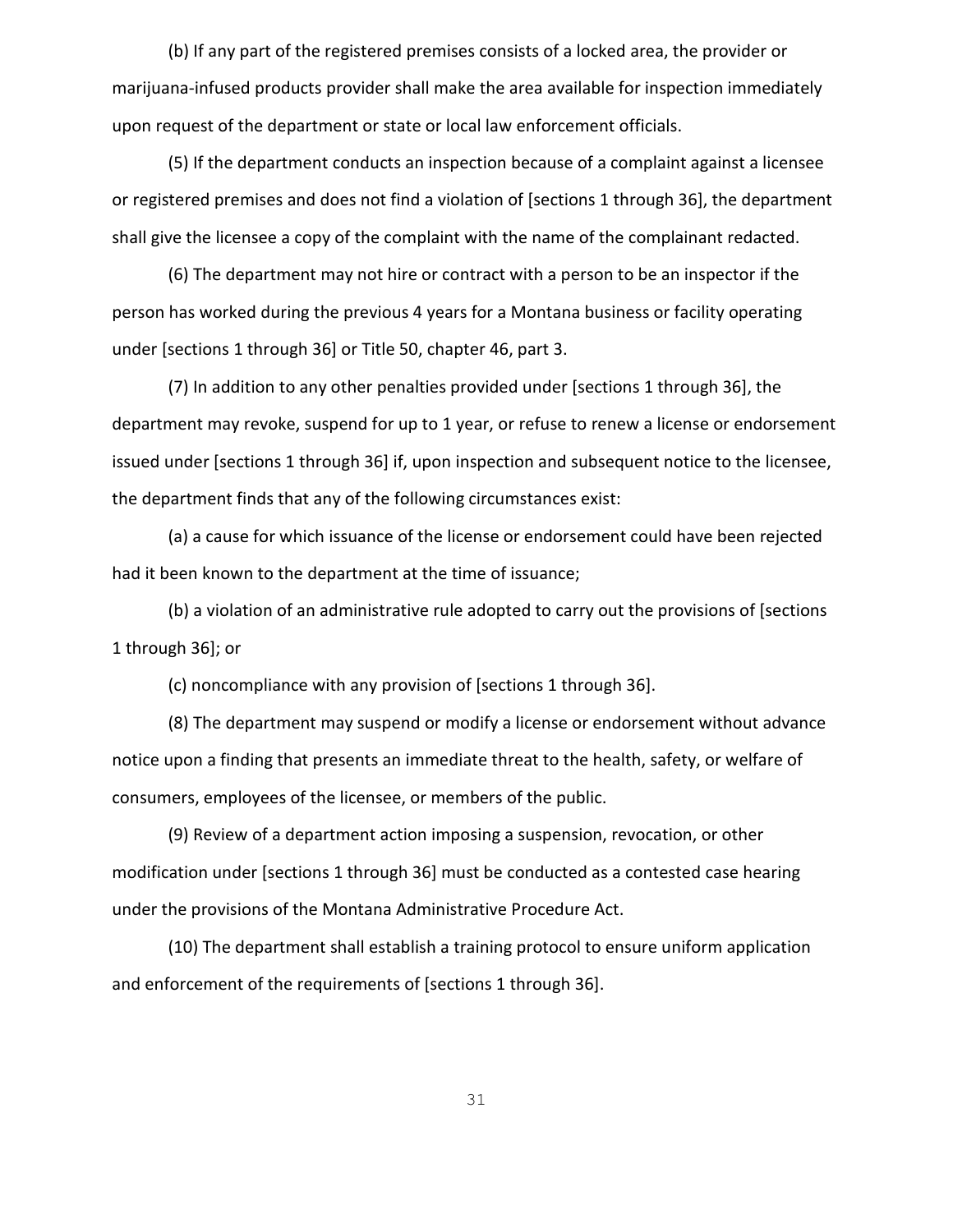(11) The department shall report biennially to the revenue interim committee concerning the results of inspections conducted under this section. The report must include the information required under [section 25].

## **NEW SECTION. Section 20. Unlawful conduct by licensees -- penalties.** (1) The

department shall revoke and may not reissue a license or endorsement belonging to an individual who:

(a) is convicted of a felony drug offense;

(b) allows another individual not authorized or lawfully allowed to be in possession of the individual's license; or

(c) fails to cooperate with the department concerning an investigation or inspection if the individual is licensed and cultivating marijuana, engaging in manufacturing, or manufacturing marijuana-infused products.

(2) The department shall revoke a license issued under [sections 1 through 36] if the licensee:

(a) purchases marijuana from an unauthorized source in violation of [sections 1 through 36];

(b) sells marijuana, marijuana concentrate, or marijuana-

infused products to a person the licensee knows or should know is under 21 years of age;

(c) operates a carbon dioxide or hydrocarbon extraction system without obtaining a manufacturing endorsement; or

(d) transports marijuana or marijuana-infused products outside of Montana, unless allowed by federal law.

(3) A licensee who violates the advertising restrictions imposed under [section 24] is subject to:

(a) a written warning for the first violation;

(b) a 5-day license suspension or a \$500 fine for a second violation;

(c) a 5-day license suspension or a \$1,000 fine for a third violation;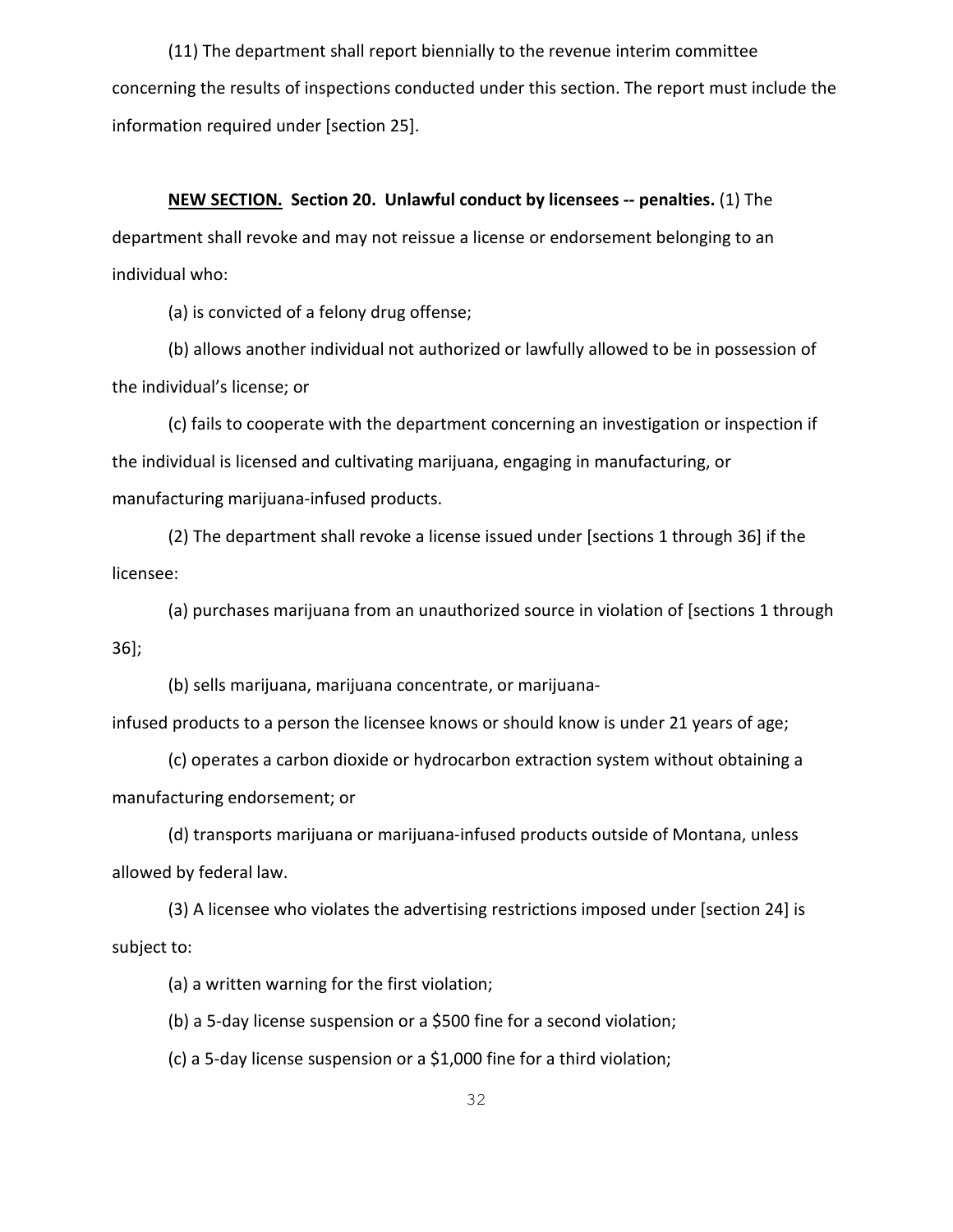(d) a 30-day license suspension or a \$2,500 fine for a fourth violation; and

(e) a license revocation for a fifth violation.

(4) Except for the license revocations required under this section, a licensee shall choose whether to pay a fine or be subject to a license suspension when a penalty is imposed under this section.

(5) A licensee whose license is revoked may not reapply for licensure for 3 years from the date of the revocation.

(6) If no other penalty is specified under [sections 1 through 36], an adult-use provider or adult-use marijuana-infused products provider who violates [sections 1 through 36] is punishable by a civil fine not to exceed \$500, unless otherwise provided in [sections 1 through 36] or unless the violation would constitute a violation of Title 45. An offense constituting a violation of Title 45 must be charged and prosecuted pursuant to the provisions of Title 45.

(7) Review of a department action imposing a fine, suspension, or revocation under [sections 1 through 36] must be conducted as a contested case hearing under the provisions of the Montana Administrative Procedure Act.

**NEW SECTION. Section 21. Fraudulent representation -- penalties.** (1) In addition to any other penalties provided by law, an individual who fraudulently represents to a law enforcement official that the individual is an adult-use provider or an adult-use marijuanainfused products provider is guilty of a civil fine not to exceed \$1,000.

(2) An individual convicted under this section may not be licensed as an adult-use provider or adult-use marijuana-infused products provider under [section 9].

**NEW SECTION. Section 22. Law enforcement authority.** Nothing in [sections 1 through 36] may be construed to limit a law enforcement agency's ability to investigate unlawful activity in relation to a person or individual with a license.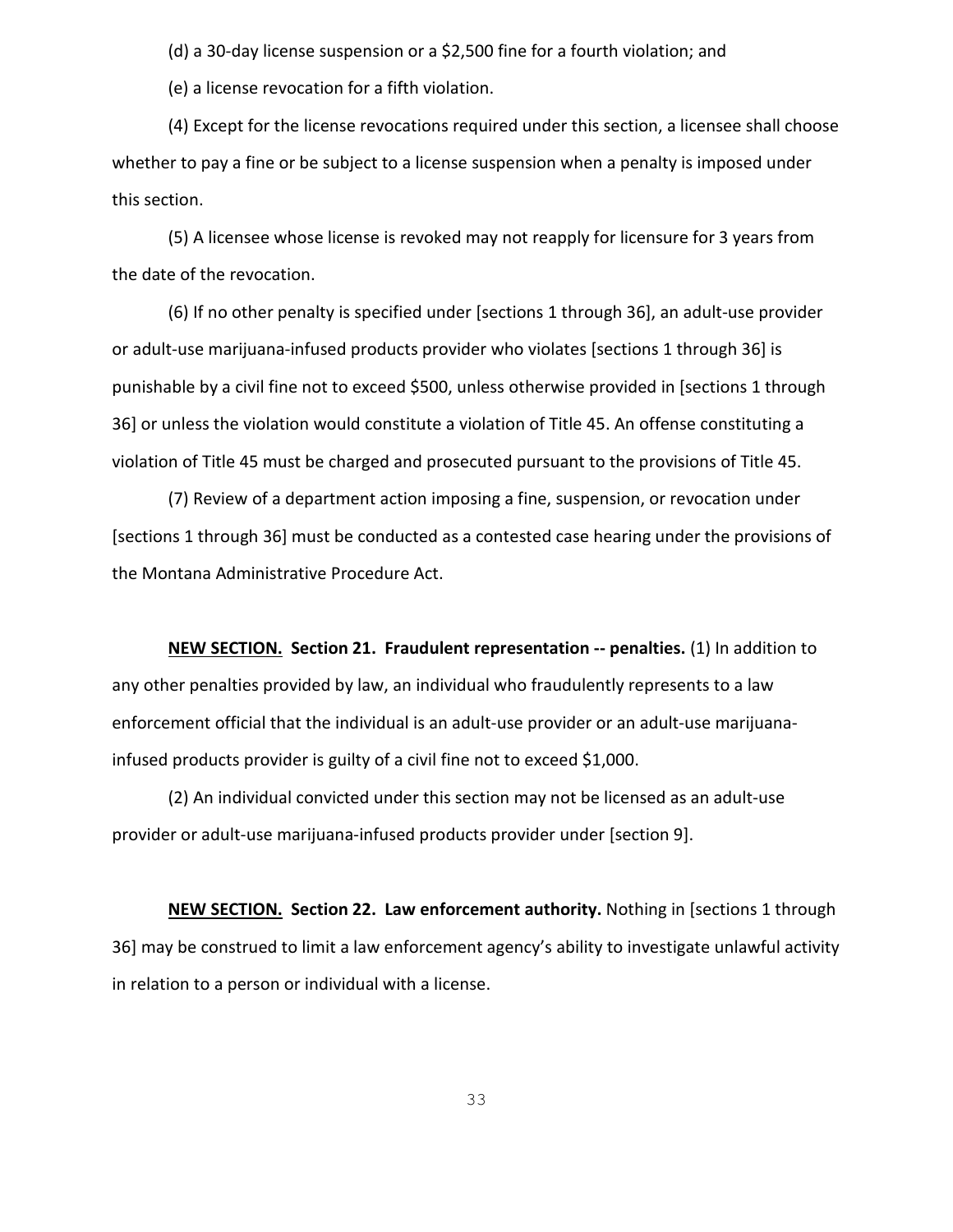**NEW SECTION. Section 23. Forfeiture.** (1) Marijuana, paraphernalia relating to marijuana, or other property seized by a law enforcement official from a person claiming the protections of [sections 1 through 36] in connection with the cultivation, manufacture, possession, transportation, distribution, or use of marijuana must be returned to the person immediately upon a determination that the person is in compliance with the provisions of [sections 1 through 36].

(2) A law enforcement agency in possession of mature marijuana plants or seedlings seized as evidence is not responsible for the care and maintenance of the plants or seedlings.

**NEW SECTION. Section 24. Advertising prohibited.** (1) Persons with licenses may not advertise marijuana or marijuana-related products in any medium, including electronic media.

(2) A listing in a directory of business authorized under [sections 1 through 36] is not advertising for the purposes of this section.

(3) A licensee may have a website but may not:

(a) include prices on the website; or

(b) actively solicit consumers or out-of-state consumers through the website.

(4) The department shall adopt rules to clearly identify the activities that constitute advertising that are prohibited under this section.

**NEW SECTION. Section 25. Legislative monitoring.** (1) The revenue interim committee shall provide oversight of the department's activities pursuant to [sections 1 through 36], including but not limited to monitoring of:

(a) the number of licensees;

(b) issues related to the cultivation, manufacture, sale, testing, and use of marijuana; and

(c) the development, implementation, and use of the seed-tosale tracking system established in accordance with [section 6].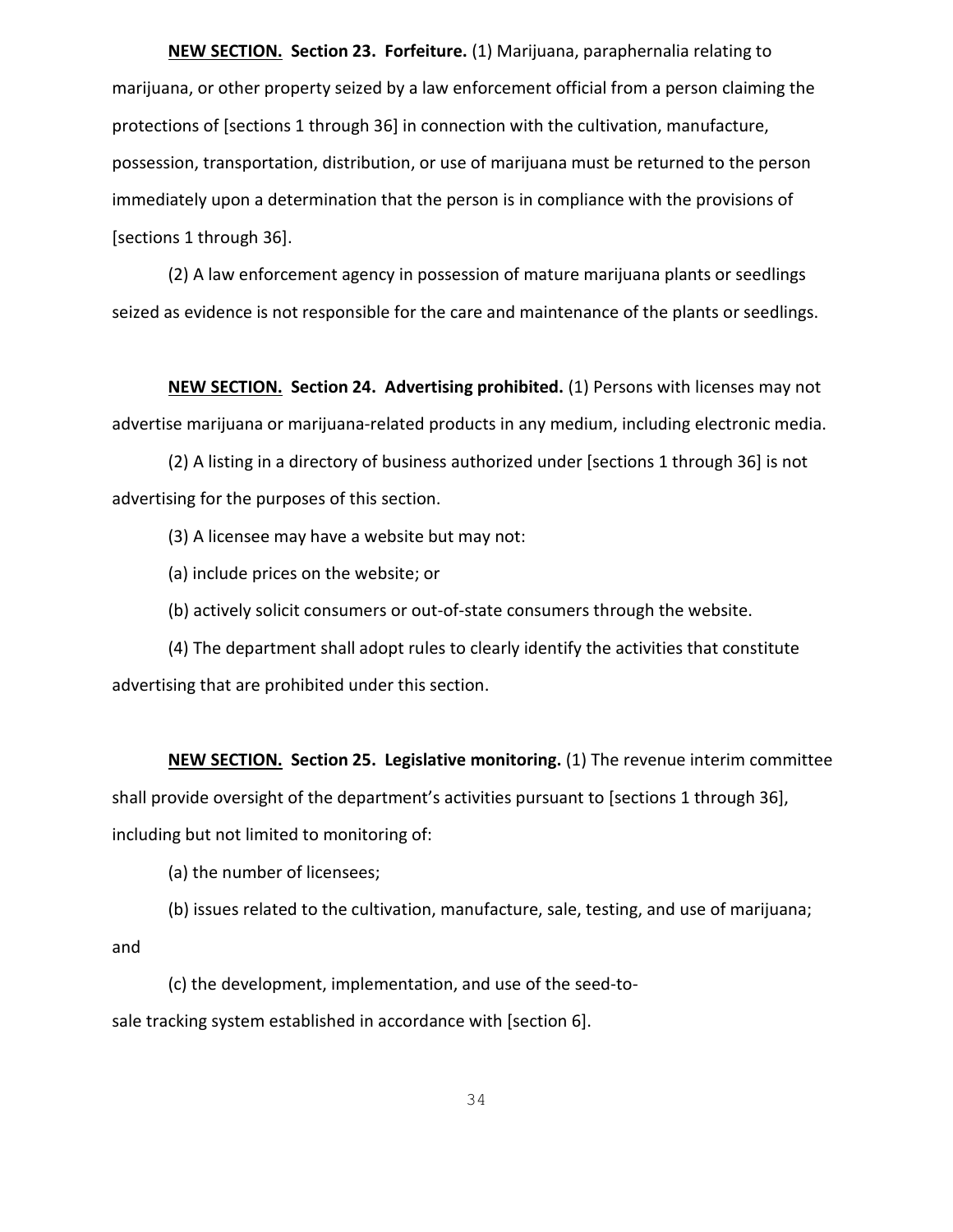(2) The revenue interim committee shall identify issues likely to require future legislative attention and develop legislation to present to the next regular session of the legislature.

(3) (a) The department shall periodically report to the revenue interim committee and submit a report to the legislative clearinghouse, as provided in 5-11-210, on persons who are licensed or registered pursuant to [section 9]. The report must include:

(i) the number of adult-use providers, adult-use marijuana-infused products providers, and adult-use dispensaries licensed pursuant to [sections 1 through 36];

(ii) the number of endorsements approved for manufacturing;

(iii) the number of licenses revoked; and

(iv) the amount of marijuana cultivated and sold pursuant to [sections 1 through 36].

(b) The report may not provide any identifying information of adult-use providers, adultuse marijuana-infused products providers, or adult-use dispensaries.

(4) The report on inspections required under [section 19] must include, at a minimum, the following information for both announced and unannounced inspections:

(a) the number of inspections conducted, by canopy licensure tier;

(b) the number of adult-use providers or adult-use marijuana-infused products

providers that were inspected more than once during the year;

(c) the number of inspections that were conducted because of complaints made to the department; and

(d) the types of enforcement actions taken as a result of the inspections.

(5) The reports provided for in this section must also be provided to the transportation interim committee provided for in 5-5-233.

**NEW SECTION. Section 26. Rulemaking authority -- fees.** (1) The department may adopt rules to implement and administer [sections 1 through 36], including:

(a) the manner in which the department will consider applications for licenses and endorsements and renewal of licenses and endorsements;

(b) the acceptable forms of proof of Montana residency;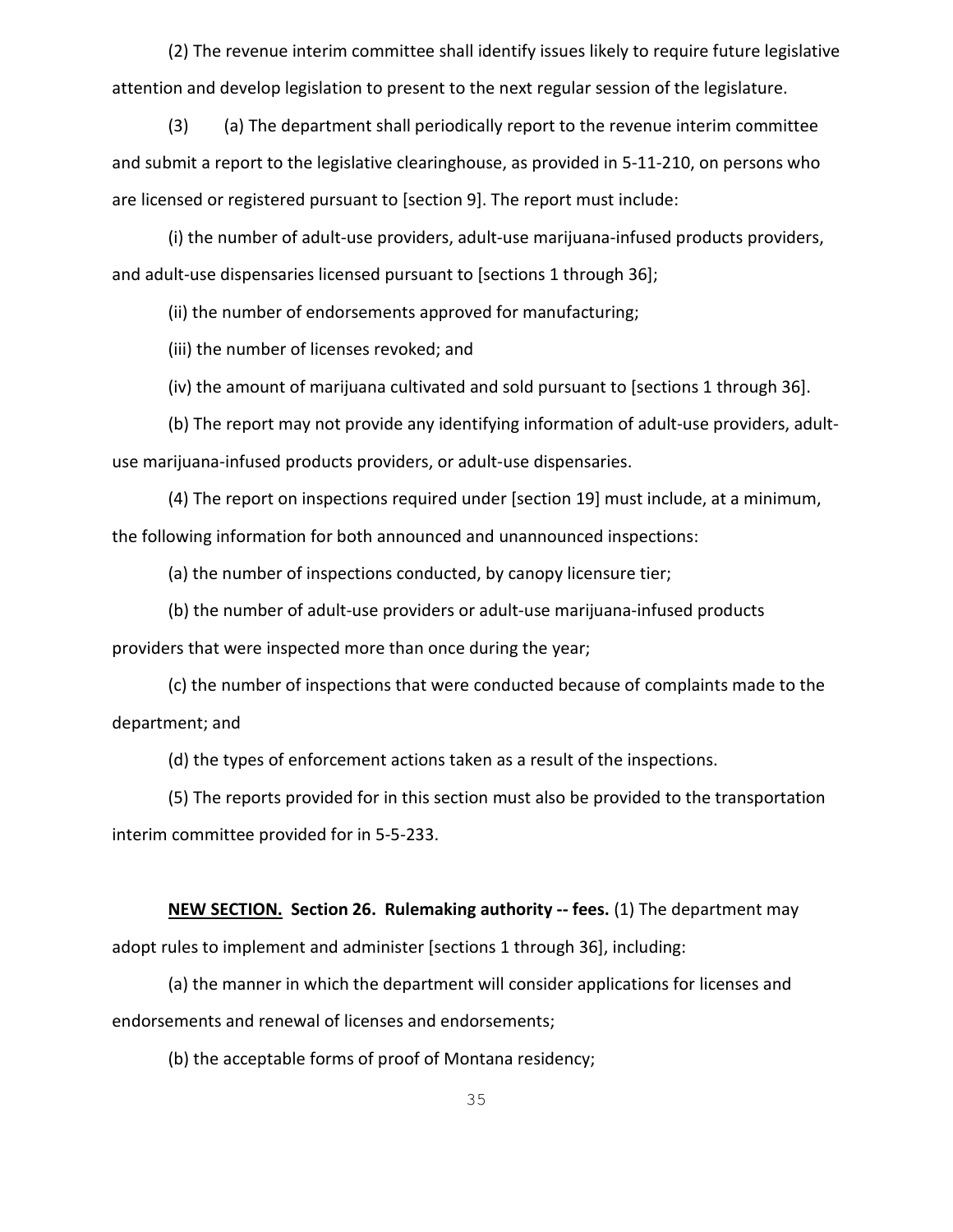(c) the procedures for obtaining fingerprints for the fingerprint-based and name-based background checks required under [section 9];

(d) the security and operating requirements for adult-use dispensaries;

(e) the security and operating requirements for manufacturing, including but not limited to requirements for:

(i) safety equipment;

(ii) extraction methods, including solvent-based and solvent-free extraction; and

(iii) post-processing procedures;

(f) notice and contested case hearing procedures for fines or license and endorsement revocations, suspensions, or modifications;

(g) implementation of a system to allow the tracking of marijuana and marijuanainfused products as required by [section 6];

(h) labeling standards that protect public health by requiring the listing of pharmacologically active ingredients, including, but not limited to, tetrahydrocannabinol (THC), cannabidiol (CBD) and other cannabinoid content, the THC and other cannabinoid amount in milligrams per serving, the number of servings per package, and quantity limits per sale to comply with the allowable possession amount;

(i) requirements that packaging and labels may not be made to be attractive to children, required warning labels, and that marijuana and marijuana-infused products be sold in resealable, child-resistant packaging to protect public health as provided in [section 15];

(j) requirements and standards for the testing and retesting of marijuana and marijuanainfused products, including testing of samples collected during the department's inspections of registered premises;

(k) the amount of variance allowable in the results of raw testing data that would warrant a departmental investigation of inconsistent results as provided in [section 7];

(l) requirements and standards to prohibit or limit marijuana, marijuana-infused products, and marijuana accessories that are unsafe or contaminated;

(m) the activities that constitute advertising in violation of [section 24];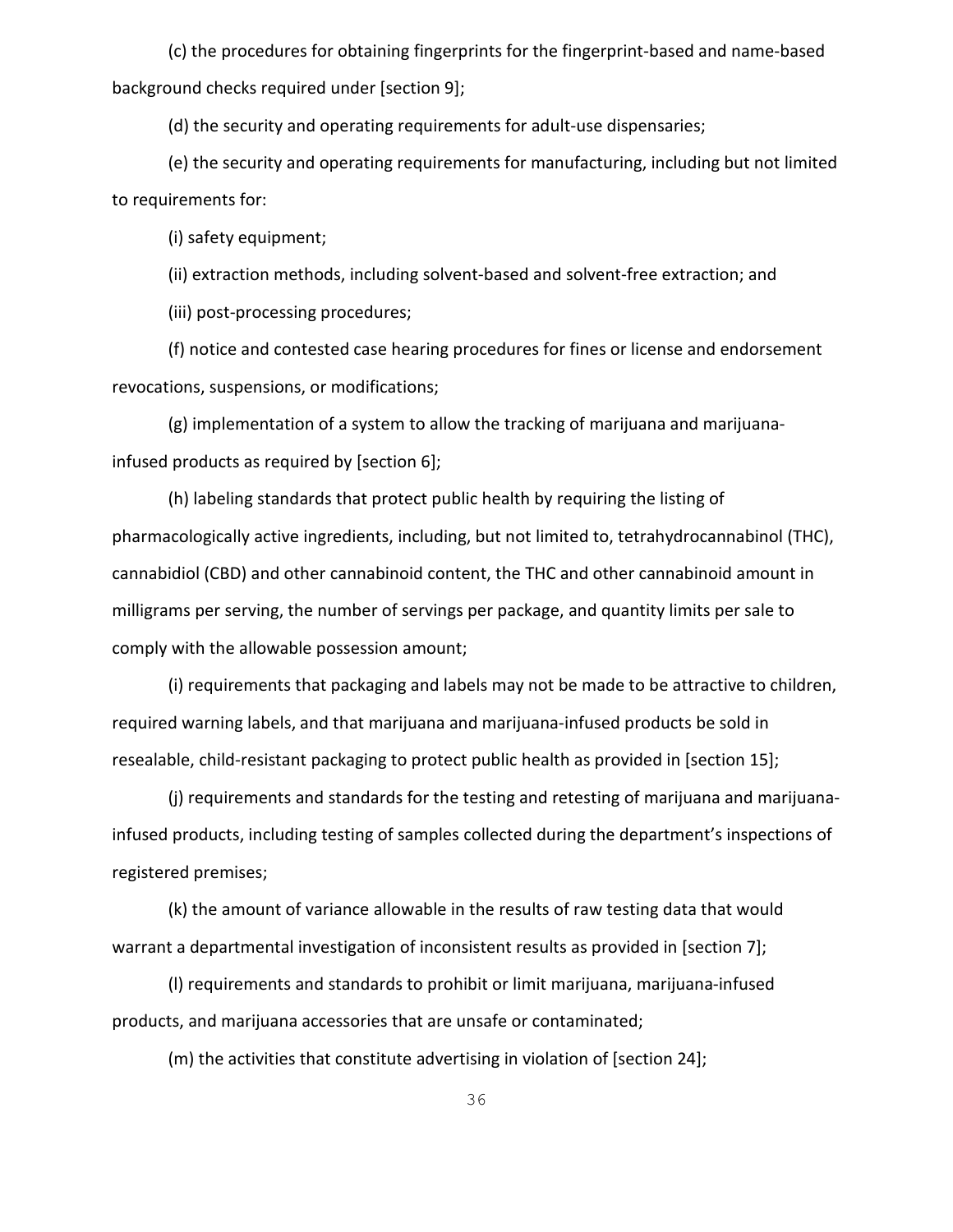(n) requirements and incentives to promote renewable energy, reduce water usage, and reduce packaging waste to maintain a clean and healthy environment in Montana; and

(o) the fees for endorsements for manufacturing, testing laboratories, additional canopy licensure tiers created in accordance with [section 6], and the fingerprint-based and namebased background checks required under [section 9]. The fees and other revenue collected through the taxes paid under [section 27], civil penalties imposed pursuant to [sections 1 through 36], and the licensing fees established by rule and in [section 5] must be sufficient to offset the expenses of administering [sections 1 through 36] but may not exceed the amount necessary to cover the costs to the department of implementing and enforcing [sections 1 through 36].

(2) The department may not adopt any rule or regulation that is unduly burdensome or undermines the purposes of [sections 1 through 36].

(3) The department may consult or contract with other public agencies in carrying out its duties under [sections 1 through 36].

**NEW SECTION. Section 27. Tax on marijuana sales.** (1) A tax on the purchase of marijuana and marijuana-infused products for consumption, use, or any purpose other than for use for a debilitating medical condition as provided in Title 50, chapter 46, part 3, or for resale in the regular course of business under the provisions of [sections 1 through 36] is imposed on the purchaser and must be collected at the time of the sale and paid by the seller to the department for deposit in the marijuana compensation state special revenue account provided for in [section 35]. The tax is imposed at a rate of 20% of the retail price.

(2) Adult-use marijuana providers and adult-use marijuana infused-products providers shall submit quarterly reports to the department listing the total dollar amount of sales to consumers from any registered premises, as defined in [section 2], operated by the adult-use marijuana providers or adult-use marijuana infused-products providers, including dispensaries. The report must be:

(a) made on forms prescribed by the department; and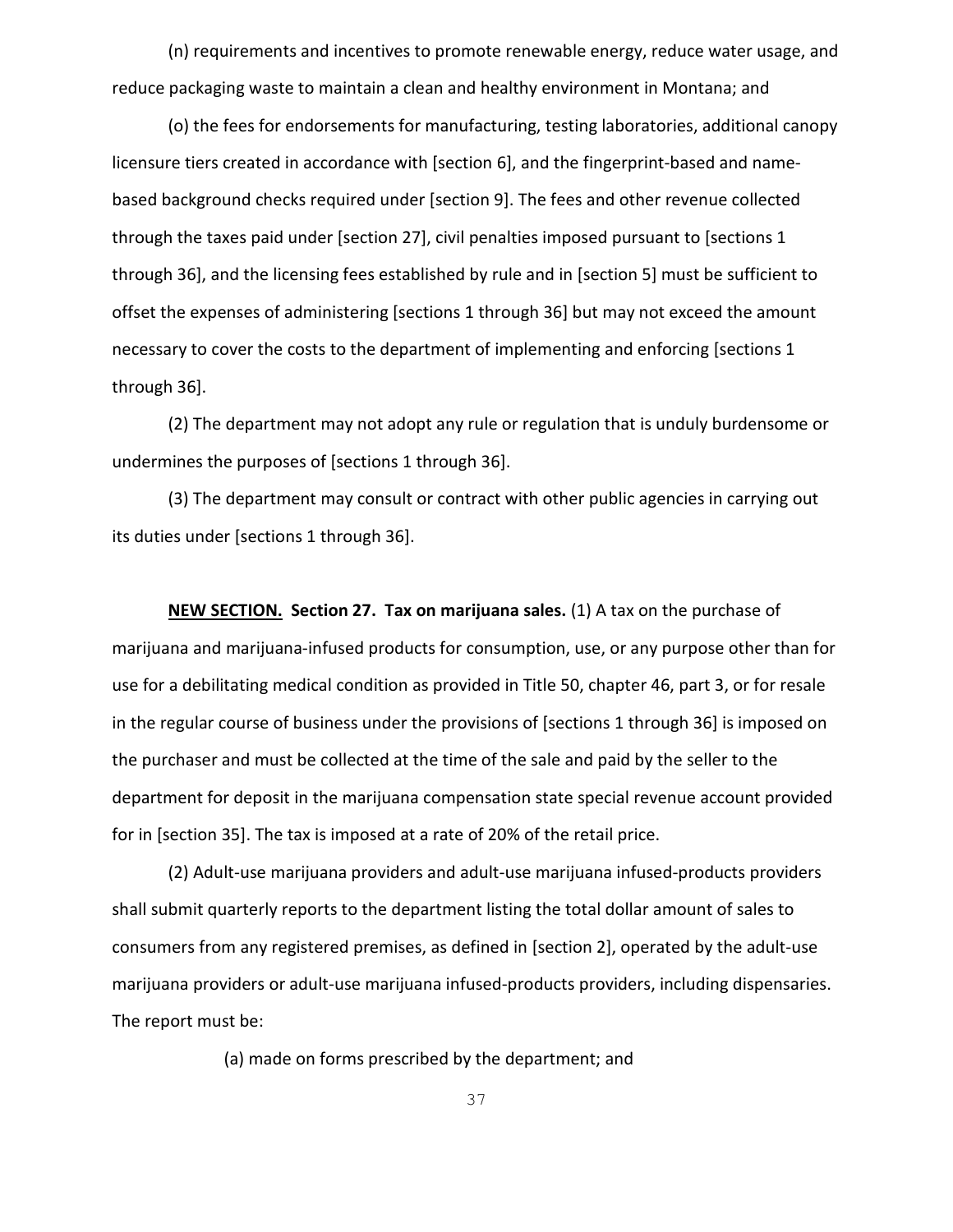(b) submitted within 15 days of the end of each calendar quarter.

(3) At the time the report is filed, the licensee shall submit a payment equal to the percentage provided in subsection (1) of the total dollar amount of sales.

(4) The department shall deposit the taxes paid under this section in the dedicated marijuana compensation state special revenue account established in [section 35] within the state special revenue fund established in 17-2-102.

(5) The tax imposed by this part and related interest and penalties are a personal debt of the person required to file a return from the time that the liability arises, regardless of when the time for payment of the liability occurs.

(6) For the purpose of determining liability for the filing of statements and the payment of taxes, penalties, and interest owed under [sections 28 through 31]:

(a) the officer of a corporation whose responsibility it is to truthfully account for and pay to the state taxes provided for in [sections 28 through 31] and who fails to pay the taxes is liable to the state for the taxes and the penalty and interest due on the amounts;

(b) each officer of the corporation, to the extent that the officer has access to the requisite records, is individually liable along with the corporation for filing statements and for unpaid taxes, penalties, and interest upon a determination that the officer:

(i) possessed the responsibility to file statements and pay taxes on behalf of the corporation; and

(ii) possessed the responsibility on behalf of the corporation for directing the filing of statements or the payment of other corporate obligations and exercised that responsibility, resulting in the corporation's failure to file statements required by this part or pay taxes due as required by this part;

(c) each partner of a partnership is jointly and severally liable, along with the partnership, for any statements, taxes, penalties, and interest due while a partner;

(d) each member of a limited liability company that is treated as a partnership or as a corporation for income tax purposes is jointly and severally liable, along with the limited liability company, for any statements, taxes, penalties, and interest due while a member;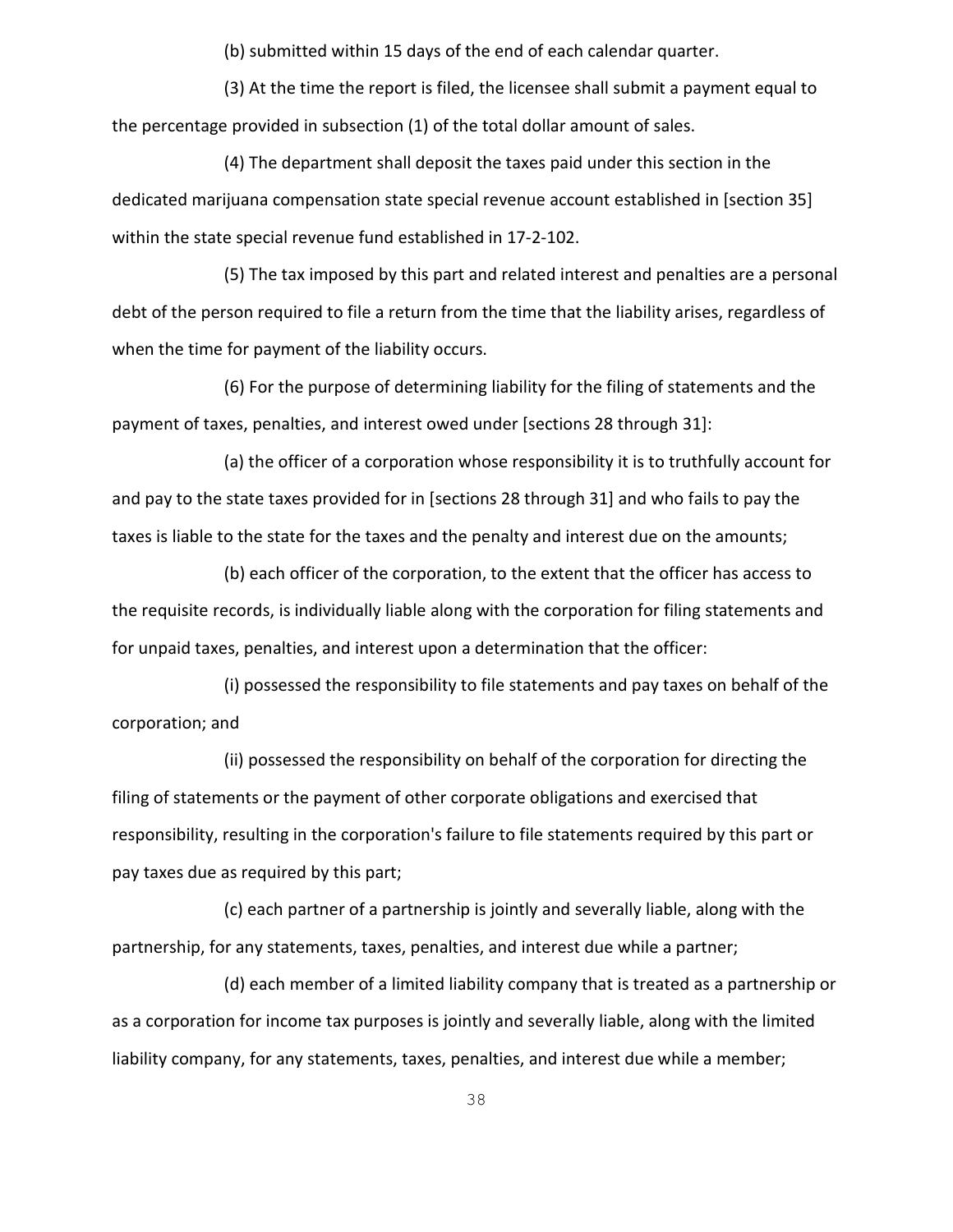(e) the member of a single-member limited liability company that is disregarded for income tax purposes is jointly and severally liable, along with the limited liability company, for any statements, taxes, penalties, and interest due while a member; and

(f) each manager of a manager-managed limited liability company is jointly and severally liable, along with the limited liability company, for any statements, taxes, penalties, and interest due while a manager.

(7) In determining which corporate officer is liable, the department is not limited to considering the elements set forth in subsection (6)(a) to establish individual liability and may consider any other available information.

(8) In the case of a bankruptcy, the liability of the individual remains unaffected by the discharge of penalty and interest against the corporation. The individual remains liable for any statements and the amount of taxes, penalties, and interest unpaid by the entity.

(9) The tax levied pursuant to this section is separate from and in addition to any general state and local sales and use taxes that apply to retail sales, which must continue to be collected and distributed as provided by law.

(10) The tax levied under this section must be used, as designated in [section 35], for purposes that provide compensation for the economic and social costs of past and current marijuana cultivation, processing, and use, including funding of conservation programs to offset the use of water and soil in marijuana cultivation, funding to offset costs of provisions of health care associated with prior uses and health impacts of unregulated marijuana, funding for substance abuse treatment and prevention, funding of veterans' programs to offset prior uses of unregulated marijuana in ways that harmed veterans, funding to localities where marijuana is sold to offset the costs associated with marijuana regulation, and funding for the general fund to account for any costs to the state from marijuana use and regulation.

NEW SECTION. **Section 28. Returns—payment—recordkeeping—authority of department.** (1) Each adult-use marijuana provider and adult-use marijuana infused-products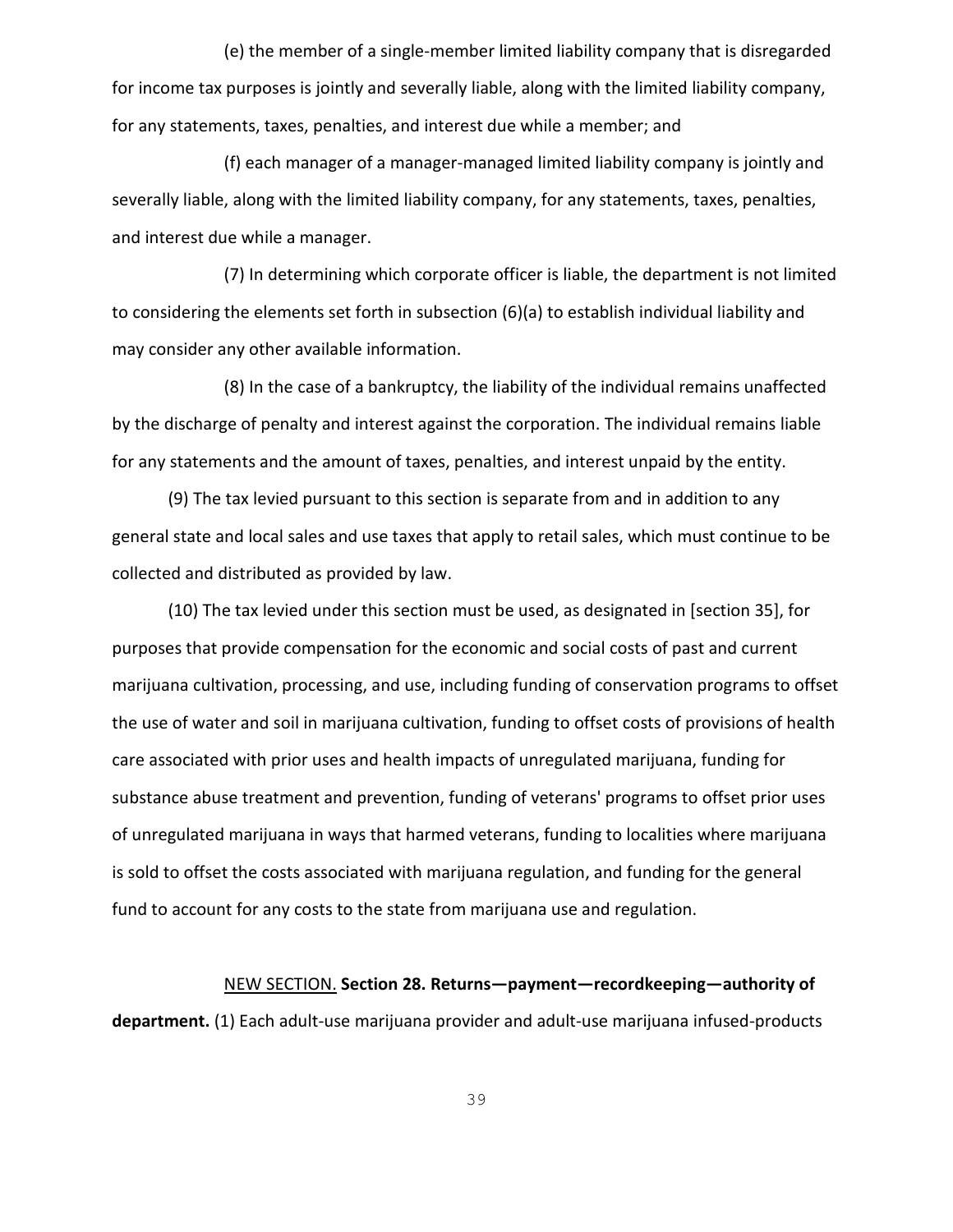provider shall file a return, on a form provided by the department, and pay the tax due as provided in [section 27].

(2) Each return must be authenticated by the person filing the return or by the person's agent authorized in writing to file the return.

(3)(a) A person required to pay to the department the taxes imposed by this part shall keep for 5 years:

(i) all receipts issued; and

(ii) an accurate record of all sales of marijuana products, showing the name and address of each purchaser, the date of sale, and the quantity, kind, and retail price of each product sold.

(b) For the purpose of determining compliance with the provisions of this part, the department is authorized to examine or cause to be examined any books, papers, records, or memoranda relevant to making a determination of the amount of tax due, whether the books, papers, records, or memoranda are the property of or in the possession of the person filing the return or another person. In determining compliance, the department may use statistical sampling and other sampling techniques consistent with generally accepted auditing standards. The department may also:

(i) require the attendance of a person having knowledge or information relevant to a return;

(ii) compel the production of books, papers, records, or memoranda by the person required to attend;

(iii) implement the provisions of [15-1-703](https://1.next.westlaw.com/Link/Document/FullText?findType=L&pubNum=1002018&cite=MTST15-1-703&originatingDoc=N7DE2FAB05CDB11E7B505AC77B1646E6B&refType=LQ&originationContext=document&transitionType=DocumentItem&contextData=(sc.Category)) if the department determines that the collection of the tax is or may be jeopardized because of delay;

(iv) take testimony on matters material to the determination; and

(v) administer oaths or affirmations.

(4) Pursuant to rules established by the department, returns may be computergenerated and electronically filed.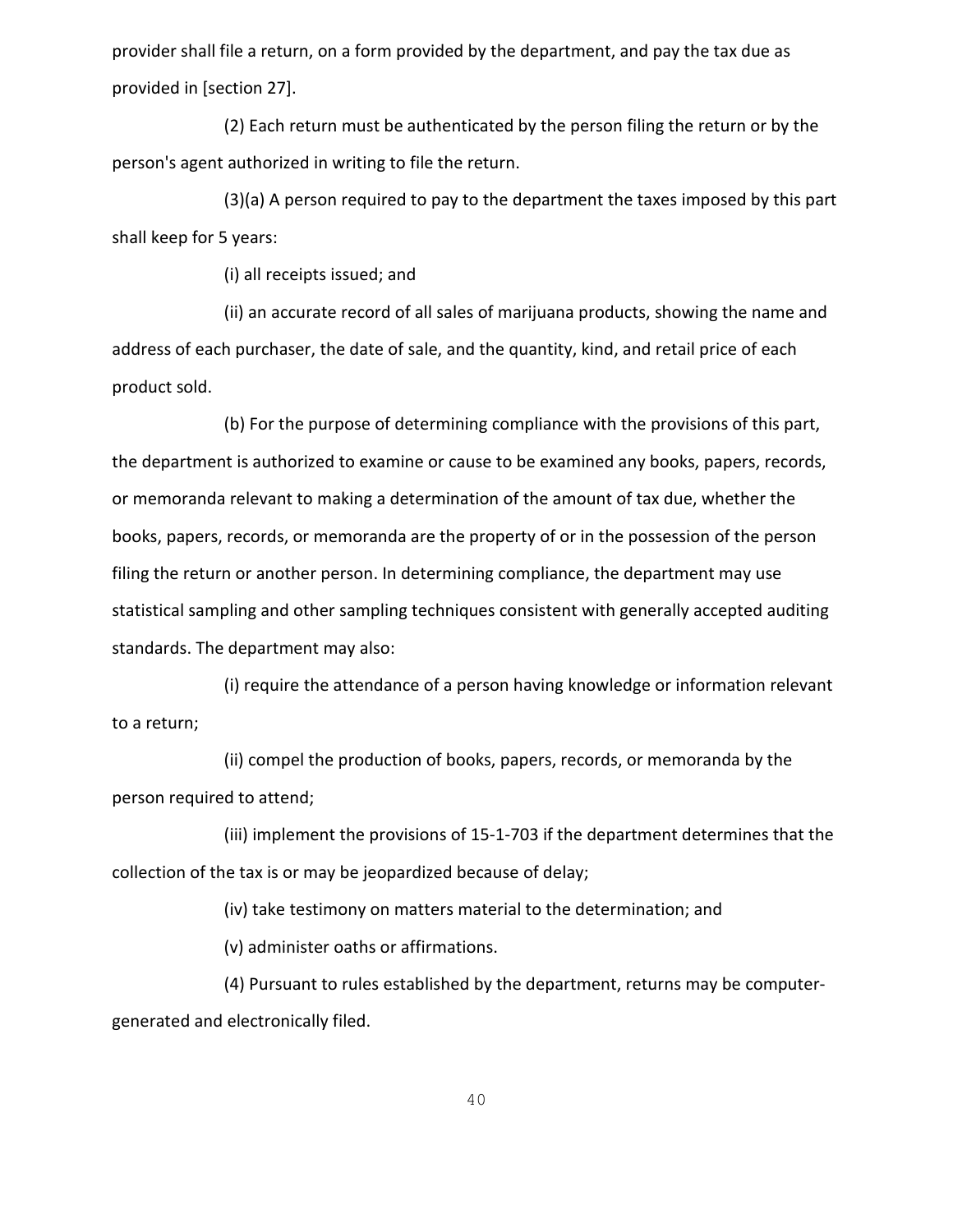# NEW SECTION. **Section 29. Deficient assessment—penalty and interest—statute**

**of limitations.** (1) If the department determines that the amount of the tax due is greater than the amount disclosed by a return, it shall mail to the adult-use marijuana provider or adult-use marijuana infused-products provider a notice, pursuant to 15-1-211, of the additional tax proposed to be assessed. The notice must contain a statement that if payment is not made, a warrant for distraint may be filed. The adult-use marijuana provider or adult-use marijuana infused-products provider may seek review of the determination pursuant to [15-1-211.](https://1.next.westlaw.com/Link/Document/FullText?findType=L&pubNum=1002018&cite=MTST15-1-211&originatingDoc=N7E73A1F05CDB11E7983AEAA12C9A2F99&refType=LQ&originationContext=document&transitionType=DocumentItem&contextData=(sc.Category))

(2) Penalty and interest must be added to a deficiency assessment as provided in [15-1-216.](https://1.next.westlaw.com/Link/Document/FullText?findType=L&pubNum=1002018&cite=MTST15-1-216&originatingDoc=N7E73A1F05CDB11E7983AEAA12C9A2F99&refType=LQ&originationContext=document&transitionType=DocumentItem&contextData=(sc.Category)) The department may waive any penalty pursuant to [15-1-206.](https://1.next.westlaw.com/Link/Document/FullText?findType=L&pubNum=1002018&cite=MTST15-1-206&originatingDoc=N7E73A1F05CDB11E7983AEAA12C9A2F99&refType=LQ&originationContext=document&transitionType=DocumentItem&contextData=(sc.Category))

(3) The amount of tax due under any return may be determined by the department within 5 years after the return was filed, regardless of whether the return was filed on or after the last day prescribed for filing. For purposes of this section, a return due under this part and filed before the last day prescribed by law or rule is considered to be filed on the last day prescribed for filing.

NEW SECTION. **Section 30. Procedure to compute tax in absence of statement estimation of tax—failure to file—penalty and interest.** (1) If the adult-use marijuana provider or adult-use marijuana infused-products provider fails to file any return required by [section 28] within the time required, the department may, at any time, audit the adult-use marijuana provider or adult-use marijuana infused-products provider or estimate the taxes due from any information in its possession and, based on the audit or estimate, assess the adult-use marijuana provider or adult-use marijuana infused-products provider for the taxes, penalties, and interest due the state.

(2) The department shall impose penalty and interest as provided in [15-1-216.](https://1.next.westlaw.com/Link/Document/FullText?findType=L&pubNum=1002018&cite=MTST15-1-216&originatingDoc=N7CB529105CDB11E7B517FE18F210CDFA&refType=LQ&originationContext=document&transitionType=DocumentItem&contextData=(sc.Category)) The department shall mail to the adult-use marijuana provider or adult-use marijuana infusedproducts provider a notice, pursuant to 15-1-211, of the tax, penalty, and interest proposed to be assessed. The notice must contain a statement that if payment is not made, a warrant for distraint may be filed. The adult-use marijuana provider or adult-use marijuana infused-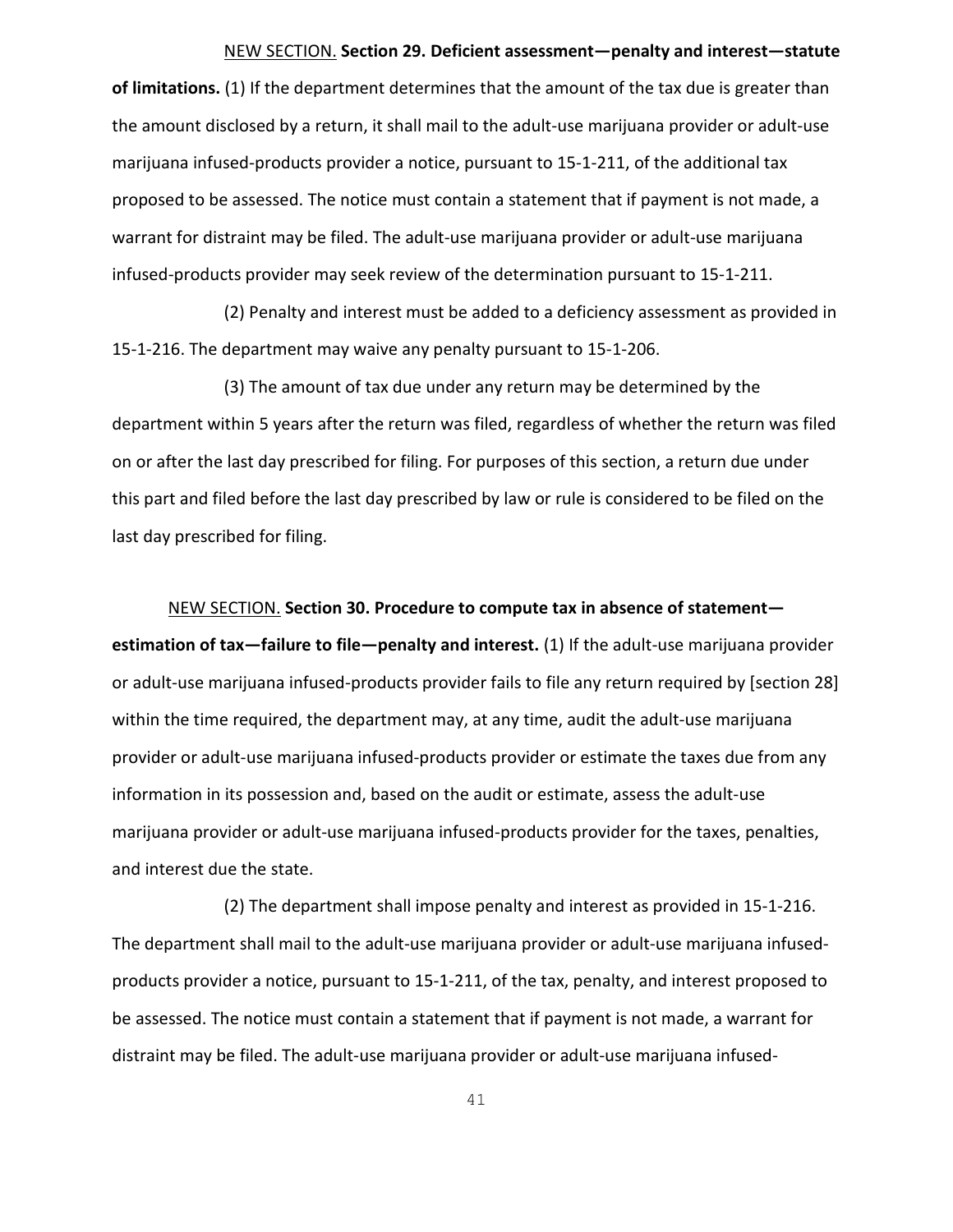products provider may seek review of the determination pursuant to [15-1-211.](https://1.next.westlaw.com/Link/Document/FullText?findType=L&pubNum=1002018&cite=MTST15-1-211&originatingDoc=N7CB529105CDB11E7B517FE18F210CDFA&refType=LQ&originationContext=document&transitionType=DocumentItem&contextData=(sc.Category)) The department may waive any penalty pursuant t[o 15-1-206.](https://1.next.westlaw.com/Link/Document/FullText?findType=L&pubNum=1002018&cite=MTST15-1-206&originatingDoc=N7CB529105CDB11E7B517FE18F210CDFA&refType=LQ&originationContext=document&transitionType=DocumentItem&contextData=(sc.Category))

NEW SECTION. **Section 31. Authority to collect delinquent taxes.** (1)(a) The department shall collect taxes that are delinquent as determined under this part.

(b) If a tax imposed by this part or any portion of the tax is not paid when due, the department may issue a warrant for distraint as provided in Title 15, chapter 1, part 7.

(2) In addition to any other remedy, in order to collect delinquent taxes after the time for appeal has expired, the department may direct the offset of tax refunds or other funds due the adult-use marijuana provider or adult-use marijuana infused-products provider from the state, except wages subject to the provisions of [25-13-614](https://1.next.westlaw.com/Link/Document/FullText?findType=L&pubNum=1002018&cite=MTST25-13-614&originatingDoc=N7E52D3805CDB11E7983AEAA12C9A2F99&refType=LQ&originationContext=document&transitionType=DocumentItem&contextData=(sc.Category)) and retirement benefits.

(3) As provided in [15-1-705,](https://1.next.westlaw.com/Link/Document/FullText?findType=L&pubNum=1002018&cite=MTST15-1-705&originatingDoc=N7E52D3805CDB11E7983AEAA12C9A2F99&refType=LQ&originationContext=document&transitionType=DocumentItem&contextData=(sc.Category)) the adult-use marijuana provider or adult-use marijuana infused-products provider has the right to a review of the tax liability prior to any offset by the department.

(4) The department may file a claim for state funds on behalf of the adult-use marijuana provider or adult-use marijuana infused-products provider if a claim is required before funds are available for offset.

NEW SECTION. **Section 32. Refunds—interest--limitations.** (1) A claim for a refund or credit as a result of overpayment of taxes collected under this part must be filed within 5 years of the date that the return was due, without regard to any extension of time for filing.

(2)(a) Interest paid by the department on an overpayment must be paid or credited at the same rate as the rate charged on delinquent taxes under [15-1-216.](https://1.next.westlaw.com/Link/Document/FullText?findType=L&pubNum=1002018&cite=MTST15-1-216&originatingDoc=N7E09BC905CDB11E7BC2A8A3F8E4CE19C&refType=LQ&originationContext=document&transitionType=DocumentItem&contextData=(sc.Category))

(b) Except as provided in subsection (2)(c), interest must be paid from the date that the return was due or the date of overpayment, whichever is later. Interest does not accrue during any period in which the processing of a claim is delayed more than 30 days because the taxpayer has not furnished necessary information.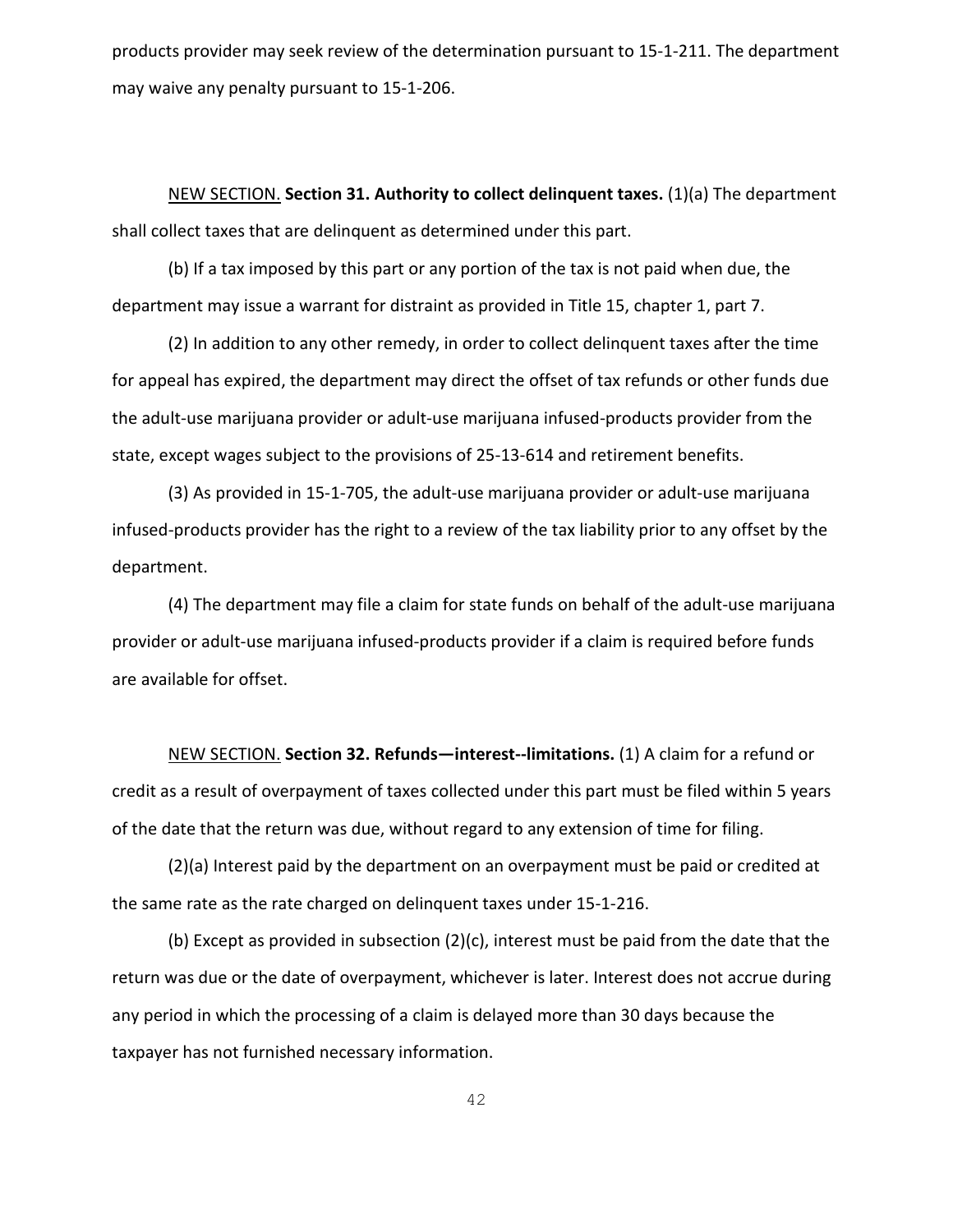(c) The department is not required to pay interest if:

(i) the overpayment is refunded or credited within 6 months of the date that a claim was filed; or

(ii) the amount of overpayment and interest does not exceed \$1.

#### NEW SECTION. **Section 33. Information—confidentiality—agreements with another**

**state.** (1)(a) Except as provided in subsections (2) through (5), in accordance with [15-30-2618](https://1.next.westlaw.com/Link/Document/FullText?findType=L&pubNum=1002018&cite=MTST15-30-2618&originatingDoc=N7C6EF8505CDB11E799458F015F55AD97&refType=LQ&originationContext=document&transitionType=DocumentItem&contextData=(sc.Category)) and [15-31-511,](https://1.next.westlaw.com/Link/Document/FullText?findType=L&pubNum=1002018&cite=MTST15-31-511&originatingDoc=N7C6EF8505CDB11E799458F015F55AD97&refType=LQ&originationContext=document&transitionType=DocumentItem&contextData=(sc.Category)) it is unlawful for an employee of the department or any other public official or public employee to disclose or otherwise make known information that is disclosed in a return or report required to be filed under this part or information that concerns the affairs of the person making the return and that is acquired from the person's records, officers, or employees in an examination or audit.

(b) This section may not be construed to prohibit the department from publishing statistics if they are classified in a way that does not disclose the identity of a person making a return or the content of any particular report or return. A person violating the provisions of this section is subject to the penalty provided in [15-30-2618](https://1.next.westlaw.com/Link/Document/FullText?findType=L&pubNum=1002018&cite=MTST15-30-2618&originatingDoc=N7C6EF8505CDB11E799458F015F55AD97&refType=LQ&originationContext=document&transitionType=DocumentItem&contextData=(sc.Category)) or [15-31-511](https://1.next.westlaw.com/Link/Document/FullText?findType=L&pubNum=1002018&cite=MTST15-31-511&originatingDoc=N7C6EF8505CDB11E799458F015F55AD97&refType=LQ&originationContext=document&transitionType=DocumentItem&contextData=(sc.Category)) for violating the confidentiality of individual income tax or corporate income tax information.

(2)(a) This section may not be construed to prohibit the department from providing information obtained under this part to:

(i) the department of justice or law enforcement to be used for the purpose of investigation and prevention of noncompliance, tax evasion, fraud, and abuse under this part; or

(ii) the department to be used for the purpose of investigation and prevention of noncompliance, fraud, and abuse under [sections 1 through 36].

(b) The department may enter into an agreement with the taxing officials of another state for the interpretation and administration of the laws of their state that provide for the collection of a sales tax or use tax in order to promote fair and equitable administration of the laws and to eliminate double taxation.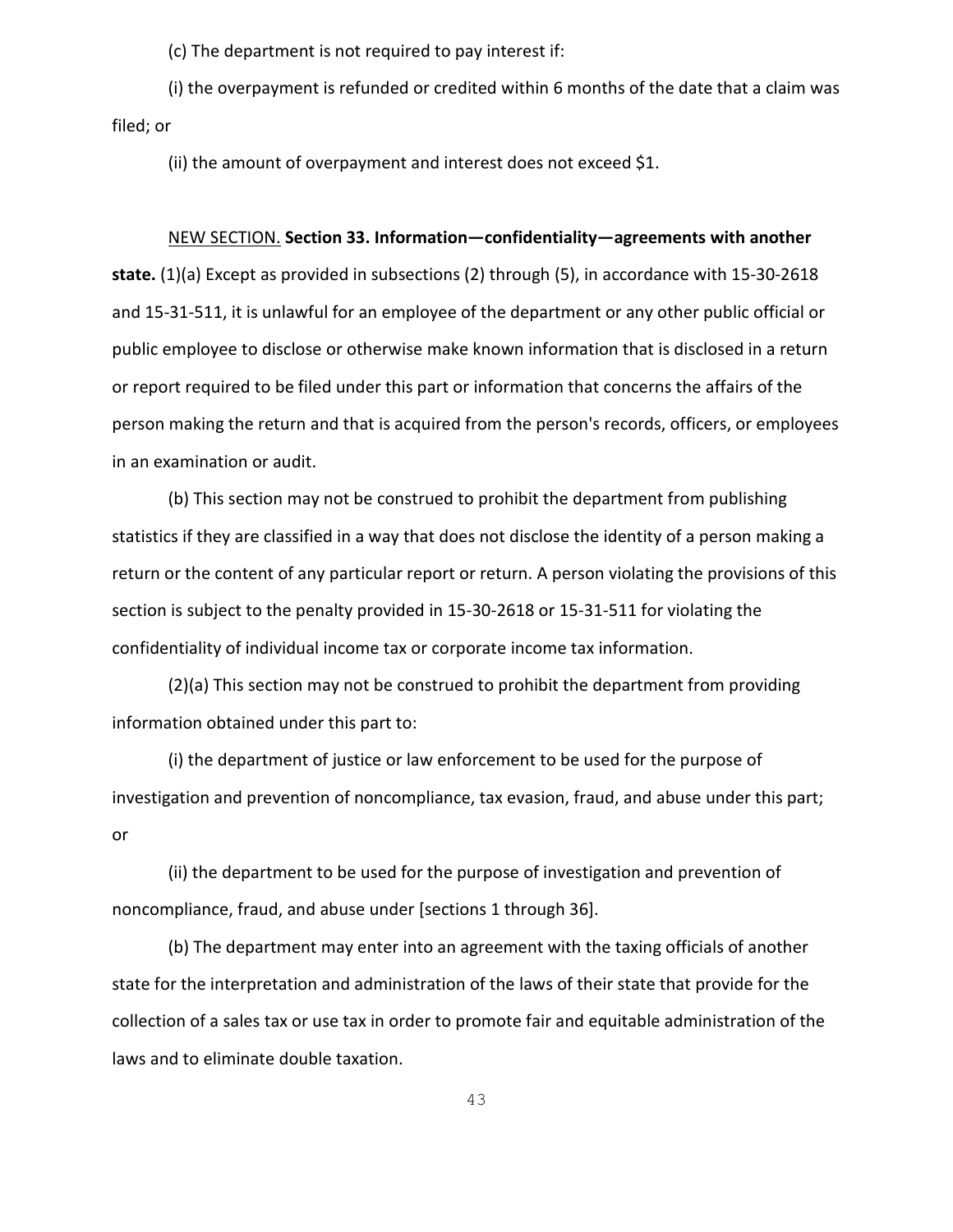(c) In order to implement the provisions of this part, the department may furnish information on a reciprocal basis to the taxing officials of another state if the information remains confidential under statutes within the state receiving the information that are similar to this section.

(3) In order to facilitate processing of returns and payment of taxes required by this part, the department may contract with vendors and may disclose data to the vendors. The data disclosed must be administered by the vendor in a manner consistent with this section.

(4)(a) The officers charged with the custody of the reports and returns may not be required to produce them or evidence of anything contained in them in an action or proceeding in a court, except in an action or proceeding:

(i) to which the department is a party under the provisions of this part or any other taxing act; or

(ii) on behalf of a party to any action or proceedings under the provisions of this part or other taxes when the reports or facts shown by the reports are directly involved in the action or proceedings.

(b) The court may require the production of and may admit in evidence only as much of the reports or of the facts shown by the reports as are pertinent to the action or proceedings.

(5) This section may not be construed to limit the investigative authority of the legislative branch, as provided in [5-11-106,](https://1.next.westlaw.com/Link/Document/FullText?findType=L&pubNum=1002018&cite=MTST5-11-106&originatingDoc=N7C6EF8505CDB11E799458F015F55AD97&refType=LQ&originationContext=document&transitionType=DocumentItem&contextData=(sc.Category)) [5-12-303,](https://1.next.westlaw.com/Link/Document/FullText?findType=L&pubNum=1002018&cite=MTST5-12-303&originatingDoc=N7C6EF8505CDB11E799458F015F55AD97&refType=LQ&originationContext=document&transitionType=DocumentItem&contextData=(sc.Category)) or [5-13-309.](https://1.next.westlaw.com/Link/Document/FullText?findType=L&pubNum=1002018&cite=MTST5-13-309&originatingDoc=N7C6EF8505CDB11E799458F015F55AD97&refType=LQ&originationContext=document&transitionType=DocumentItem&contextData=(sc.Category))

NEW SECTION. **Section 34. Department to make rules.** The department shall prescribe rules necessary to carry out the purposes of imposing and collecting the marijuana tax on gross sales on adult-use marijuana providers and adult-use marijuana infused-products providers.

**NEW SECTION. Section 35. Marijuana compensation special revenue account.** (1) There is a dedicated marijuana compensation state special revenue account within the state special revenue fund established in 17-2-102, to be administered by the department.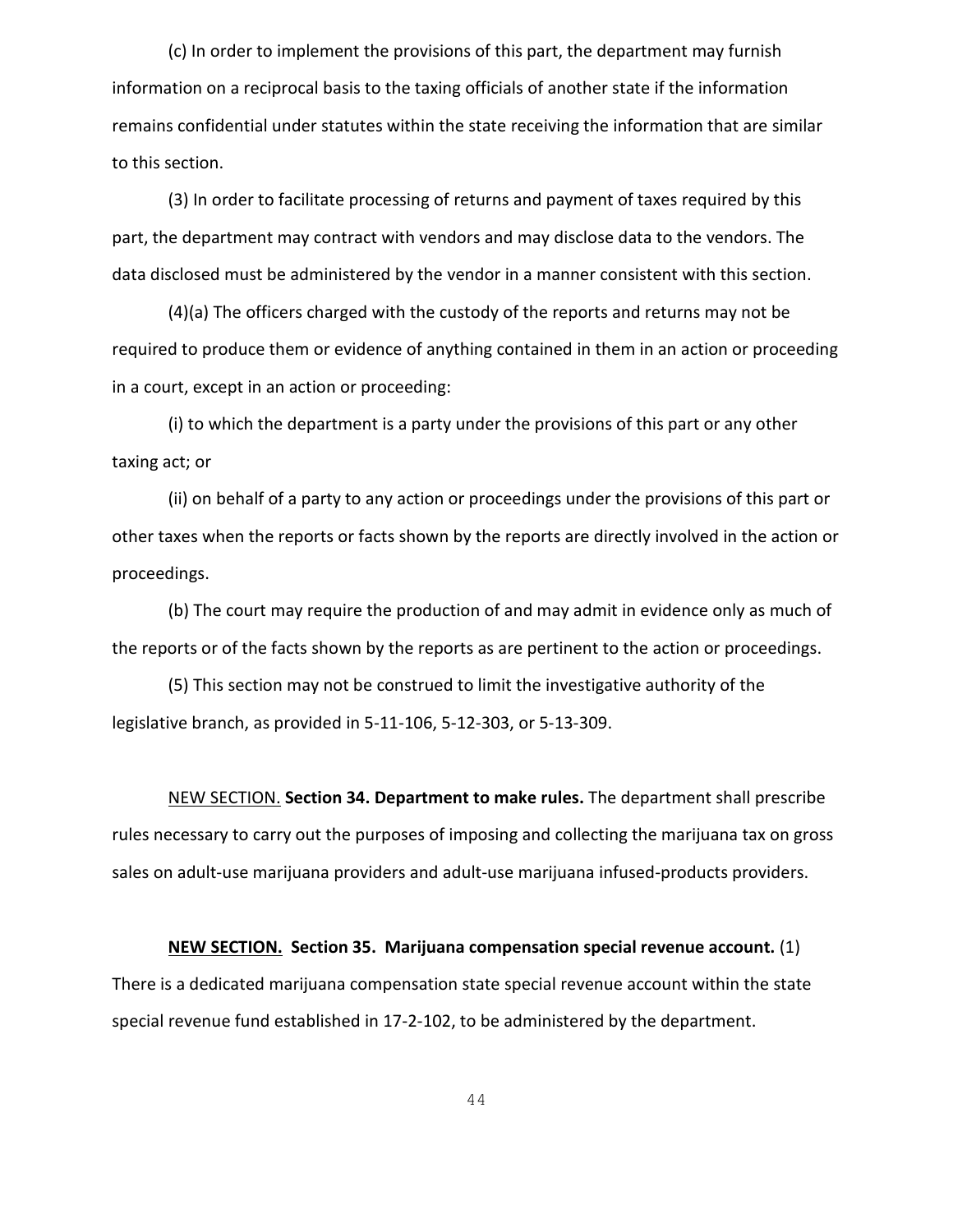(2) Marijuana sales taxes collected under the provisions of [sections 27 through 34] must, in accordance with the provisions of 17-2-124, be deposited into the account along with any interest and income earned on the account.

(3) Funds deposited into the account must be transferred in the following amounts to provide funding as set out below:

(a) 4.125% of the funds to be deposited into the nongame wildlife account established in 87-5-121;

(b) 4.125% of the funds to be deposited into the state park account established in 23-1- 105(1);

(c) 4.125% of the funds to be deposited into the trails and recreational facilities account established in 23-2-108;

(d) 37.125% of the funds to be deposited to the credit of the department of fish, wildlife, and parks to be used solely as funding for wildlife habitat in the same manner as funding generated under 87-1-242(3) and used pursuant to 87-1-209;

(e) 10.5% to the state general fund; and

(f) the remainder in the subaccounts provided for in this subsection (3)(f). There are subaccounts in the marijuana compensation special revenue account established by subsection (1). Funding deposited into this account under subsection (2) is further deposited into subaccounts to be used only as follows:

(i) 10% of the funds to be deposited into a subaccount to be administered by the department of public health and human services to provide grants to existing agencies and notfor-profit organizations, whether government or community-based, to increase access to evidence-based low-barrier drug addiction treatment, prioritizing medically proven treatment and overdose prevention and reversal methods and public or private treatment options with an emphasis on reintegrating recipients into their local communities, to support overdose prevention education, and to support job placement, housing, and counseling for those with substance use disorders;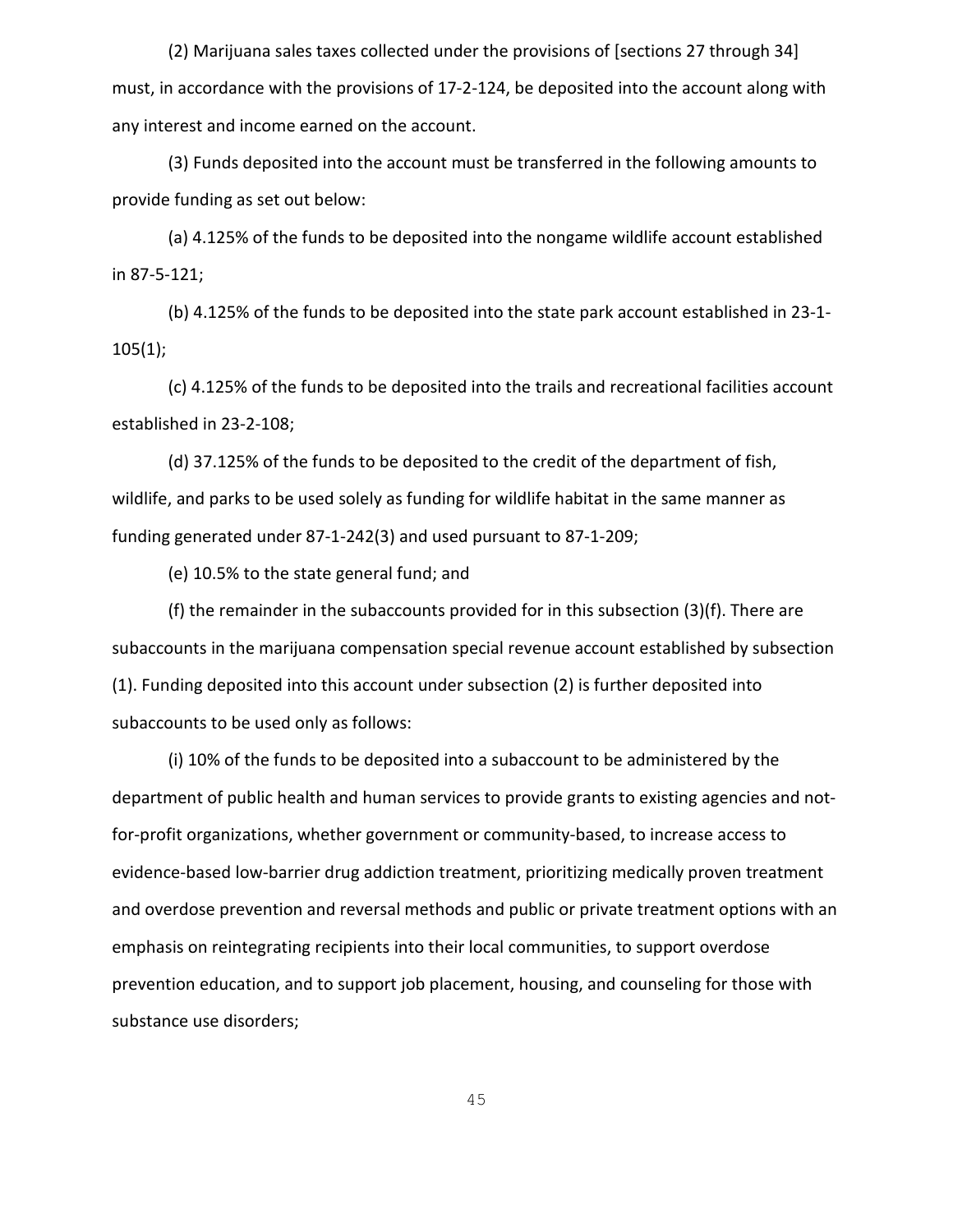(ii) 10% of the funds to be deposited into a subaccount to be administered by the department of commerce for distribution to the local government representing the locality where the retail sales occurred;

(iii) 10% of the funds to be deposited into a subaccount to be administered by the veterans' affairs division of the department of military affairs to provide services and assistance for all Montana veterans and surviving spouses and dependents; and

(iv) 10% of the funds to be deposited into a subaccount to be administered by the Montana department of health and human services to administer Medicaid rate increases that provide for a wage increase to health care workers who provide direct Medicaid funded home and community health services for elderly and disabled persons.

(v) Funds transferred from the accounts and subaccounts provided in subsection (3) may be used only to increase revenue for the purposes specified and may not be used to supplant other sources of revenue used for these purposes.

(4) Funds deposited into the account provided in subsection (1) may be used only to increase revenue to each special revenue account or subaccount set forth in subsection (3) and may not be used to supplant other sources of revenue for these purposes.

**NEW SECTION. Section 36. Retroactive application.** (1) A person currently serving a sentence for an act that is permitted under [sections 1 through 36] or is punishable by a lesser sentence under [sections 1 through 36] than the person was awarded may petition for an expungement of the conviction or resentencing.

(2) Upon receiving a petition under subsection (1), the court shall presume the petitioner satisfies the criteria in subsection (1) unless the county attorney proves by clear and convincing evidence that the petitioner does not satisfy the criteria. If the petitioner satisfies the criteria in subsection (1), the court shall grant the petition unless the court determines that granting the petition would pose an unreasonable risk of danger to public safety.

(3) A person who is serving a sentence and is resentenced pursuant to subdivision (1) must be given credit for any time already served and may not be subject to supervision.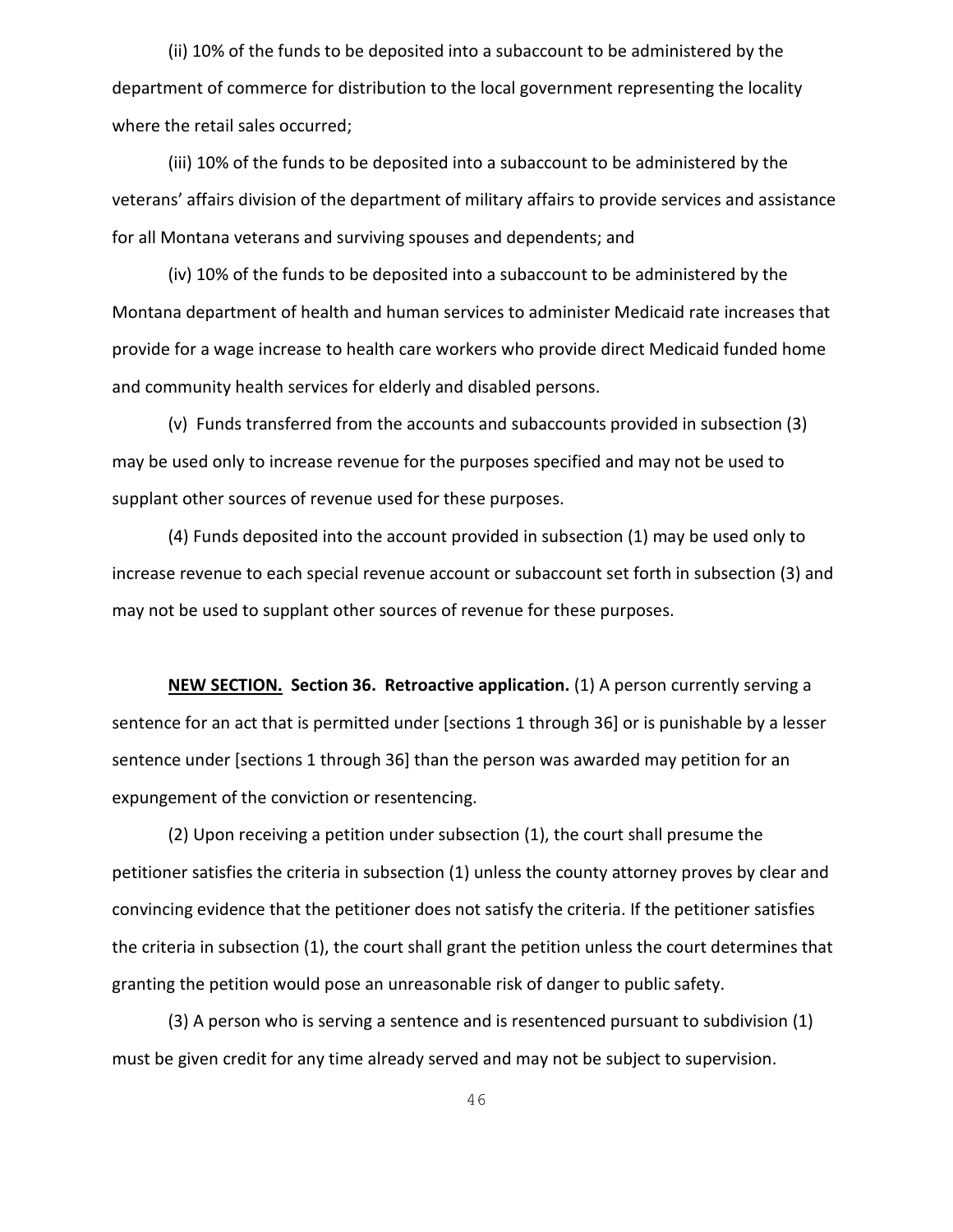(4) Resentencing under this section may not result in the imposition of a term longer than the original sentence or the reinstatement of charges dismissed pursuant to a negotiated plea agreement.

(5) (a) A person who has completed a sentence for an act that is permitted under [sections 1 through 36] or is punishable by a lesser sentence under [sections 1 through 36] than the person was awarded may petition the sentencing court to:

(i) expunge the conviction; or

(ii) redesignate the conviction as a misdemeanor or civil infraction in accordance with [sections 1 through 36].

(b) The petition must be served on the county attorney for the county where the petition is filed.

(6) Upon receiving a petition under subsection (5), the court shall presume the petitioner satisfies the criteria in subsection (5) unless the county attorney proves by clear and convincing evidence that the petitioner does not satisfy the criteria. Once the applicant satisfies the criteria in subsection (5), the court shall redesignate the conviction as a misdemeanor or civil infraction or expunge the conviction as legally invalid pursuant to [sections 1 through 36].

(7) Unless requested by the applicant, no hearing is necessary to grant or deny an application filed under subsection (5).

(8) Any felony conviction that is recalled under subsection (1) or designated as a misdemeanor or civil infraction under subsection (5) must be considered a misdemeanor or civil infraction for all purposes. Any misdemeanor conviction that is recalled and resentenced under subsection (1) or designated as a civil infraction under subsection (5) must be considered a civil infraction for all purposes.

(9) Nothing in this section constitutes a waiver of any right or remedy otherwise available to the petitioner or applicant.

(10) Nothing in [sections 1 through 36] is intended to impact the finality of judgment in any case not falling within the purview of [sections 1 through 36].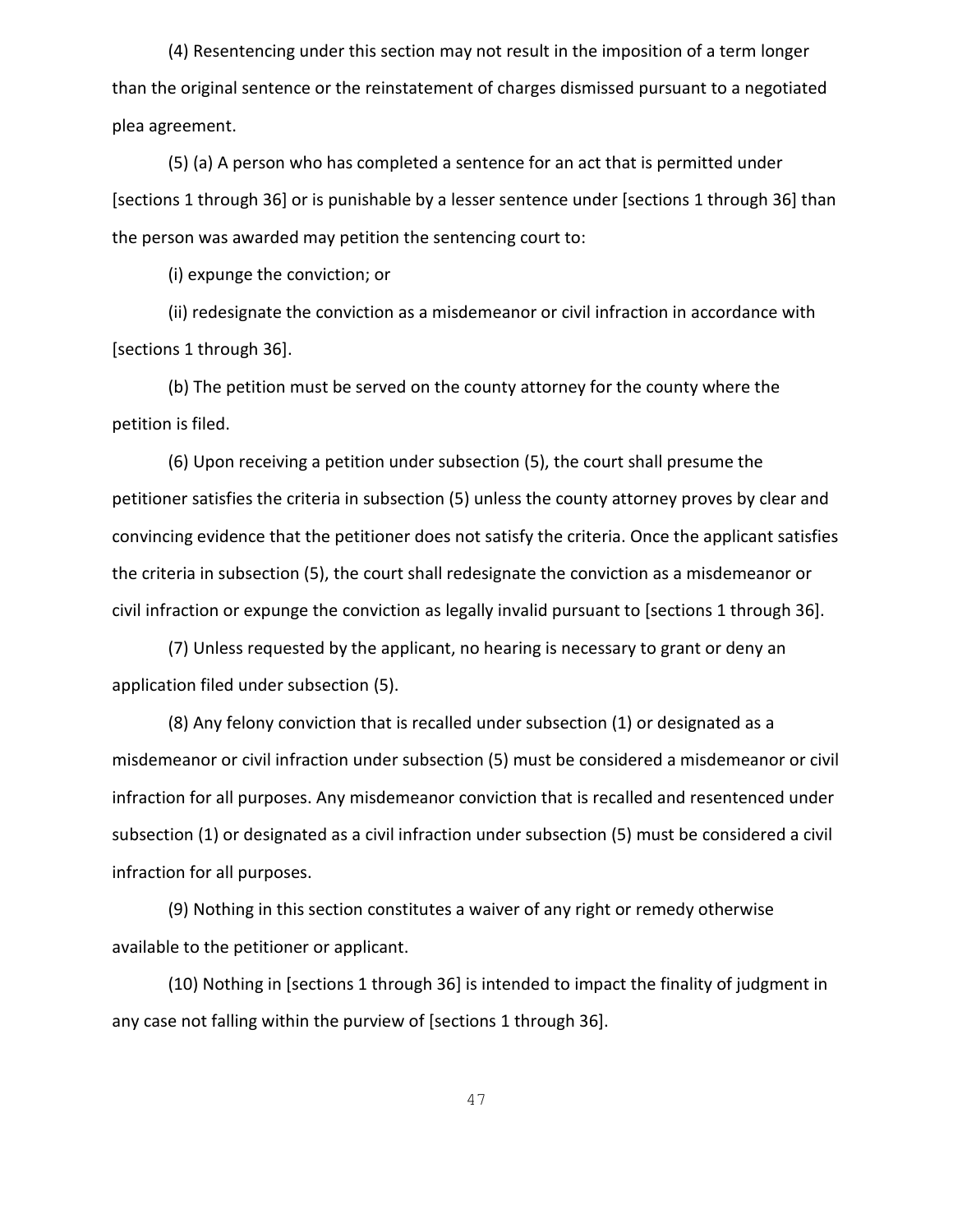(l1) The provisions of this section apply equally to juvenile cases if the juvenile would not have been guilty of an offense or would have been guilty of a lesser offense under [sections 1 through 36].

**Section 37.** Section 7-1-111, MCA, is amended to read:

**"7-1-111. Powers denied.** A local government unit with self-government powers is prohibited from exercising the following:

(1) any power that applies to or affects any private or civil relationship, except as an incident to the exercise of an independent self-government power;

(2) any power that applies to or affects the provisions of 7-33-4128 or Title 39, except that subject to those provisions, it may exercise any power of a public employer with regard to its employees;

(3) any power that applies to or affects the public school system, except that a local unit may impose an assessment reasonably related to the cost of any service or special benefit provided by the unit and shall exercise any power that it is required by law to exercise regarding the public school system;

(4) any power that prohibits the grant or denial of a certificate of compliance or a certificate of public convenience and necessity pursuant to Title 69, chapter 12;

(5) any power that establishes a rate or price otherwise determined by a state agency;

(6) any power that applies to or affects any determination of the department of environmental quality with regard to any mining plan, permit, or contract;

(7) any power that applies to or affects any determination by the department of environmental quality with regard to a certificate of compliance;

(8) any power that defines as an offense conduct made criminal by state statute, that defines an offense as a felony, or that fixes the penalty or sentence for a misdemeanor in excess of a fine of \$500, 6 months' imprisonment, or both, except as specifically authorized by statute;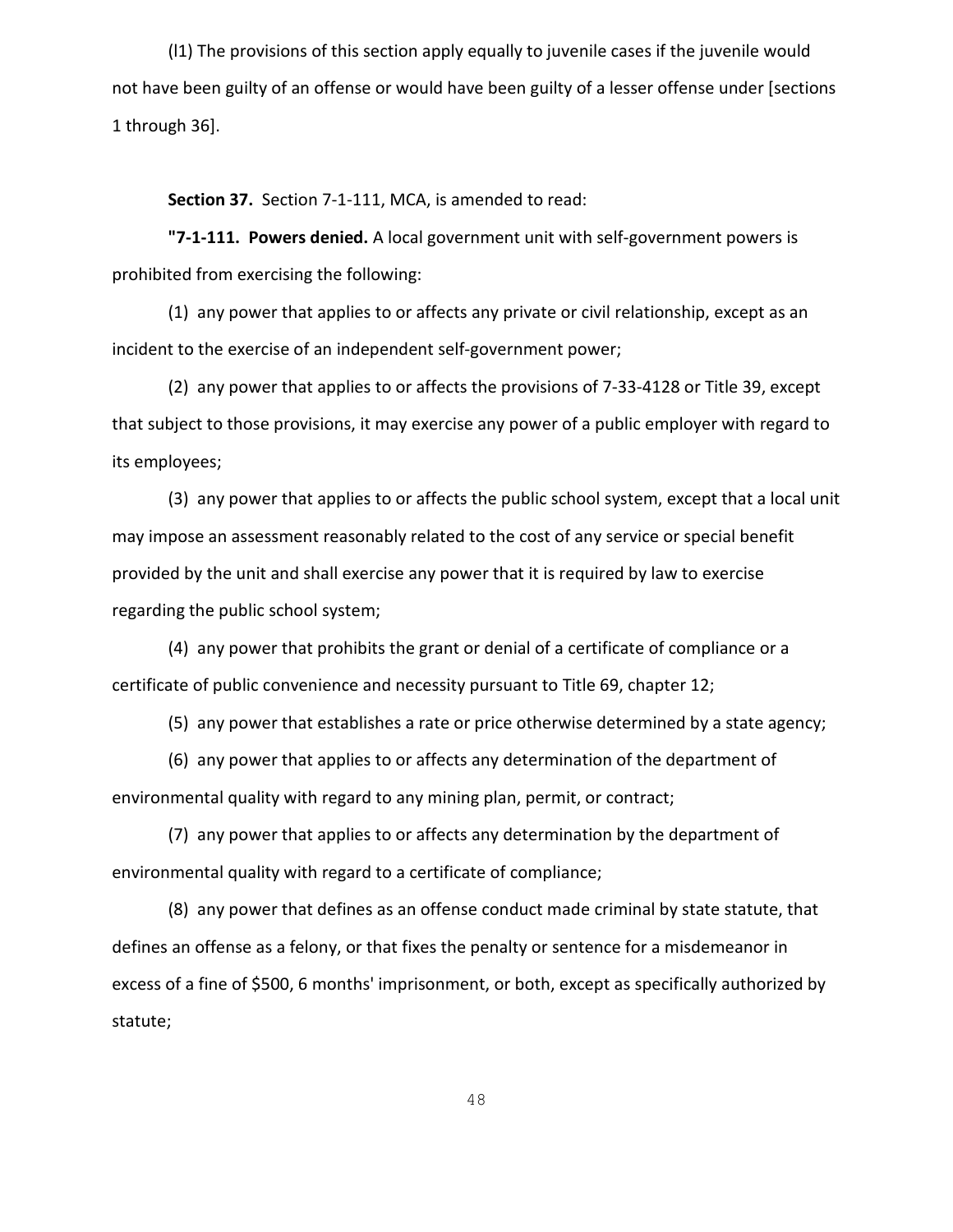(9) any power that applies to or affects the right to keep or bear arms, except that a local government has the power to regulate the carrying of concealed weapons;

(10) any power that applies to or affects a public employee's pension or retirement rights as established by state law, except that a local government may establish additional pension or retirement systems;

(11) any power that applies to or affects the standards of professional or occupational competence established pursuant to Title 37 as prerequisites to the carrying on of a profession or occupation;

(12) except as provided in 7-3-1105, 7-3-1222, or 7-31-4110, any power that applies to or affects Title 75, chapter 7, part 1, or Title 87;

(13) any power that applies to or affects landlords, as defined in 70-24-103, when that power is intended to license landlords or to regulate their activities with regard to tenants beyond what is provided in Title 70, chapters 24 and 25. This subsection is not intended to restrict a local government's ability to require landlords to comply with ordinances or provisions that are applicable to all other businesses or residences within the local government's jurisdiction.

(14) subject to 7-32-4304, any power to enact ordinances prohibiting or penalizing vagrancy;

(15) subject to 80-10-110, any power to regulate the registration, packaging, labeling, sale, storage, distribution, use, or application of commercial fertilizers or soil amendments, except that a local government may enter into a cooperative agreement with the department of agriculture concerning the use and application of commercial fertilizers or soil amendments. This subsection is not intended to prevent or restrict a local government from adopting or implementing zoning regulations or fire codes governing the physical location or siting of fertilizer manufacturing, storage, and sales facilities.

(16) subject to 80-5-136(10), any power to regulate the cultivation, harvesting, production, processing, sale, storage, transportation, distribution, possession, use, and planting of agricultural seeds or vegetable seeds as defined in 80-5-120. This subsection is not intended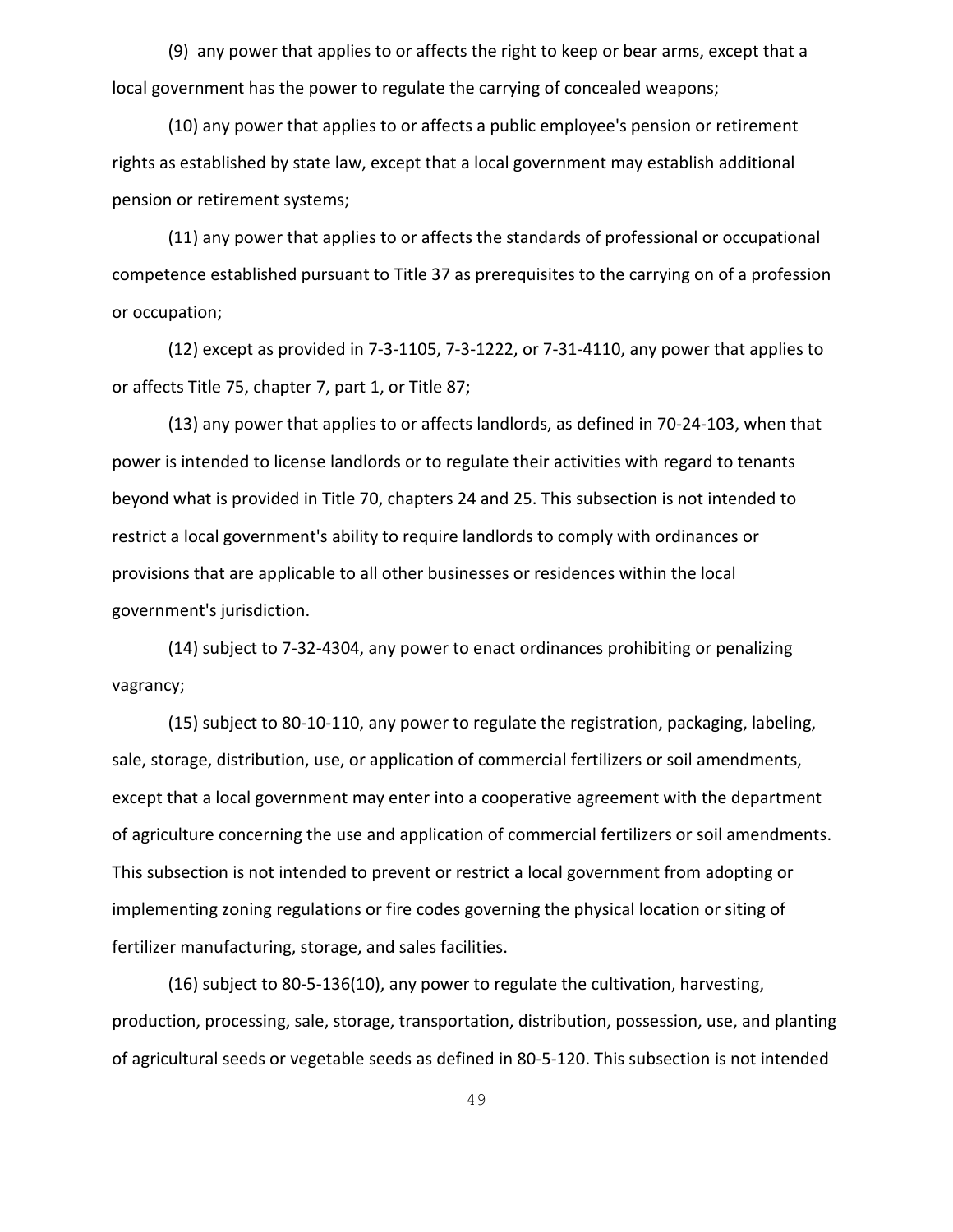to prevent or restrict a local government from adopting or implementing zoning regulations or building codes governing the physical location or siting of agricultural or vegetable seed production, processing, storage, sales, marketing, transportation, or distribution facilities.

(17) any power that prohibits the operation of a mobile amateur radio station from a motor vehicle, including while the vehicle is in motion, that is operated by a person who holds an unrevoked and unexpired official amateur radio station license and operator's license, "technician" or higher class, issued by the federal communications commission of the United States;

(18) subject to 76-2-240 and 76-2-340, any power that prevents the erection of an amateur radio antenna at heights and dimensions sufficient to accommodate amateur radio service communications by a person who holds an unrevoked and unexpired official amateur radio station license and operator's license, "technician" or higher class, issued by the federal communications commission of the United States;

(19) any power to require a fee and a permit for the movement of a vehicle, combination of vehicles, load, object, or other thing of a size exceeding the maximum specified in 61-10-101 through 61-10-104 on a highway that is under the jurisdiction of an entity other than the local government unit;

(20) any power to enact an ordinance governing the private use of an unmanned aerial vehicle in relation to a wildfire;

(21) any power to prohibit completely adult-use providers, adult-use marijuana-infused products providers, and adult-use dispensaries from being located within the jurisdiction of the local government except as allowed in [sections 1 through 36]."

**Section 38.** Section 23-1-105, MCA, is amended to read:

**"23-1-105. Fees and charges -- use of motor vehicle registration fee.** (1)(a) The department may levy and collect reasonable fees or other charges for the use of privileges and conveniences that may be provided and to grant concessions that it considers advisable, except as provided in subsections (2) and (6).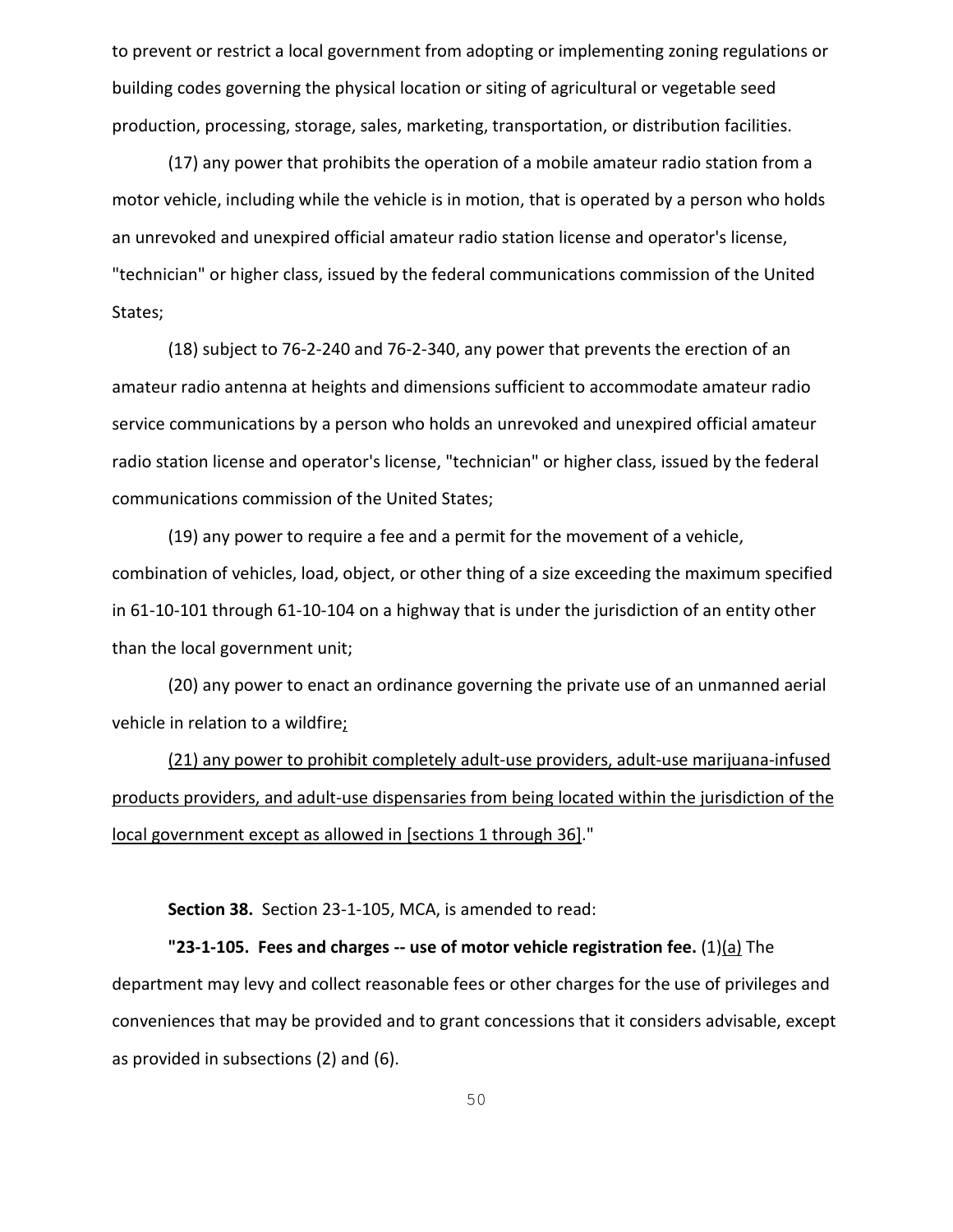(b) There must be deposited into a state special revenue fund in the state treasury to the credit of the department:

 $(i)$  All all money derived from the activities of the department, except as provided in subsection (5), must be deposited in the state treasury in a state special revenue fund to the credit of the department; and

(ii) money from marijuana taxes deposited under [section 35].

(2) Overnight camping fees established by the department under subsection (1) must be discounted 50% for a campsite rented by a person who is a resident of Montana, as defined in 87-2-102, and is:

(a) 62 years of age or older;

(b) certified as disabled in accordance with rules adopted by the department; or

(c) a veteran of the armed forces. While camping at a discounted rate, the veteran shall carry proof of the person's veteran status, such as a DD form 214, U.S. department of veterans affairs identification card, or a driver's license indicating the person's veteran status.

(3) For a violation of any fee collection rule involving a vehicle, the registered owner of the vehicle at the time of the violation is personally responsible if an adult is not in the vehicle at the time the violation is discovered by an authorized officer. A defense that the vehicle was driven into the fee area by another person is not allowable unless it is shown that at that time, the vehicle was being used without the consent of the registered owner.

(4) Money received from the collection of fees and charges is subject to the deposit requirements of 17-6-105(6) unless the department has submitted and received approval for a modified deposit schedule pursuant to 17-6-105(8).

(5) There is a fund of the enterprise fund type, as defined in 17-2-102(2)(a), for the purpose of managing state park visitor services revenue. The fund is to be used by the department to serve the recreating public by providing for the obtaining of inventory through purchase, production, or donation and for the sale of educational, commemorative, and interpretive merchandise and other related goods and services at department sites and facilities. The fund consists of money from the sale of educational, commemorative, and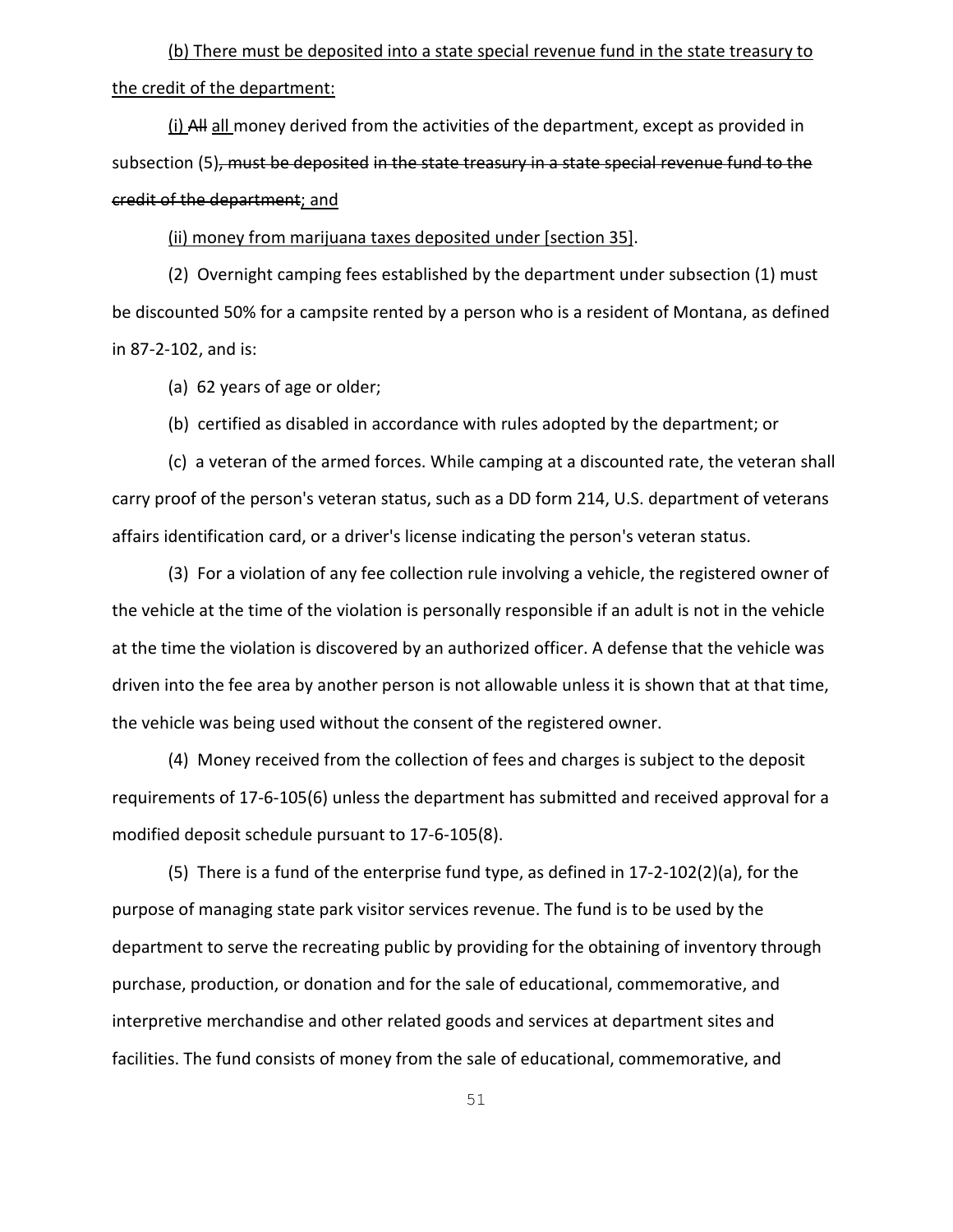interpretive merchandise and other related goods and services and from donations. Gross revenue from the sale of educational, commemorative, and interpretive merchandise and other related goods and services must be deposited in the fund. All interest and earnings on money deposited in the fund must be credited to the fund for use as provided in this subsection.

(6) In recognition of the fact that individuals support state parks through the payment of certain motor vehicle registration fees, persons who pay the fee provided for in 61-3- 321(19)(a) may not be required to pay a day-use fee for access to state parks. Other fees for the use of state parks and fishing access sites, such as overnight camping fees, are still chargeable and may be collected by the department.

(7) Any increase in the motor vehicle registration fee collected pursuant to 61-3- 321(19)(a) on or after January 1, 2012, that is dedicated to state parks must be used by the department for maintenance and operation of state parks."

**Section 39.** Section 23-2-108, MCA, is amended to read:

#### **"23-2-108. (Effective January 1, 2020) Trails and recreational facilities account.** (1)

There is a trails and recreational facilities account in the state special revenue fund established in 17-2-102.

(2) There must be paid into the account:

 $(a)$  money collected pursuant to 61-3-321(19)(a)(iii); and

(b) money from marijuana taxes deposited under [section 35].

(3) Money in the account may only be used by the department to provide trails and recreational facilities grants pursuant to 23-2-109.

(4) Interest and income earned on the account and any unspent or unencumbered money in the account at the end of a fiscal year must remain in the account."

**Section 40.** Section 41-5-206, MCA, is amended to read:

**"41-5-206. Filing in district court prior to formal proceedings in youth court.** (1) The county attorney may, in the county attorney's discretion and in accordance with the procedure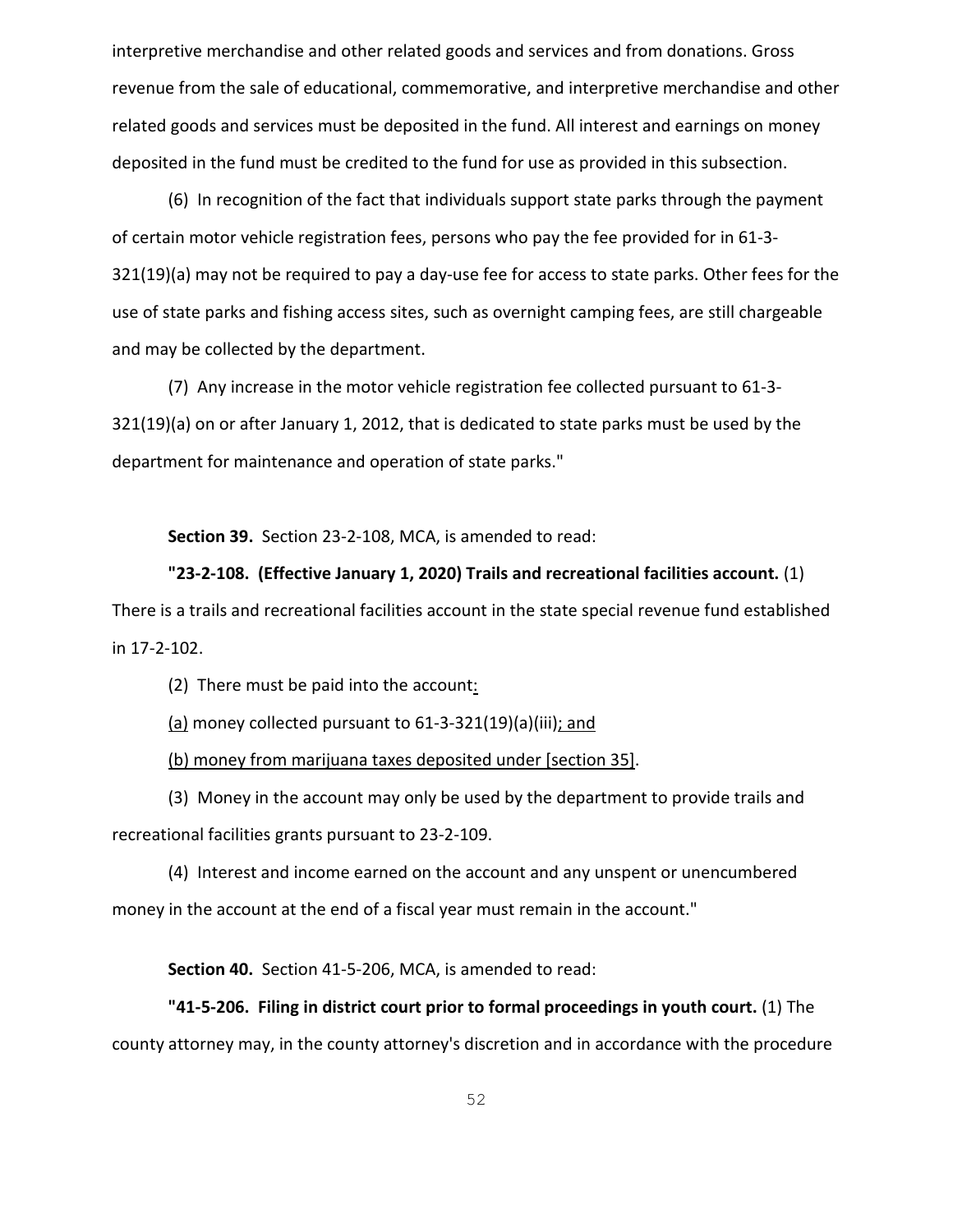provided in 46-11-201, file with the district court a motion for leave to file an information in the district court if:

(a) the youth charged was 12 years of age or older at the time of the conduct alleged to be unlawful and the unlawful act would if it had been committed by an adult constitute:

(i) sexual intercourse without consent as defined in 45-5-503;

(ii) deliberate homicide as defined in 45-5-102;

(iii) mitigated deliberate homicide as defined in 45-5-103;

(iv) assault on a peace officer or judicial officer as defined in 45-5-210; or

(v) the attempt, as defined in 45-4-103, of or accountability, as provided in 45-2-301,

for either deliberate or mitigated deliberate homicide; or

(b) the youth charged was 16 years of age or older at the time of the conduct alleged to be unlawful and the unlawful act is one or more of the following:

(i) negligent homicide as defined in 45-5-104;

(ii) arson as defined in 45-6-103;

(iii) aggravated assault as defined in 45-5-202;

(iv) sexual assault as provided in 45-5-502(3);

(v) assault with a weapon as defined in 45-5-213;

(vi) robbery as defined in 45-5-401;

(vii) burglary or aggravated burglary as defined in 45-6-204;

(viii) aggravated kidnapping as defined in 45-5-303;

(ix) possession of explosives as defined in 45-8-335;

(x) criminal distribution of dangerous drugs as defined in 45-9-101;

(xi) criminal possession of dangerous drugs as defined in  $45-9-102(3)$   $45-9-102(2)$ ;

(xii) criminal possession with intent to distribute as defined in 45-9-103(1);

(xiii) criminal production or manufacture of dangerous drugs as defined in 45-9-110;

(xiv) use of threat to coerce criminal street gang membership or use of violence to

coerce criminal street gang membership as defined in 45-8-403;

(xv) escape as defined in 45-7-306;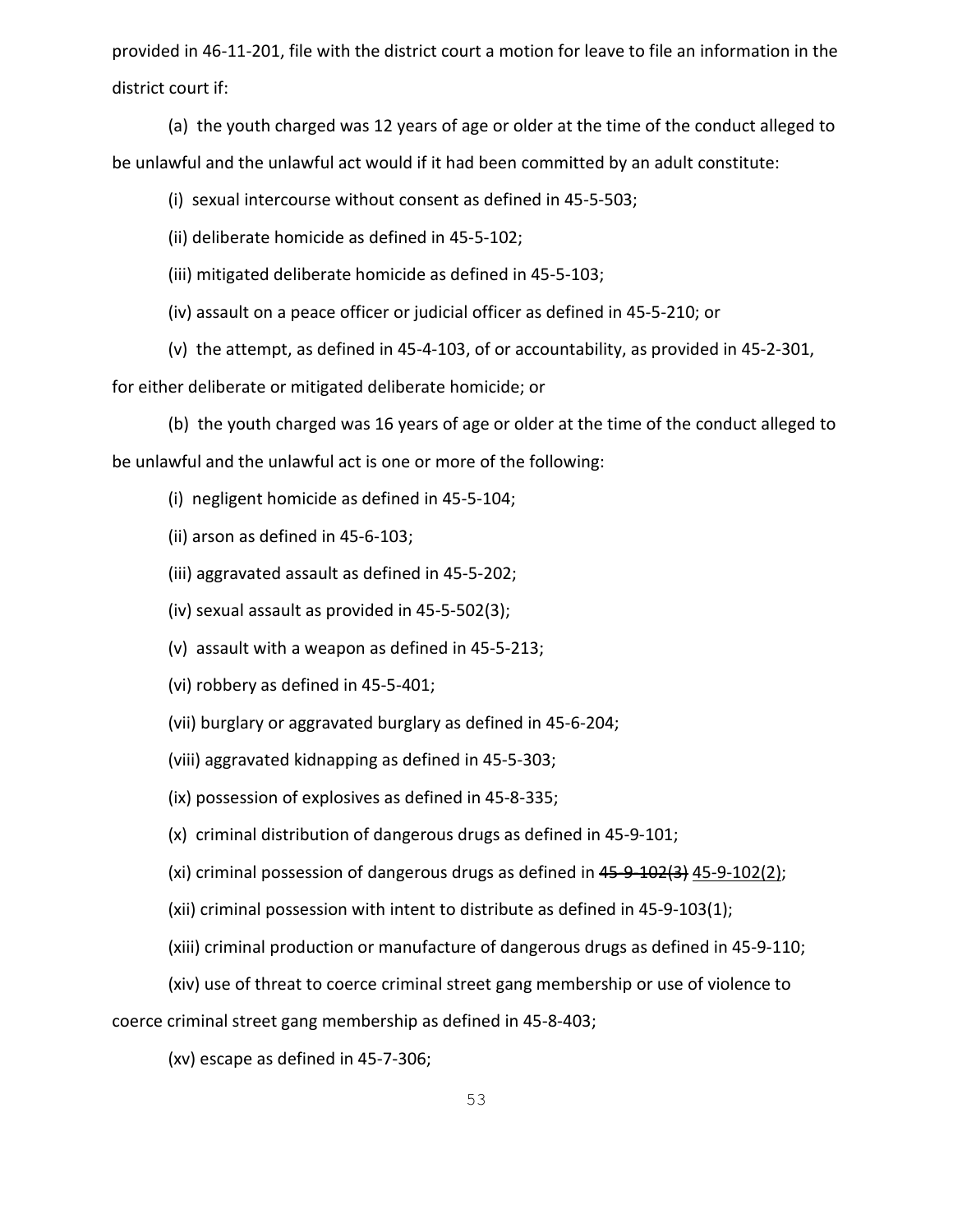(xvi) attempt, as defined in 45-4-103, of or accountability, as provided in 45-2-301, for any of the acts enumerated in subsections  $(1)(b)(i)$  through  $(1)(b)(xv)$ .

(2) The county attorney shall file with the district court a petition for leave to file an information in district court if the youth was 17 years of age at the time the youth committed an offense listed under subsection (1).

(3) The district court shall grant leave to file the information if it appears from the affidavit or other evidence supplied by the county attorney that there is probable cause to believe that the youth has committed the alleged offense. Within 30 days after leave to file the information is granted, the district court shall conduct a hearing to determine whether the matter must be transferred back to the youth court, unless the hearing is waived by the youth or by the youth's counsel in writing or on the record. The hearing may be continued on request of either party for good cause. The district court may not transfer the case back to the youth court unless the district court finds, by a preponderance of the evidence, that:

(a) a youth court proceeding and disposition will serve the interests of community protection;

(b) the nature of the offense does not warrant prosecution in district court; and

(c) it would be in the best interests of the youth if the matter was prosecuted in youth court.

(4) The filing of an information in district court terminates the jurisdiction of the youth court over the youth with respect to the acts alleged in the information. A youth may not be prosecuted in the district court for a criminal offense originally subject to the jurisdiction of the youth court unless the case has been filed in the district court as provided in this section. A case may be transferred to district court after prosecution as provided in 41-5-208 or 41-5-1605.

(5) An offense not enumerated in subsection (1) that arises during the commission of a crime enumerated in subsection (1) may be:

(a) tried in youth court;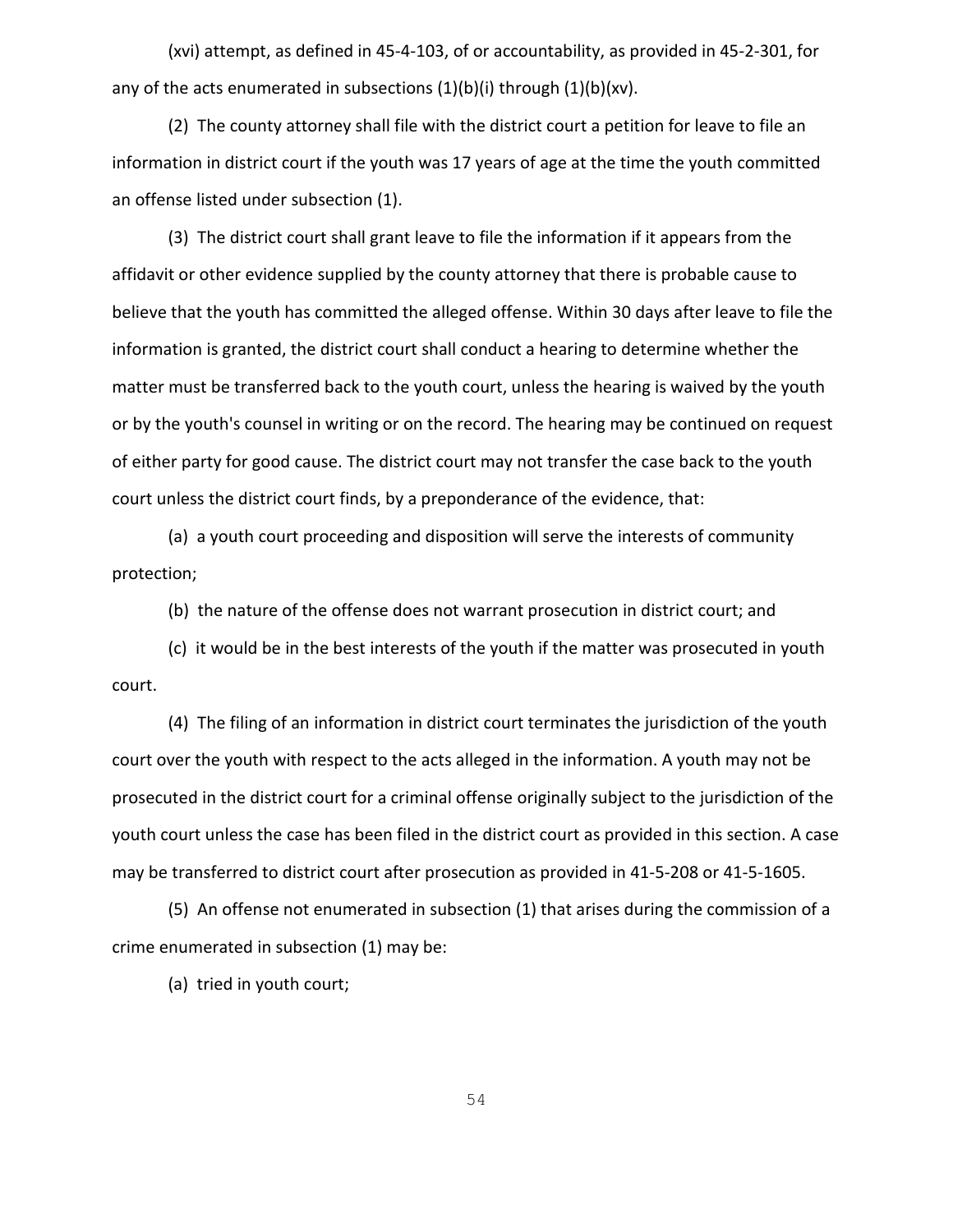(b) transferred to district court with an offense enumerated in subsection (1) upon motion of the county attorney and order of the district court. The district court shall hold a hearing before deciding the motion.

(6) If a youth is found guilty in district court of an offense enumerated in subsection (1) and any offense that arose during the commission of a crime enumerated in subsection (1), the court shall sentence the youth pursuant to 41-5-2503 and Titles 45 and 46. If a youth is acquitted in district court of all offenses enumerated in subsection (1), the district court shall sentence the youth pursuant to Title 41 for any remaining offense for which the youth is found guilty. A youth who is sentenced to the department or a state prison must be evaluated and placed by the department in an appropriate juvenile or adult correctional facility. The department shall confine the youth in an institution that it considers proper, including a state youth correctional facility under the procedures of 52-5-111. However, a youth under 16 years of age may not be confined in a state prison facility. During the period of confinement, schoolaged youth with disabilities must be provided an education consistent with the requirements of the federal Individuals With Disabilities Education Act, 20 U.S.C. 1400, et seq.

(7) If a youth's case is filed in the district court and remains in the district court after the transfer hearing, the youth may be detained in a jail or other adult detention facility pending final disposition of the youth's case if the youth is kept in an area that provides physical separation from adults accused or convicted of criminal offenses."

**Section 41.** Section 45-9-101, MCA, is amended to read:

**"45-9-101. Criminal distribution of dangerous drugs.** (1) Except as provided in Title 50, chapter 46, or [sections 1 through 36], a person commits the offense of criminal distribution of dangerous drugs if the person sells, barters, exchanges, gives away, or offers to sell, barter, exchange, or give away any dangerous drug, as defined in 50-32-101.

(2) A person convicted of criminal distribution of marijuana or its derivatives in an amount the aggregate weight of which does not exceed 60 grams of marijuana or 1 gram of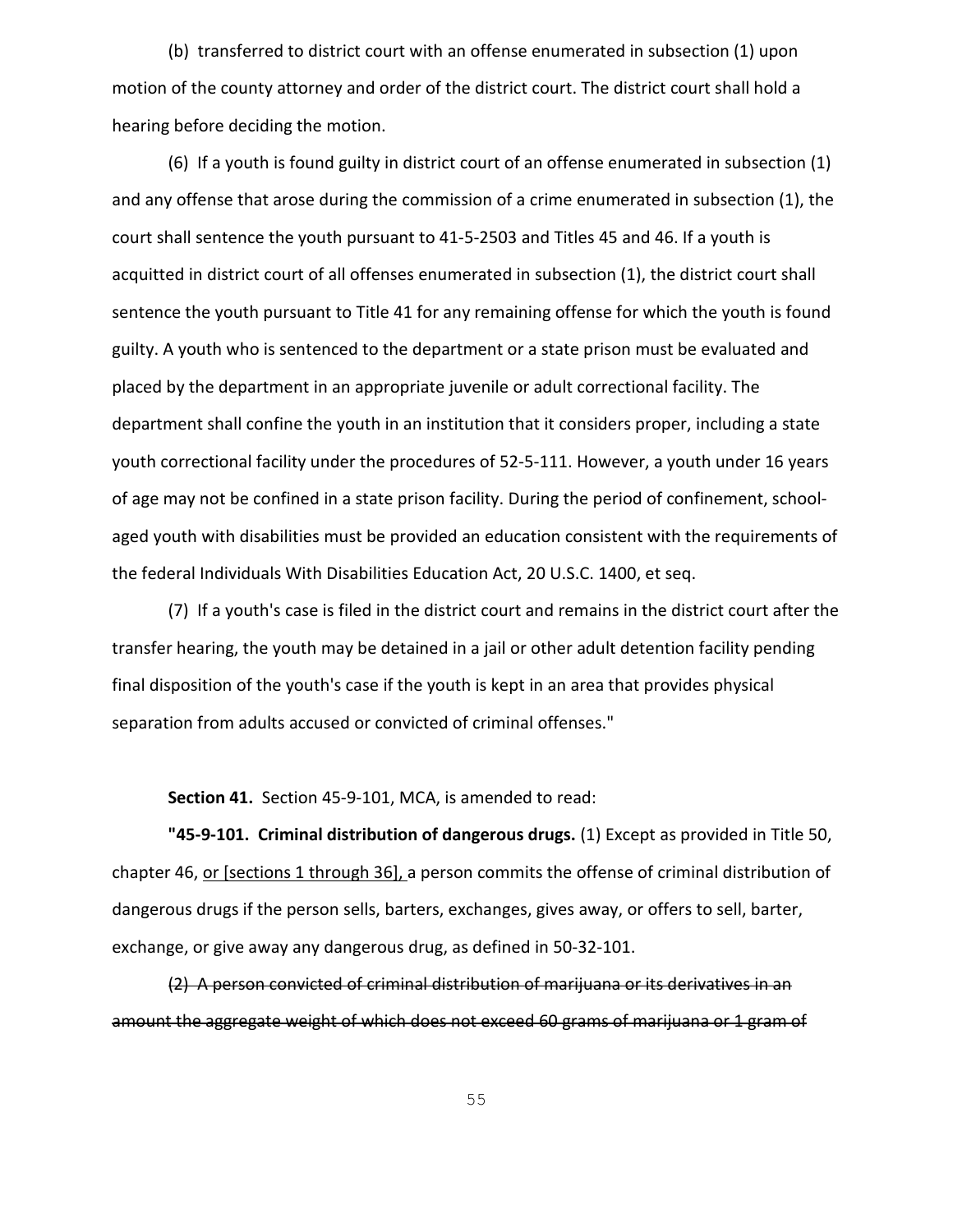# hashish shall be imprisoned in the state prison for a term not to exceed 5 years and may be fined not more than \$5,000.

 $\left(4\right)$  A person convicted of criminal distribution of dangerous drugs involving giving away or sharing any dangerous drug, as defined in 50-32-101, shall be sentenced as provided in 45-9- 102.

(4) A person convicted of criminal distribution of dangerous drugs not otherwise provided for in subsection (1), (2),  $\left(3\right)$ , or  $\left(5\right)$  shall be imprisoned in the state prison for a term not to exceed 25 years or be fined an amount of not more than \$50,000, or both.

 $(5)$  A person who was an adult at the time of distribution and who is convicted of criminal distribution of dangerous drugs to a minor shall be sentenced as follows:

(a) For a first offense, the person shall be imprisoned in the state prison for a term not to exceed 40 years and may be fined not more than \$50,000.

(b) For a second or subsequent offense, the person shall be imprisoned in the state prison for a term not to exceed life and may be fined not more than \$50,000.

(6) Practitioners, as defined in 50-32-101, and agents under their supervision acting in the course of a professional practice are exempt from this section."

**Section 42.** Section 45-9-102, MCA, is amended to read:

**"45-9-102. Criminal possession of dangerous drugs.** (1) Except as provided in 50-32- 609-er, Title 50, chapter 46, or [sections 1 through 36], a person commits the offense of criminal possession of dangerous drugs if the person possesses any dangerous drug, as defined in 50-32-101,.

(2) A person convicted of criminal possession of marijuana or its derivatives in an amount the aggregate weight of which does not exceed 60 grams of marijuana or 1 gram of hashish-greater than permitted or for which a penalty is not specified under [sections 1 through 36] is, for the first offense, guilty of a misdemeanor and shall be punished by a fine not to exceed \$500.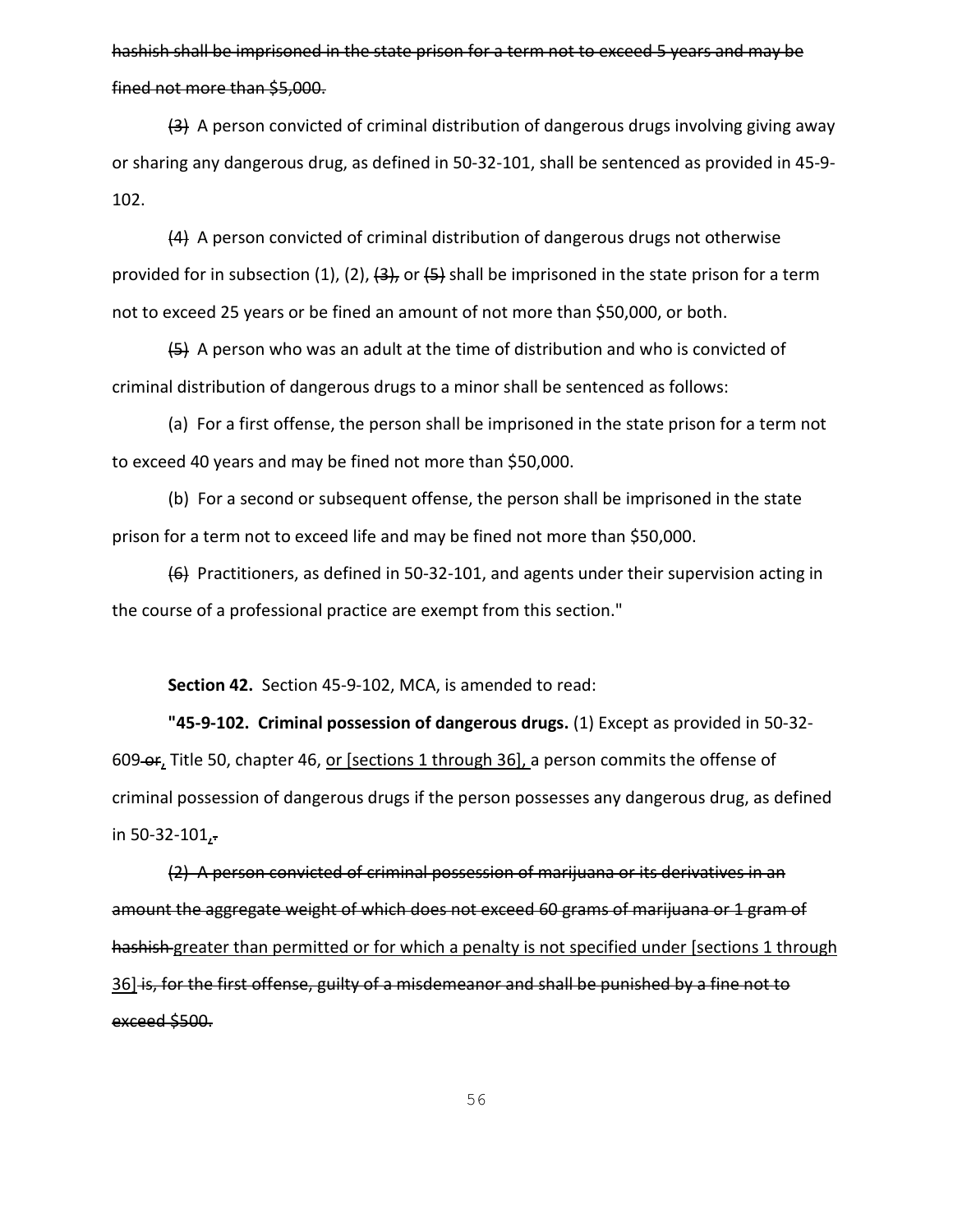(a) A person convicted of a second offense under this subsection (2) shall be fined an amount not to exceed \$500 or be imprisoned in the county jail for a term not to exceed 6 months, or both.

(b) A person convicted of a third or subsequent offense under this subsection (2) shall be fined an amount not to exceed \$1,000 or be imprisoned in the county jail for a term not to exceed 1 year, or both.

(c) This subsection does not apply to the possession of synthetic cannabinoids listed as dangerous drugs in 50-32-222.

(3)(2) A person convicted of criminal possession of dangerous drugs not otherwise provided for in subsection  $(1)$  or  $(2)$  shall be imprisoned in the state prison for a term not to exceed 5 years or be fined an amount not to exceed \$5,000, or both.

 $\frac{(4)(3)}{(4)(3)}$  A person convicted of a first violation under this section is presumed to be entitled to a deferred imposition of sentence of imprisonment.

 $\left(\frac{5}{4}\right)$  Ultimate users and practitioners, as defined in 50-32-101, and agents under their supervision acting in the course of a professional practice are exempt from this section."

**Section 43.** Section 45-9-103, MCA, is amended to read:

**"45-9-103. Criminal possession with intent to distribute.** (1) Except as provided in Title 50, chapter 46, <u>or [sections 1 through 36]</u>, a person commits the offense of criminal possession with intent to distribute if the person possesses with intent to distribute any dangerous drug as defined in 50-32-101.

(2) A person convicted of criminal possession of marijuana or its derivatives in an amount the aggregate weight of which does not exceed 60 grams of marijuana or 1 gram of hashish-greater than permitted or for which a penalty is not specified under [sections 1 through 36] shall be imprisoned in the state prison for a term of not more than 5 years or be fined an amount not to exceed \$5,000, or both.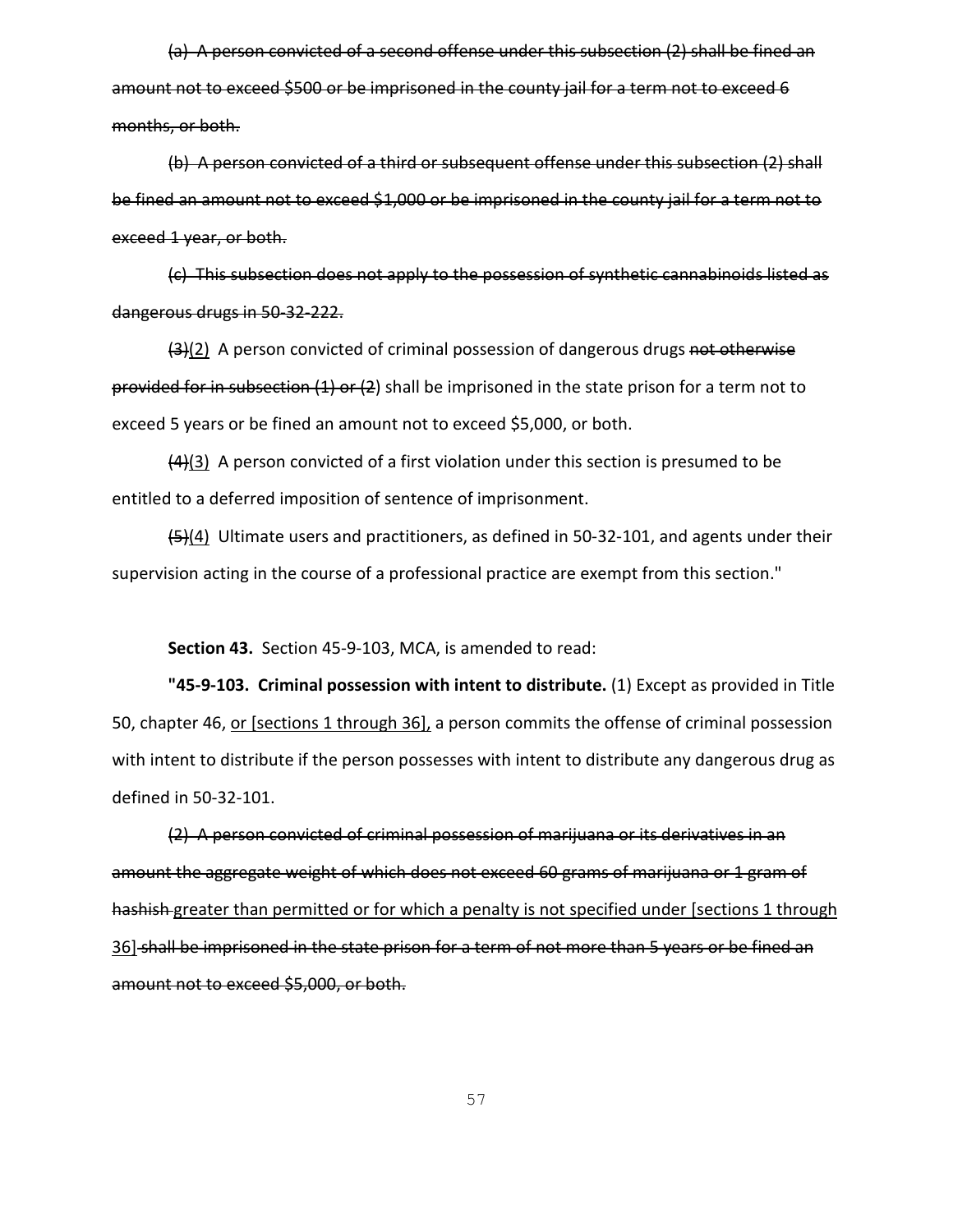$\frac{12}{22}$  A person convicted of criminal possession with intent to distribute not otherwise provided for in subsection (2) shall be imprisoned in the state prison for a term of not more than 20 years or be fined an amount not to exceed \$50,000, or both.

 $\frac{44}{3}$  Practitioners, as defined in 50-32-101, and agents under their supervision acting in the course of a professional practice are exempt from this section."

**Section 44.** Section 45-9-110, MCA, is amended to read:

**"45-9-110. Criminal production or manufacture of dangerous drugs.** (1) Except as provided in Title 50, chapter 46, or [sections 1 through 36], a person commits the offense of criminal production or manufacture of dangerous drugs if the person knowingly or purposely produces, manufactures, prepares, cultivates, compounds, or processes a dangerous drug, as defined in 50-32-101.

(2) A person convicted of criminal production or manufacture of dangerous drugs, as defined in 50-32-101, shall be imprisoned in the state prison for a term of not more than 25 years and may be fined an amount not to exceed \$50,000.

(3) A person convicted of criminal production or manufacture of marijuana or tetrahydrocannabinol in an amount greater than permitted or for which a penalty is not specified under under Title 50, chapter 46 or [sections 1 through 36] or manufacture without the appropriate license and endorsement pursuant to Title 50, chapter 46 or [sections 1 through 36] shall be imprisoned in the state prison for a term of not more than 5 years and may be fined an amount not to exceed \$5,000, except that if the total weight is more than a pound or the number of plants is more than 30, the person shall be imprisoned in the state prison for a term of not more than 25 years and may be fined an amount not to exceed \$50,000. "Weight" means the weight of the dry plant and includes the leaves and stem structure but does not include the root structure.

(4) Practitioners, as defined in 50-32-101, and agents under their supervision acting in the course of a professional practice are exempt from this section."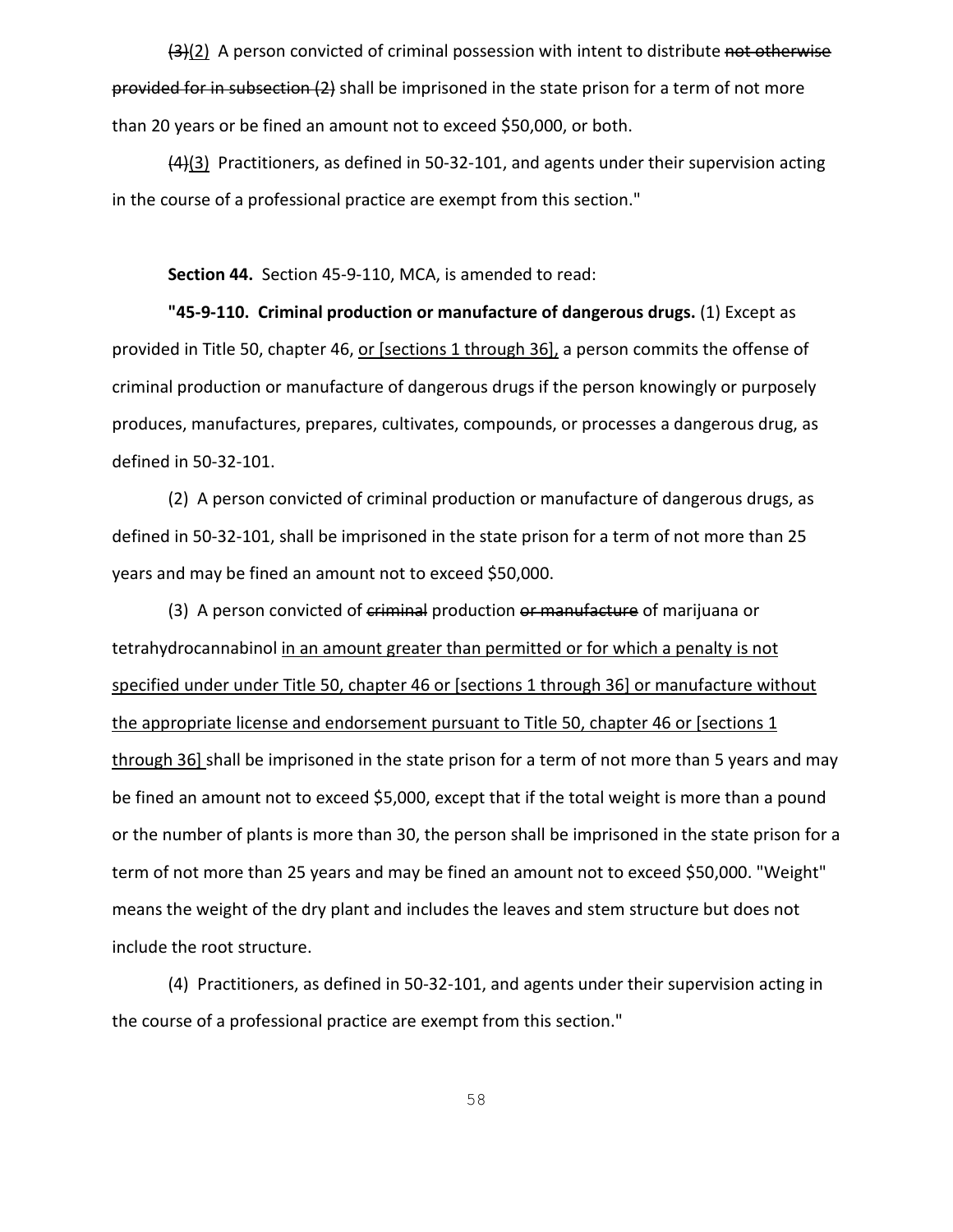**Section 45.** Section 45-9-127, MCA, is amended to read:

**"45-9-127. Carrying dangerous drugs on train -- penalty.** (1) Except as provided in Title 50, chapter 46, <u>or [sections 1 through 36]</u>, a person commits the offense of carrying dangerous drugs on a train in this state if the person is knowingly or purposely in criminal possession of a dangerous drug and boards any train.

(2) A person convicted of carrying dangerous drugs on a train in this state is subject to the penalties provided in 45-9-102."

**Section 46.** Section 45-10-103, MCA, is amended to read:

**"45-10-103. Criminal possession of drug paraphernalia.** Except as provided in 50-32- 609 or, Title 50, chapter 46, or [sections 1 through 36] it is unlawful for a person to use or to possess with intent to use drug paraphernalia to plant, propagate, cultivate, grow, harvest, manufacture, compound, convert, produce, process, prepare, test, analyze, pack, repack, store, contain, conceal, inject, ingest, inhale, or otherwise introduce into the human body a dangerous drug. A person who violates this section is guilty of a misdemeanor and upon conviction shall be imprisoned in the county jail for not more than 6 months, fined an amount of not more than \$500, or both. A person convicted of a first violation of this section is presumed to be entitled to a deferred imposition of sentence of imprisonment."

**Section 47.** Section 45-10-107, MCA, is amended to read:

**"45-10-107. Exemptions.** The provisions of this part do not apply to:

(1) practitioners, as defined in 50-32-101, and agents under their supervision acting in the course of a professional practice;

(2) persons acting in compliance with Title 50, chapter 46;  $er$ 

(3) persons acting in compliance with [sections 1 through 36]; or

 $\left(\frac{3}{4}\right)$  persons acting as employees or volunteers of an organization, including a nonprofit community-based organization, local health department, or tribal health department,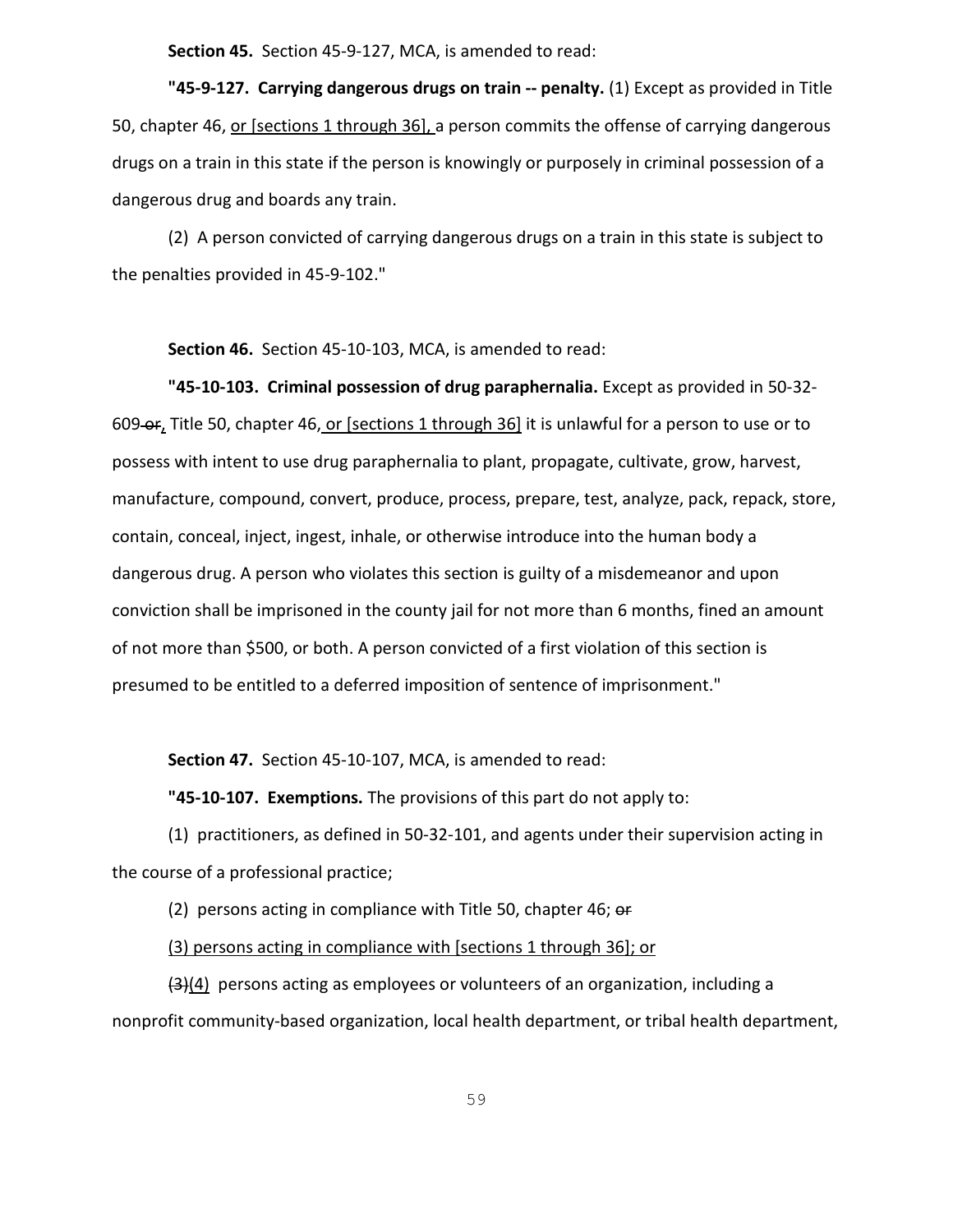that provides needle and syringe exchange services to prevent and reduce the transmission of communicable diseases."

**Section 48.** Section 46-18-231, MCA, is amended to read:

**"46-18-231. Fines in felony and misdemeanor cases.** (1) (a) Except as provided in subsection (1)(b), whenever, upon a verdict of guilty or a plea of guilty or nolo contendere, an offender has been found guilty of an offense for which a felony penalty of imprisonment could be imposed, the sentencing judge may, in lieu of or in addition to a sentence of imprisonment, impose a fine only in accordance with subsection (3).

(b) For those crimes for which penalties are provided in the following sections, a fine may be imposed in accordance with subsection (3) in addition to a sentence of imprisonment:

(i) 45-5-103(4), mitigated deliberate homicide;

(ii) 45-5-202, aggravated assault;

(iii) 45-5-213, assault with a weapon;

(iv) 45-5-302(2), kidnapping;

(v) 45-5-303(2), aggravated kidnapping;

(vi) 45-5-401(2), robbery;

(vii) 45-5-502(3), sexual assault when the victim is less than 16 years old and the offender is 3 or more years older than the victim or the offender inflicts bodily injury in the course of committing the sexual assault;

(viii) 45-5-503(2) through (5), sexual intercourse without consent;

(ix) 45-5-507(5), incest when the victim is 12 years of age or younger and the offender is 18 years of age or older at the time of the offense;

(x) 45-5-508, aggravated sexual intercourse without consent;

(xi) 45-5-601(3) or (4), 45-5-602(3) or (4), or 45-5-603(2)(b) or (2)(c), prostitution,

promotion of prostitution, or aggravated promotion of prostitution when the person patronized or engaging in prostitution was a child and the offender was 18 years of age or older at the time of the offense or when the person engaging in prostitution was a victim of human trafficking, as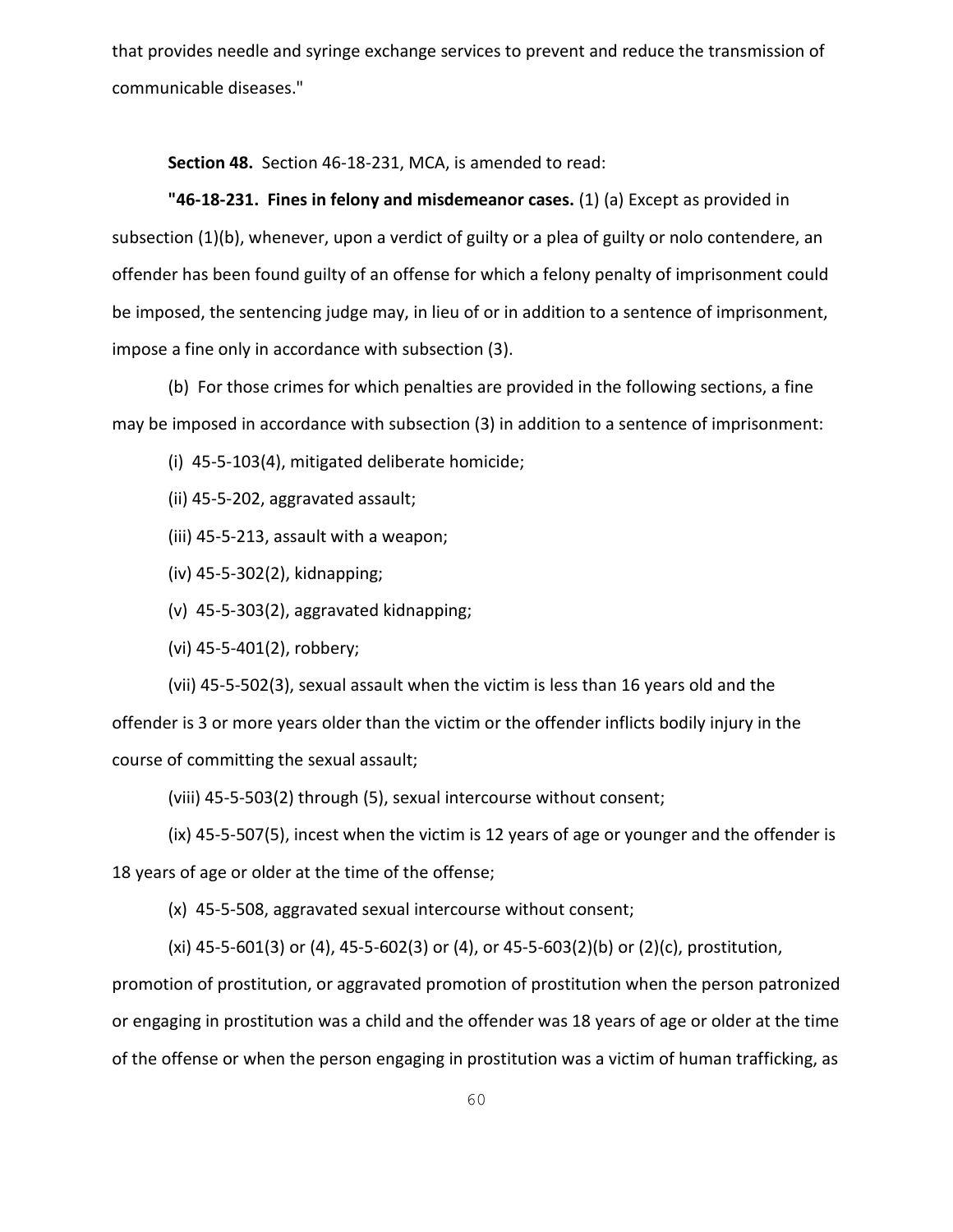defined in 45-5-701, or was subjected to force, fraud, or coercion, either of which caused the person to be in the situation where the offense occurred, and the offender was 18 years of age or older at the time of the offense and the offender knew or reasonably should have known that the person was a victim of human trafficking or was subjected to force, fraud, or coercion;

(xii) 45-5-625(4), sexual abuse of children;

(xiii) 45-5-702, 45-5-703, 45-5-704, or 45-5-705, trafficking of persons, involuntary servitude, sexual servitude, or patronizing a victim of sexual servitude;

(xiv) 45-9-101(4) 45-9-101(3), criminal possession with intent to distribute a dangerous drug; and

(xv) 45-9-109, criminal possession with intent to distribute dangerous drugs on or near school property.

(2) Whenever, upon a verdict of guilty or a plea of guilty or nolo contendere, an offender has been found guilty of an offense for which a misdemeanor penalty of a fine could be imposed, the sentencing judge may impose a fine only in accordance with subsection (3).

(3) The sentencing judge may not sentence an offender to pay a fine unless the offender is or will be able to pay the fine. In determining the amount and method of payment, the sentencing judge shall take into account the nature of the crime committed, the financial resources of the offender, and the nature of the burden that payment of the fine will impose.

(4) Any fine levied under this section in a felony case shall be in an amount fixed by the sentencing judge not to exceed \$50,000."

**Section 49.** Section 50-40-103, MCA, is amended to read:

**"50-40-103. Definitions.** As used in this part, the following definitions apply:

(1) "Bar" means an establishment with a license issued pursuant to Title 16, chapter 4, that is devoted to serving alcoholic beverages for consumption by guests or patrons on the premises and in which the serving of food is only incidental to the service of alcoholic beverages or gambling operations. The term includes but is not limited to taverns, night clubs, cocktail lounges, and casinos.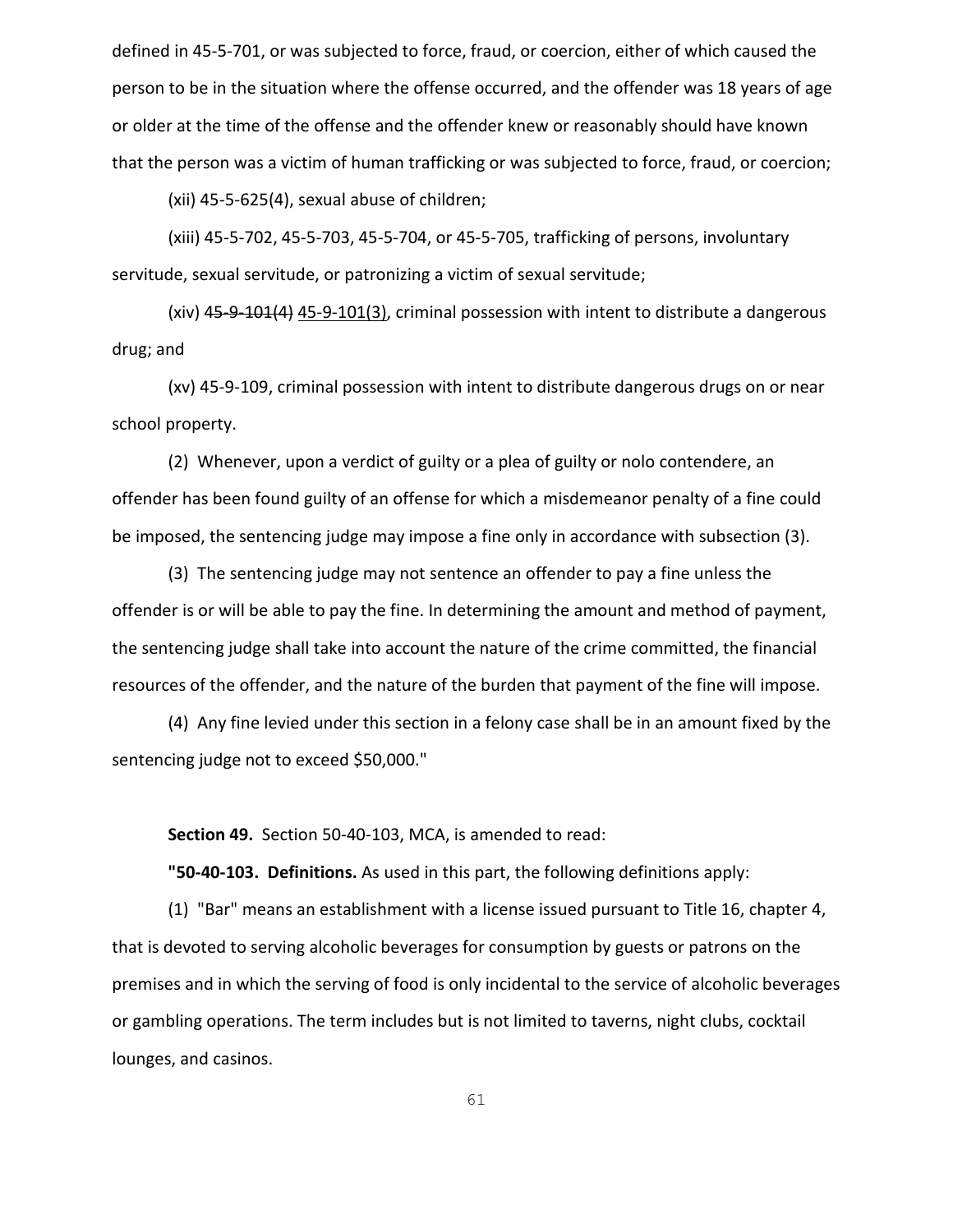(2) "Department" means the department of public health and human services provided for in 2-15-2201.

(3) "Enclosed public place" means an indoor area, room, or vehicle that the general public is allowed to enter or that serves as a place of work, including but not limited to the following:

(a) restaurants;

(b) stores;

(c) public and private office buildings and offices, including all office buildings and offices of political subdivisions, as provided for in 50-40-201, and state government;

(d) trains, buses, and other forms of public transportation;

(e) health care facilities;

(f) auditoriums, arenas, and assembly facilities;

(g) meeting rooms open to the public;

(h) bars;

(i) community college facilities;

(j) facilities of the Montana university system; and

(k) public schools, as provided for in 20-1-220 and 50-40-104.

(4) "Establishment" means an enterprise under one roof that serves the public and for which a single person, agency, corporation, or legal entity is responsible.

(5) "Incidental to the service of alcoholic beverages or gambling operations" means that at least 60% of the business's annual gross income comes from the sale of alcoholic beverages or gambling receipts, or both.

(6) "Person" means an individual, partnership, corporation, association, political subdivision, or other entity.

(7) "Place of work" means an enclosed room where one or more individuals work.

(8) "Smoking" or "to smoke" includes the act of lighting, smoking, or carrying a lighted cigar, cigarette, pipe, or any smokable product and includes the use of marijuana-fordebilitating medical condition as provided for in Title 50, chapter 46."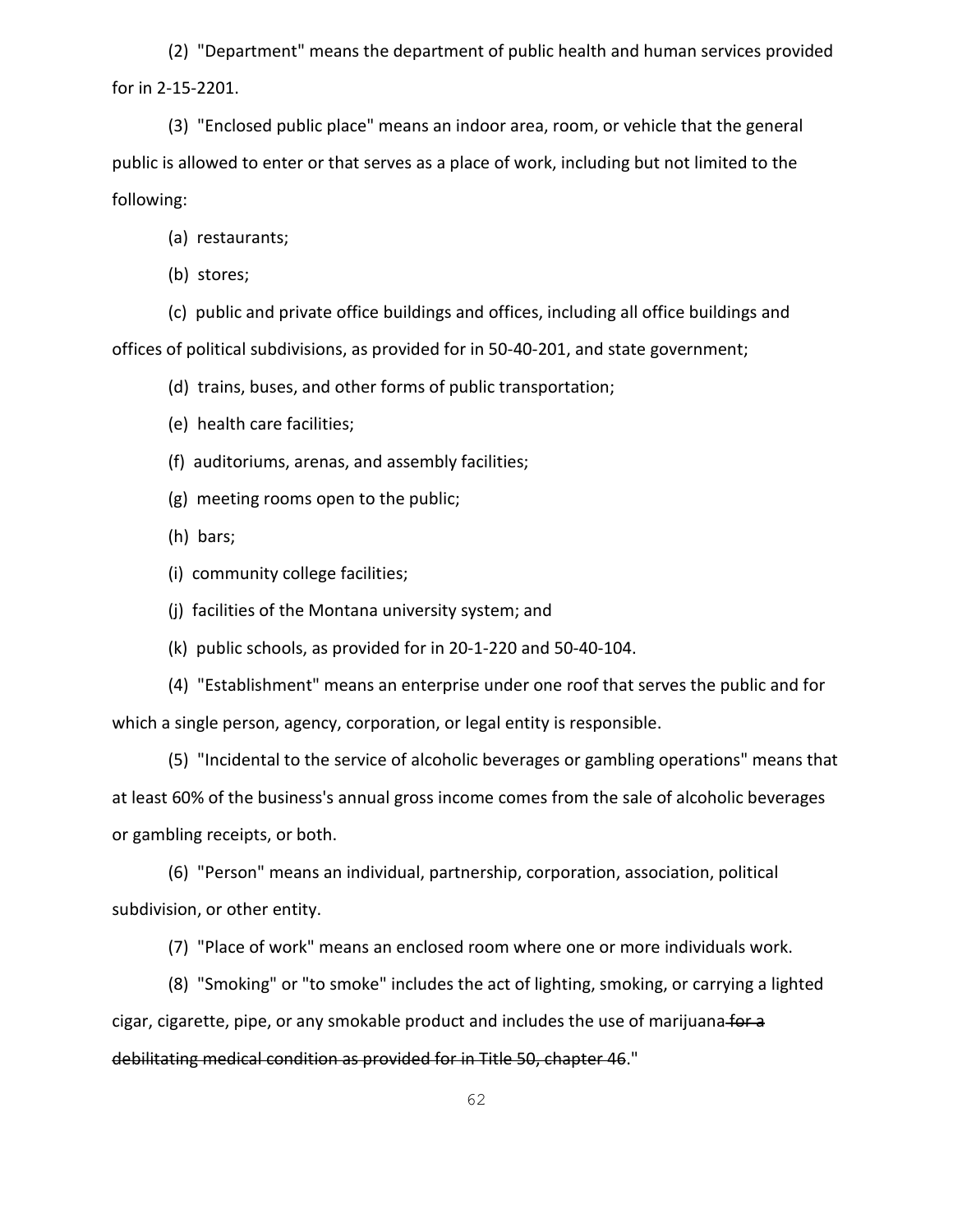**Section 50.** Section 53-6-1201, MCA, is amended to read:

**"53-6-1201. Special revenue fund -- health and medicaid initiatives.** (1) There is a health and medicaid initiatives account in the state special revenue fund established by 17-2- 102. This account is to be administered by the department of public health and human services.

(2) There must be deposited in the account:

(a) money from cigarette taxes deposited under 16-11-119(2)(c);

(b) money from taxes on tobacco products other than cigarettes deposited under 16- 11-119(4)(b);

(c) money from marijuana taxes deposited under [section 35]; and

 $\left(\frac{c}{c}\right)$  any interest and income earned on the account.

(3) This account may be used only to provide funding for:

(a) the state funds necessary to take full advantage of available federal matching funds in order to administer the plan and maximize enrollment of eligible children under the healthy Montana kids plan, provided for under Title 53, chapter 4, part 11, and to provide outreach to the eligible children;

(b) a new need-based prescription drug program established by the legislature for children, seniors, chronically ill, and disabled persons that does not supplant similar services provided under any existing program;

(c) increased medicaid services and medicaid provider rates. The increased revenue is intended to increase medicaid services and medicaid provider rates and not to supplant the general fund in the trended traditional level of appropriation for medicaid services and medicaid provider rates.

(d) an offset to loss of revenue to the general fund as a result of new tax credits; and

(e) grants to schools for suicide prevention activities, for the biennium beginning July 1, 2017.

(4) (a) On or before July 1, the budget director shall calculate a balance required to sustain each program in subsection (3) for each fiscal year of the biennium. If the budget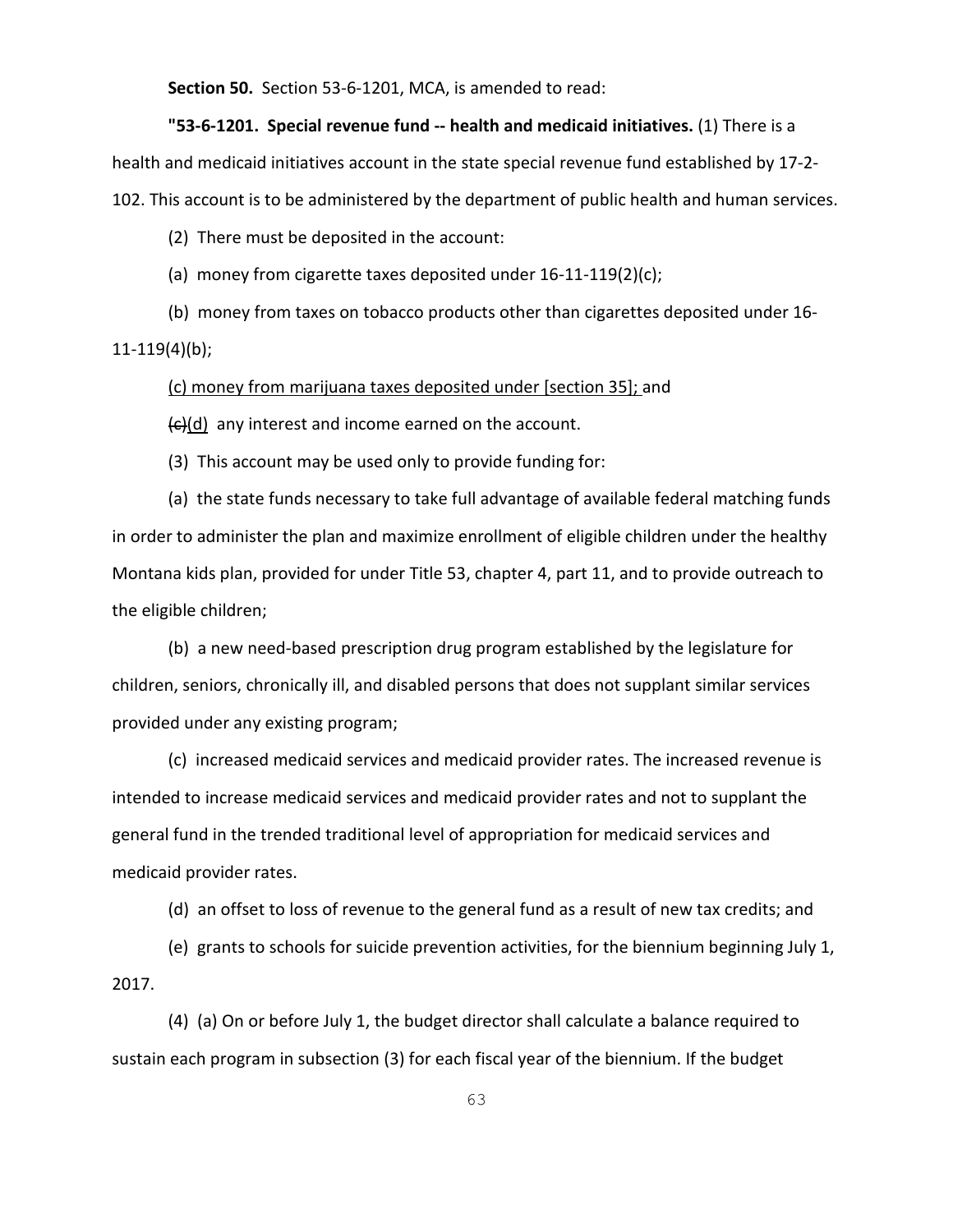director certifies that the reserve balance will be sufficient, then the agencies may expend the revenue for the programs as appropriated. If the budget director determines that the reserve balance of the revenue will not support the level of appropriation, the budget director shall notify each agency. Upon receipt of the notification, the agency shall adjust the operating budget for the program to reflect the available revenue as determined by the budget director.

(b) Until the programs or credits described in subsections (3)(b) and (3)(d) are established, the funding must be used exclusively for the purposes described in subsections  $(3)(a)$  and  $(3)(c)$ .

(5) The phrase "trended traditional level of appropriation", as used in subsection (3)(c), means the appropriation amounts, including supplemental appropriations, as those amounts were set based on eligibility standards, services authorized, and payment amount during the past five biennial budgets.

(6) The department of public health and human services may adopt rules to implement this section."

**Section 51.** Section 80-1-104, MCA, is amended to read:

**"80-1-104. Analytical laboratory services -- rulemaking authority -- deposit of fees.** (1)

The department is authorized to provide analytical laboratory services for:

(a) programs it operates under this title;

(b) other state or federal agencies;

(c) providers and marijuana-infused products providers as those terms are defined in 50-46-302;

(d) adult-use marijuana providers and adult-use marijuana infused products providers as those terms are defined in [section 2]; and

 $(e)$  the department of public health and human services for the purposes of [sections 1] through 36], and Title 50, chapter 46, part 3, as allowed by federal law; and

 $(d)(f)$  private parties.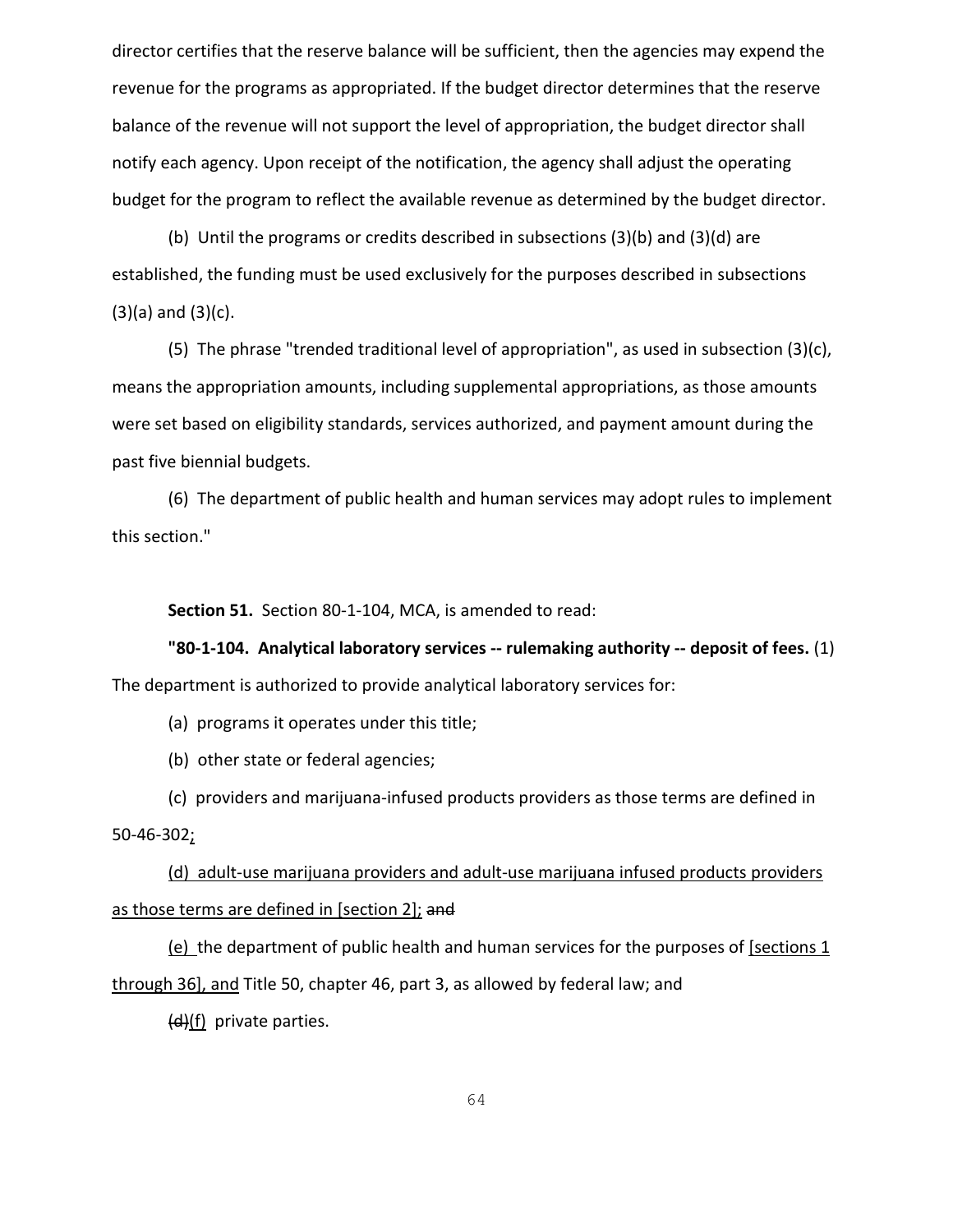(2) The department may enter into a contract or a memorandum of understanding for the space and equipment necessary for operation of the analytical laboratory.

(3) (a) The department may adopt rules establishing fees for testing services required under this title or provided to another state agency, a federal agency, or a private party.

(b) Money collected from the fees must be deposited in the appropriate related account in the state special revenue fund to the credit of the department to pay costs related to analytical laboratory services provided pursuant to this section."

**Section 52.** Section 87-1-242, MCA, is amended to read:

**"87-1-242. Funding for wildlife habitat.** (1) The amount of money specified in this subsection from the sale of each hunting license or permit listed must be used exclusively by the commission to secure, develop, and maintain wildlife habitat, subject to appropriation by the legislature:

- (a) Class B-10, nonresident combination, \$77;
- (b) Nonresident antelope, \$20;
- (c) Nonresident moose, \$20;
- (d) Nonresident mountain goat, \$20;
- (e) Nonresident mountain sheep, \$20;
- (f) Class D-1, nonresident mountain lion, \$20;
- (g) Nonresident black bear, \$20;
- (h) Nonresident wild turkey, \$10;
- (i) Class AAA, combination sports, \$7;
- (j) Class B-11 nonresident deer combination, \$200.

(2) Twenty percent of any increase in the fee for the Class B-7 license or any license or permit listed in subsection (1) must be allocated for use as provided in subsection (1).

(3) Eighty percent of the money allocated by this section, together with money from marijuana taxes deposited under [section 35] and together with the interest and income from the money, must be used to secure wildlife habitat pursuant to 87-1-209.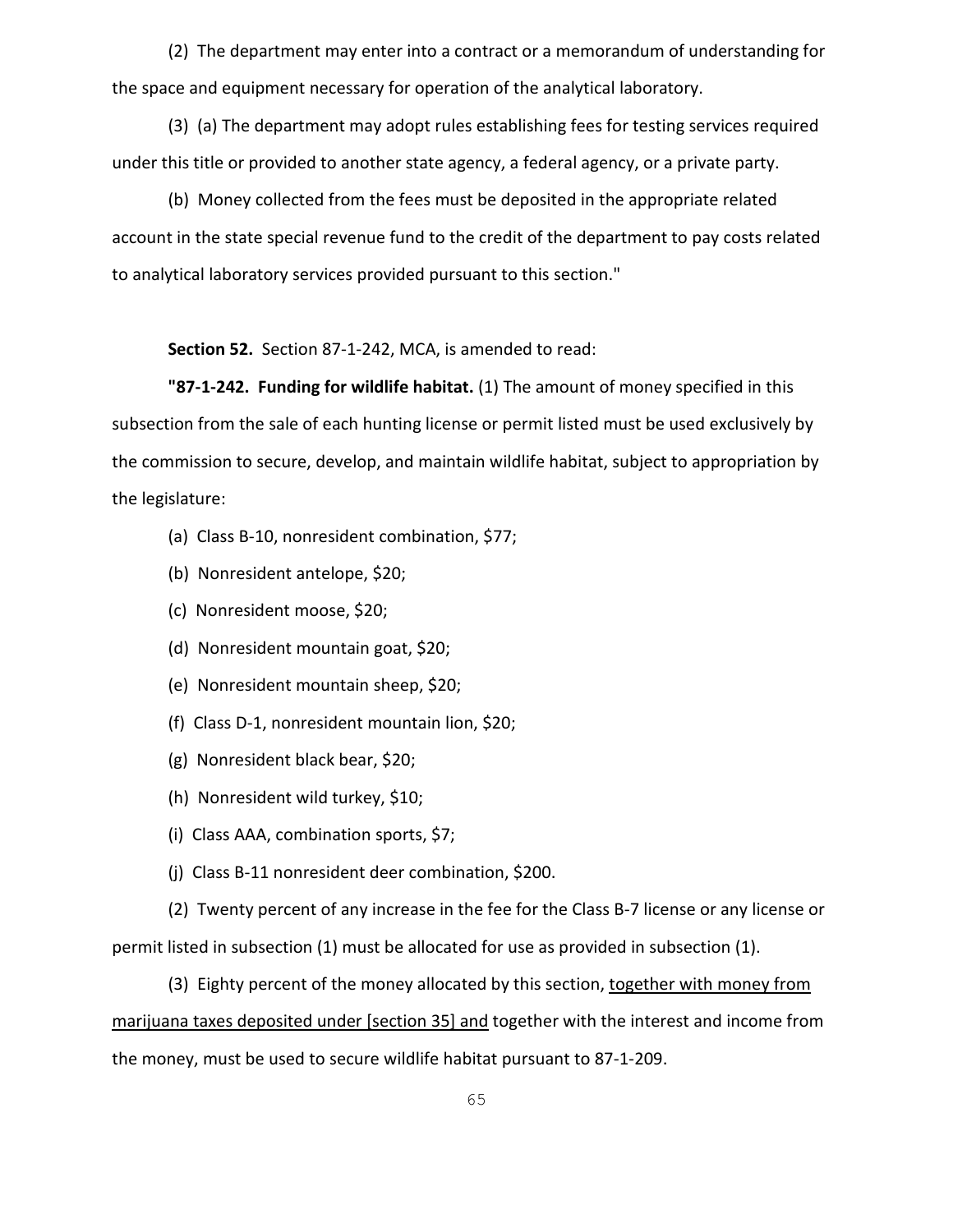(4) Twenty percent of the money allocated by this section must be used as follows:

(a) up to 50% a year may be used for development and maintenance of real property used for wildlife habitat; and

(b) the remainder and any money not allocated for development and maintenance under subsection (4)(a) by the end of each odd-numbered fiscal year must be credited to the account created by 87-1-601(5) for use in the manner prescribed for the development and maintenance of real property used for wildlife habitat."

**Section 53.** Section 87-5-121, MCA, is amended to read:

**"87-5-121. Nongame wildlife account.** (1) There is a nongame wildlife account in the state special revenue fund provided for in 17-2-102.

(2) There must be deposited into the account:

(a) All all money collected under 15-30-2387 and all interest earned by the fund before being expended under this section must be deposited in the account; and

(b) money from marijuana taxes deposited under [section 35].

(3) Money in the account must be used by the department, upon the approval of the commission as determined under 87-5-122, to provide adequate funding for:

(a) research and education programs on nongame wildlife in Montana, as provided for in 87-5-104; and

(b) any management programs for nongame wildlife approved by the legislature under 87-5-105 as species or subspecies in need of management.

(4) The money is available to the department in the same manner as provided in 87-1- 601, except that money collected under 15-30-2387 may not be used:

(a) for the purchase of any real property; or

(b) in such a way as to interfere with the production on or management of private property."